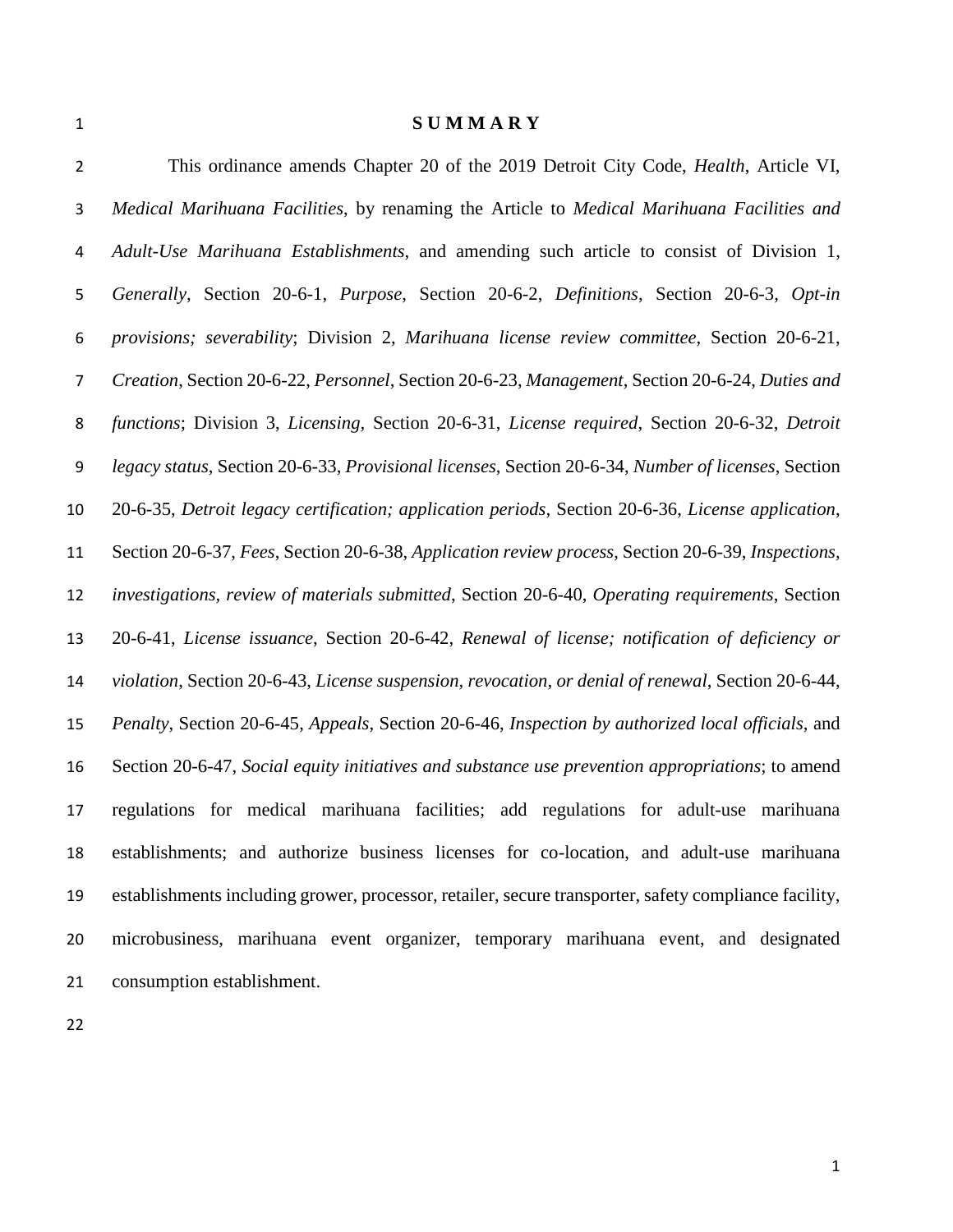**AN ORDINANCE** to amend Chapter 20 of the 2019 Detroit City Code, *Health*, Article VI, *Medical Marihuana Facilities*, by renaming the Article to *Medical Marihuana Facilities and Adult-Use Marihuana Establishments*, and amending such article to consist of Division 1, *Generally*, Section 20-6-1, *Purpose*, Section 20-6-2, *Definitions*, Section 20-6-3, *Opt-in provisions; severability*; Division 2, *Marihuana license review committee*, Section 20-6-21, *Creation*, Section 20-6-22, *Personnel*, Section 20-6-23, *Management*, Section 20-6-24, *Duties and functions*; Division 3, *Licensing,* Section 20-6-31, *License required*, Section 20-6-32, *Detroit legacy status*, Section 20-6-33, *Provisional licenses*, Section 20-6-34, *Number of licenses*, Section 20-6-35, *Detroit legacy certification, application periods*, Section 20-6-36, *License application*, Section 20-6-37, *Fees*, Section 20-6-38, *Application review process*, Section 20-6-39, *Inspections, investigations, review of materials submitted*, Section 20-6-40, *Operating requirements*, Section 20-6-41, *License issuance*, Section 20-6-42, *Renewal of license; notification of deficiency or violation*, Section 20-6-43, *License suspension, revocation, or denial of renewal*, Section 20-6-44, *Penalty*, Section 20-6-45, *Appeals*, Section 20-6-46, *Inspection by authorized local officials*, and Section 20-6-47, *Social equity initiatives and substance use prevention appropriations*; to amend regulations for medical marihuana facilities; add regulations for adult-use marihuana establishments; and authorize business licenses for co-location, and adult-use marihuana establishments including grower, processor, retailer, secure transporter, safety compliance facility, microbusiness, marihuana event organizer, temporary marihuana event, and designated consumption establishment.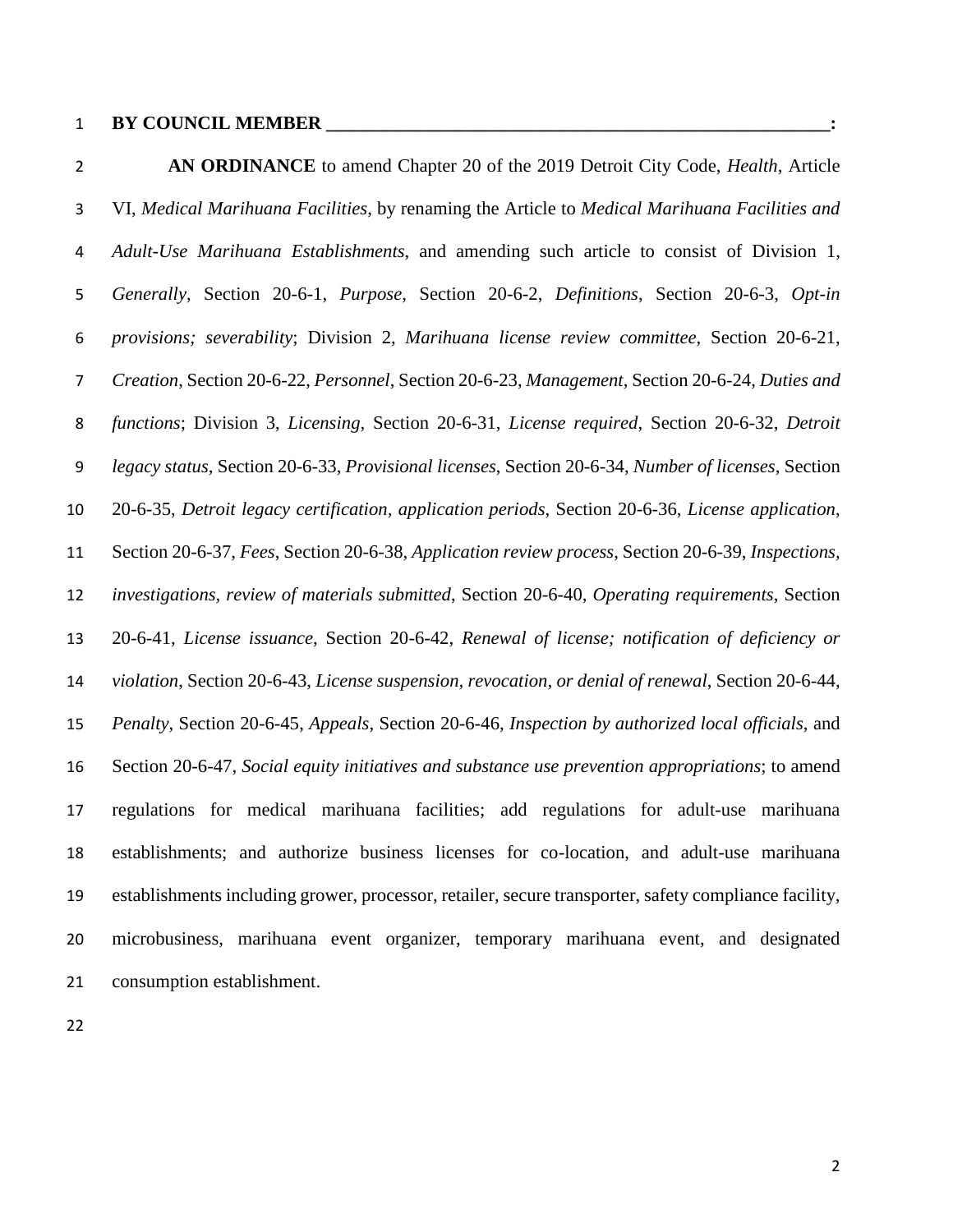**IT IS HEREBY ORDAINED BY THE PEOPLE OF THE CITY OF DETROIT THAT: Section 1.** Chapter 20 of the 2019 Detroit City Code, *Health*, Article VI, *Medical Marihuana Facilities*, be renamed *Medical Marihuana Facilities and Adult-Use Marihuana Establishments*, and amended as follows: **CHAPTER 20. HEALTH ARTICLE VI. MEDICAL MARIHUANA FACILITIES AND ADULT-USE MARIHUANA ESTABLISHMENTS DIVISION 1. - GENERALLY Sec. 20-6-1. Purpose.**  (a) The purpose of this article is to establish standards and procedures for the issuance, renewal, suspension, and revocation of business licenses for medical marihuana facilities and adult-use marihuana establishments consistent with the Michigan Medical Marihuana Facilities Licensing Act, being MCL 333.27101, *et seq.*, and the Michigan Regulation and Taxation of Marihuana Act, being MCL 333.27951, *et seq.*, respectively, to: (1) To provide qualifying patients access to medical marihuana serve and protect the health, safety, and welfare of the general public through reasonable regulation of marihuana business operations including noise, odor, air and water quality, food 19 safety and public safety; (2) To ensure the safety of qualifying patients, primary caregivers, and the general **public** establish an application fee and a licensing fee for medical marihuana facilities and adult-use marihuana establishments to cover the City's costs in administering this ordinance;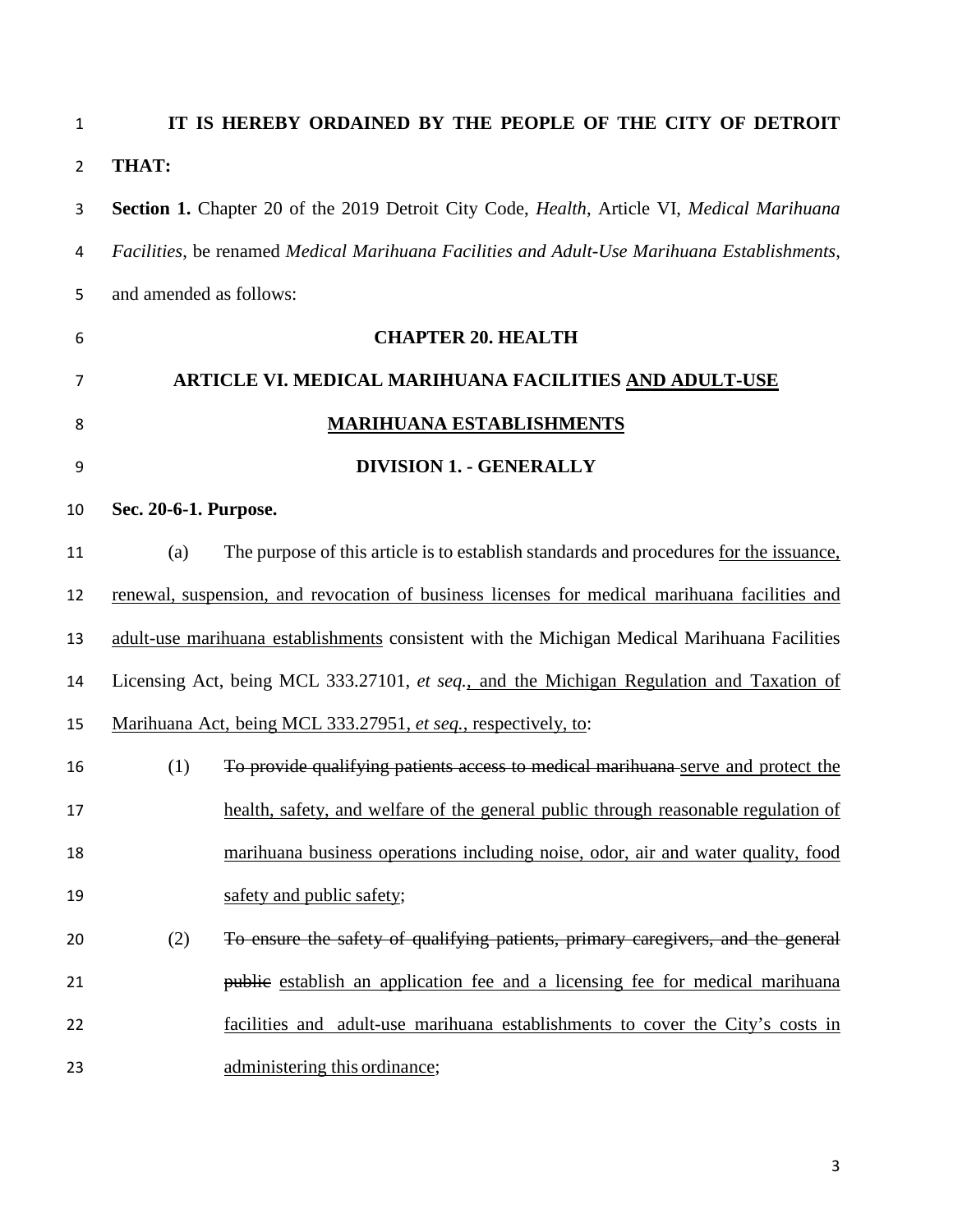| 1              | (3) | To ensure that a portion of the City's costs in accommodating medical marihuana        |
|----------------|-----|----------------------------------------------------------------------------------------|
| $\overline{2}$ |     | facilities are supplemented establish procedures for application, renewal,             |
| 3              |     | suspension, and revocation of a business license for medical marihuana facilities,     |
| 4              |     | and for adult-use marihuana establishments;                                            |
| 5              | (4) | To-minimize adverse effects, if any, from the cultivation, processing, dispensing      |
| 6              |     | and storage of medical marihuana; and                                                  |
| 7              | (5) | To comply with the Michigan Medical Marihuana Act, being MCL 333.26421 et              |
| 8              |     | seq., all in order to protect and enhance the public health, safety, and welfare adopt |
| 9              |     | reasonable regulations as needed pursuant to the city's general police power           |
| 10             |     | granted to cities by the Michigan Constitution of 1963 and the Home Rule City          |
| 11             |     | <u>Act, being MCL 117.1 et seq.;</u>                                                   |
| 12             | (6) | recognize that social equity in the marihuana industry is required to address the      |
| 13             |     | historical disproportionate impact of marihuana prohibition and enforcement on         |
| 14             |     | Detroiters, and that the City of Detroit has been expressly named by the State of      |
| 15             |     | Michigan's Social Equity Program as a community that has been disproportionately       |
| 16             |     | impacted by marijuana prohibition and enforcement;                                     |
| 17             | (7) | recognize that long term residents of the City of Detroit have historically been       |
| 18             |     | excluded from ownership opportunities in the legal marihuana industry due to the       |
| 19             |     | disproportionate impact of marihuana prohibition, enforcement, and the lack of         |
| 20             |     | access to capital, land, and resources; that more than 30% of Detroiters live below    |
| 21             |     | the federal poverty level; that Detroit has a marihuana-related criminal conviction    |
| 22             |     | rate that exceeds the average marihuana-related criminal conviction rate in the        |
| 23             |     | State of Michigan; and that long term Detroit residents have substantially contributed |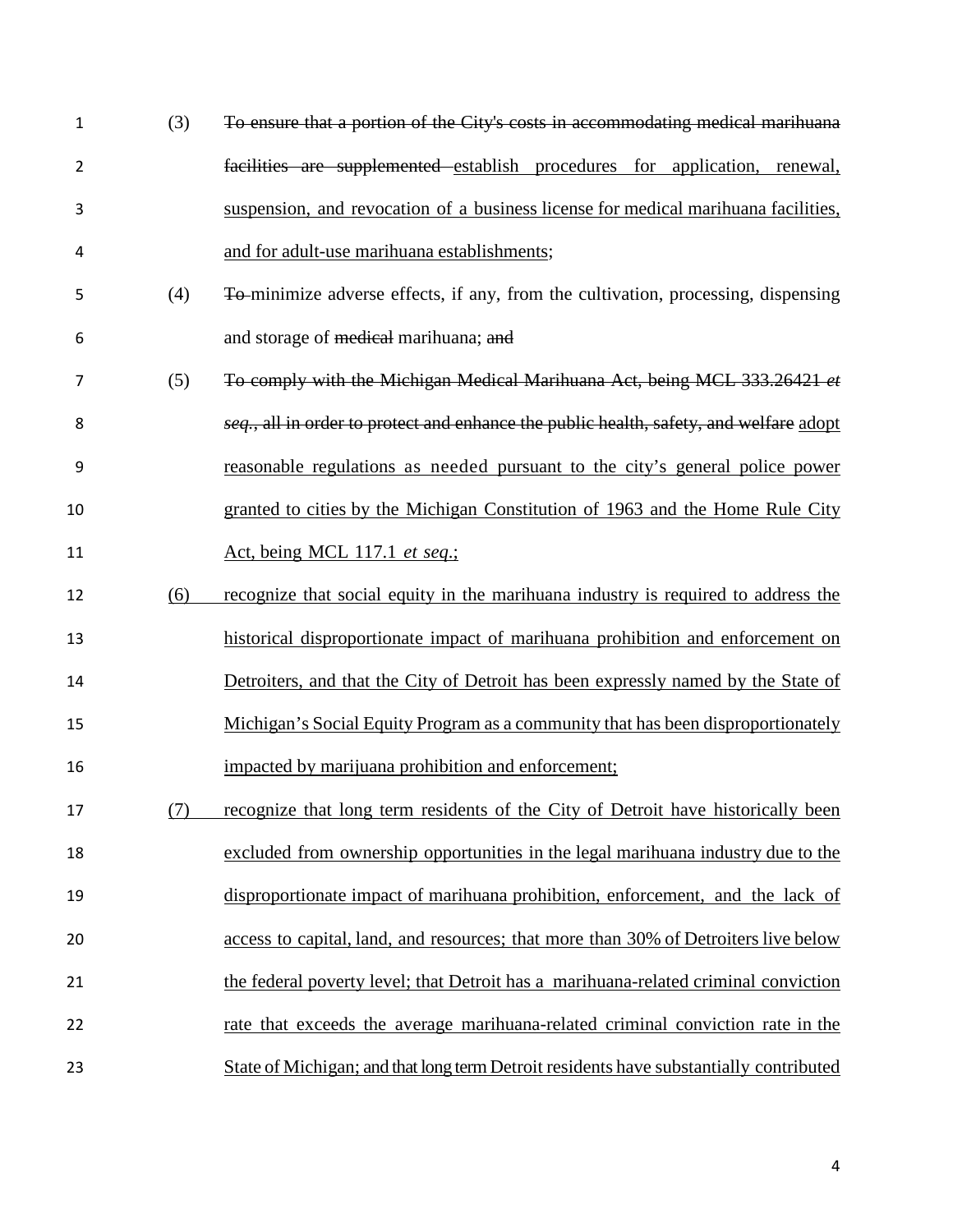| 1  |      | to the economy in the form of taxes and fees to the extent that a reduction in        |
|----|------|---------------------------------------------------------------------------------------|
| 2  |      | fees, and reservation of adult-use retailer, adult-use grower, adult-use processor,   |
| 3  |      | designated consumption, marihuana event organizer, and microbusiness licenses         |
| 4  |      | for long term Detroit residents under this article is appropriate as a form of social |
| 5  |      | equity;                                                                               |
| 6  | (8)  | recognize that employment opportunities in the legal marihuana industry are           |
| 7  |      | essential for Detroiters, and to strongly encourage and incentivize licensees under   |
| 8  |      | this article to ensure that at least 50% of its employees are Detroit residents,      |
| 9  |      | specifically those Detroit residents who are veterans, low income, or have a prior    |
| 10 |      | controlled substance record, as such terms are defined in Section 20-6-2;             |
| 11 | (9)  | facilitate real property ownership opportunities for Detroit residents, for the       |
| 12 |      | purpose of operating adult-use marihuana establishments licensed under this article   |
| 13 |      | and MRTMA; the City of Detroit shall use good faith efforts to transfer eligible      |
| 14 |      | City-owned real property to one of the City's economic development agencies or        |
| 15 |      | authorities, for the specific purpose of transferring the property to Detroit legacy  |
| 16 |      | applicants or licensees, as defined in Section 20-6-2, at 25% of the property's fair  |
| 17 |      | market value. Such a transfer would be subject to applicable approvals by the City    |
| 18 |      | of Detroit and the economic development agency or authority board, as well as         |
| 19 |      | certain program rules that may be developed. The development and use of the           |
| 20 |      | transferred property would be subject to all requirements of this Code and            |
| 21 |      | MRTMA; and to                                                                         |
| 22 | (10) | recommend that, subject to appropriation, amounts equal to \$500,000 of the fees      |
| 23 |      | generated from the licenses issued pursuant to this article, and \$500,000 from an    |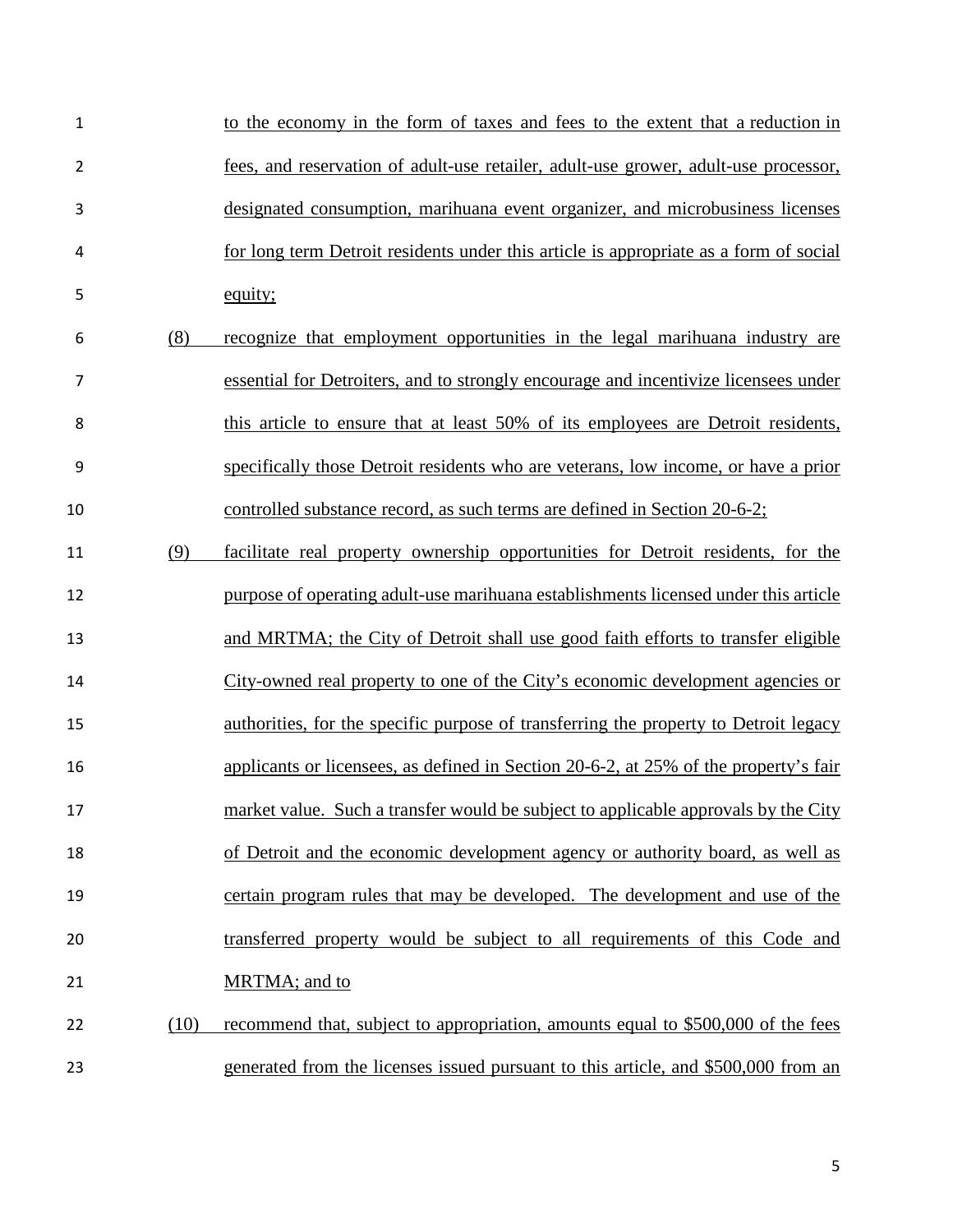| 1              | allocation to the City of Detroit pursuant to M.C.L. 333.27964 be used annually to                     |
|----------------|--------------------------------------------------------------------------------------------------------|
| $\overline{2}$ | further social equity goals, including, but not limited to, addressing the challenges                  |
| 3              | set forth in Subsections $(6)$ , $(7)$ , $(8)$ , and $(9)$ of this section; and to                     |
| 4              | clarify that licensure of either a medical marihuana facility or an adult-use<br>(11)                  |
| 5              | marihuana establishment is a revocable privilege and not a right in the City. There                    |
| 6              | is no property right for an individual or business to have a medical marihuana                         |
| 7              | facility business license or an adult-use marihuana establishment business license                     |
| 8              | in the City of Detroit.                                                                                |
| 9              | (b)<br>Nothing contained within this article, or within any license issued by the City, shall          |
| 10             | be construed to relieve a person of the duties and obligations imposed under state law.                |
| 11             | Notwithstanding the foregoing, it is not the intent of this article to diminish, abrogate or restrict  |
| 12             | protections for the medical use of marihuana provided in the Michigan Medical Marihuana Act,           |
| 13             | being MCL 333.26421 et seq. Nothing in this Article, or in any other provision of this Code, is        |
| 14             | intended to grant, nor shall it be construed as granting, immunity from criminal prosecution for:      |
| 15             | The cultivation, sale, consumption, use, distribution, manufacture or possession of<br>(1)             |
| 16             | marihuana in any form not in compliance with the MMMA, the MMFLA, and the                              |
| 17             | MRTMA, as applicable; or                                                                               |
| 18             | (2)<br>any criminal prosecutions under federal laws including seizure of property under                |
| 19             | the Federal Controlled Substances Act, being 21 USC 801, et seq.                                       |
| 20             | Nothing contained within this Article, or within any license issued by the City,<br>(c)                |
| 21             | shall be construed to relieve a person of the duties and obligations imposed under state or            |
| 22             | federal law. Notwithstanding the foregoing, it is not the intent of this Article to diminish, abrogate |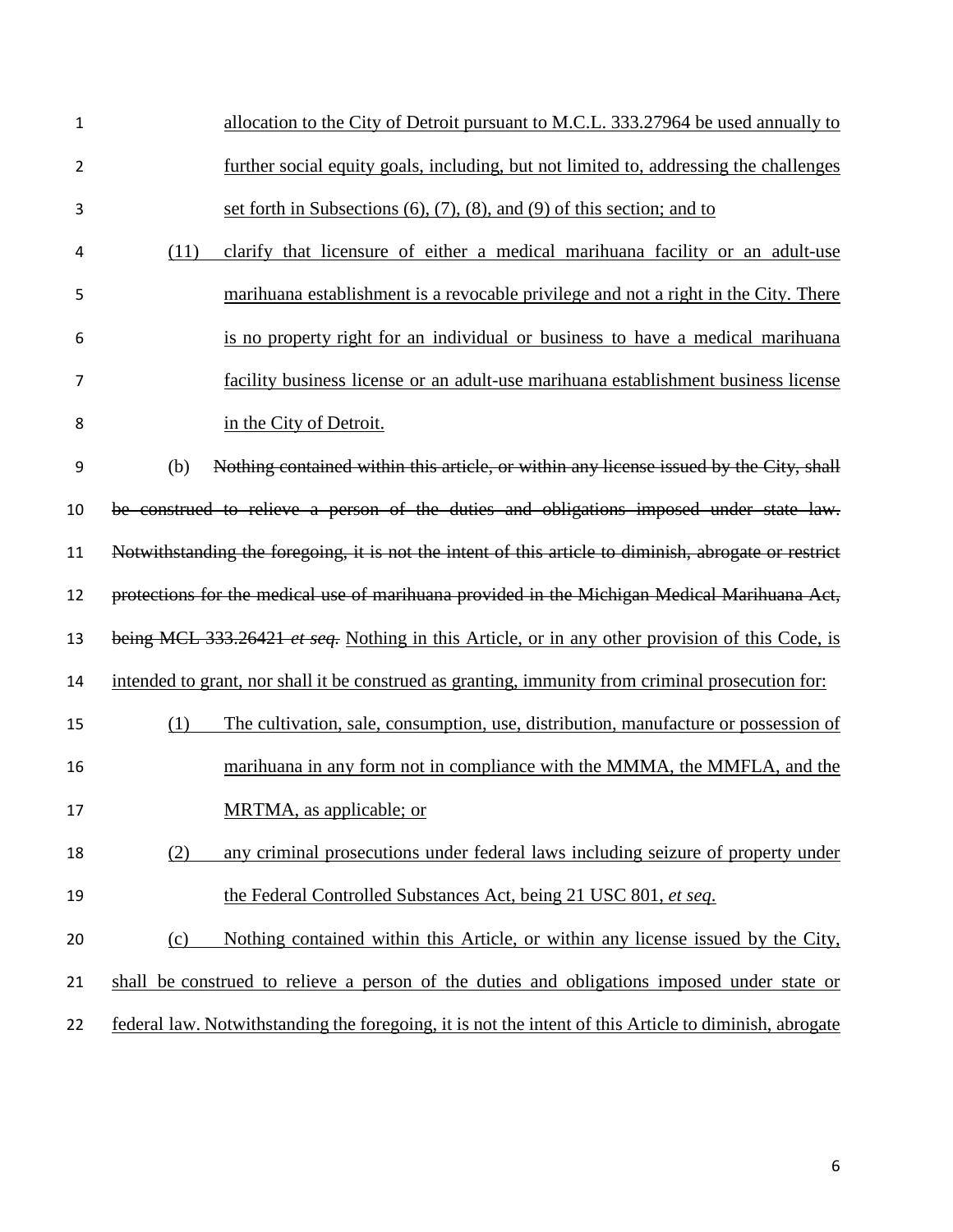or restrict protections for the use of marihuana provided in the MMMA, the MMFLA, and the MRTMA, as applicable.

- (d) By accepting a license issued pursuant to this Article, the licensee waives and releases the City, its officers, elected officials, and employees from any liability for injuries, damages, or claim of any kind that results from any arrest or prosecution of owners, operators, clients or customers of medical marihuana facilities or adult use marihuana establishment for violation of local, state, or federal laws, rules or regulations. (e) By accepting a license issued pursuant to this Article, the licensee agrees to indemnify, defend and hold harmless the City, its officers, elected officials, employees, and agents against all liability, claims or demands arising on account of any claim of diminution of property value arising out of the operation of a medical marihuana facility or an adult use marihuana establishment, or any claim based on an alleged injury to business or property by reason of a claimed violation of the federal Racketeer Influenced and Corrupt Organizations Act (RICO), being 18 USC 1961, et seq. **Sec. 20-6-2. Definitions.**  (a) The following words, terms and phrases, when used in this article, shall have the meanings provided in this section: *Adult-use marihuana establishment* means a business licensed under the MRTMA and this article to operate as a grower, processor, retailer, secure transporter, safety compliance facility, microbusiness, excess marihuana grower, marihuana event organizer, temporary marihuana event, or designated consumption establishment, or any other type of marihuana-related business
- licensed to operate in accordance with the MRTMA.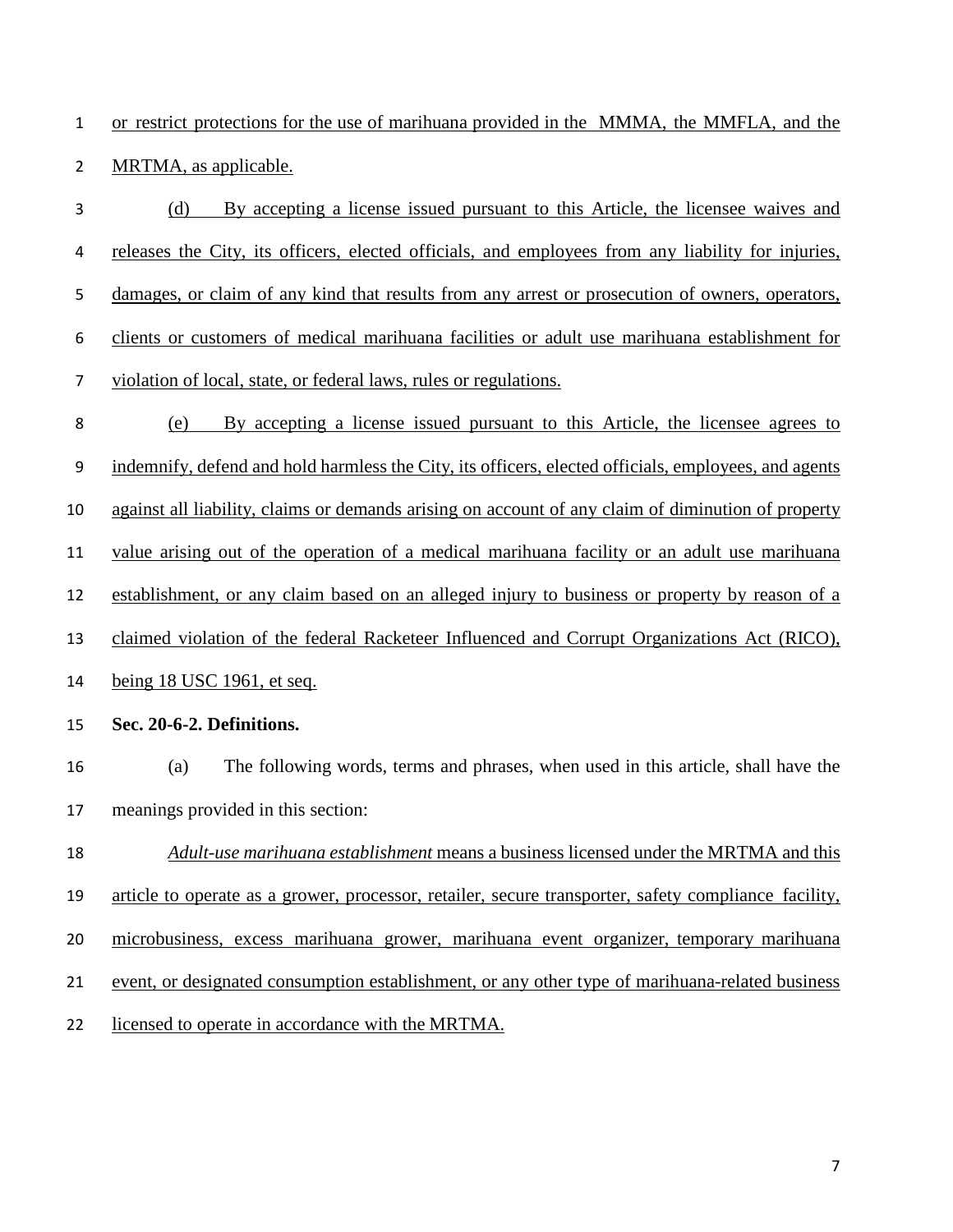| $\mathbf{1}$   | Applicant means the entity or individual making application for a license under this              |
|----------------|---------------------------------------------------------------------------------------------------|
| $\overline{2}$ | article, and includes all members, partners, directors, shareholders, officers, and owners of the |
| 3              | entity applying for licensure.                                                                    |
| 4              | Authorized local official means a Detroit police officer, or other City of Detroit employee       |
| 5              | or agent designated by the director of the Department, who is authorized to issue violations and  |
| 6              | perform inspections in accordance with this Code.                                                 |
| 7              | <i>Co-location</i> means a property that has been zoned to allow more than one type               |
| 8              | of medical marihuana facility or adult-use marihuana establishment to operate on the same         |
| 9              | premises, subject to the applicable rules promulgated in accordance with the MMFLA, the           |
| 10             | MRTMA, and this Code.                                                                             |
| 11             | <i>Co-location license</i> means a license required under this Article when a property has been   |
| 12             | zoned to allow more than one medical marihuana facility or adult-use marihuana establishment to   |
| 13             | operate on the same premises, and the property owner is not the licensee of all the businesses    |
| 14             | operating on the premises.                                                                        |
| 15             | Common ownership means two or more state operating licenses or two or more equivalent             |
| 16             | licenses held by one individual or one entity.                                                    |
| 17             | <i>Community outreach</i> means any outreach meeting, technology aided outreach, or outreach      |
| 18             | alert intended to ensure community awareness of licensing activities under this article.          |
| 19             | Community outreach plan means a plan for ongoing efforts by a licensee under this article         |
| 20             | to continually engage and inform the community that surrounds the licensee's business location of |
| 21             | employment and social equity opportunities at the licensee's place of business.                   |
| 22             | <i>Community outreach report</i> means a report of the efforts taken by a license applicant to    |
| 23             | inform and engage the community that surrounds the applicant's proposed business location of the  |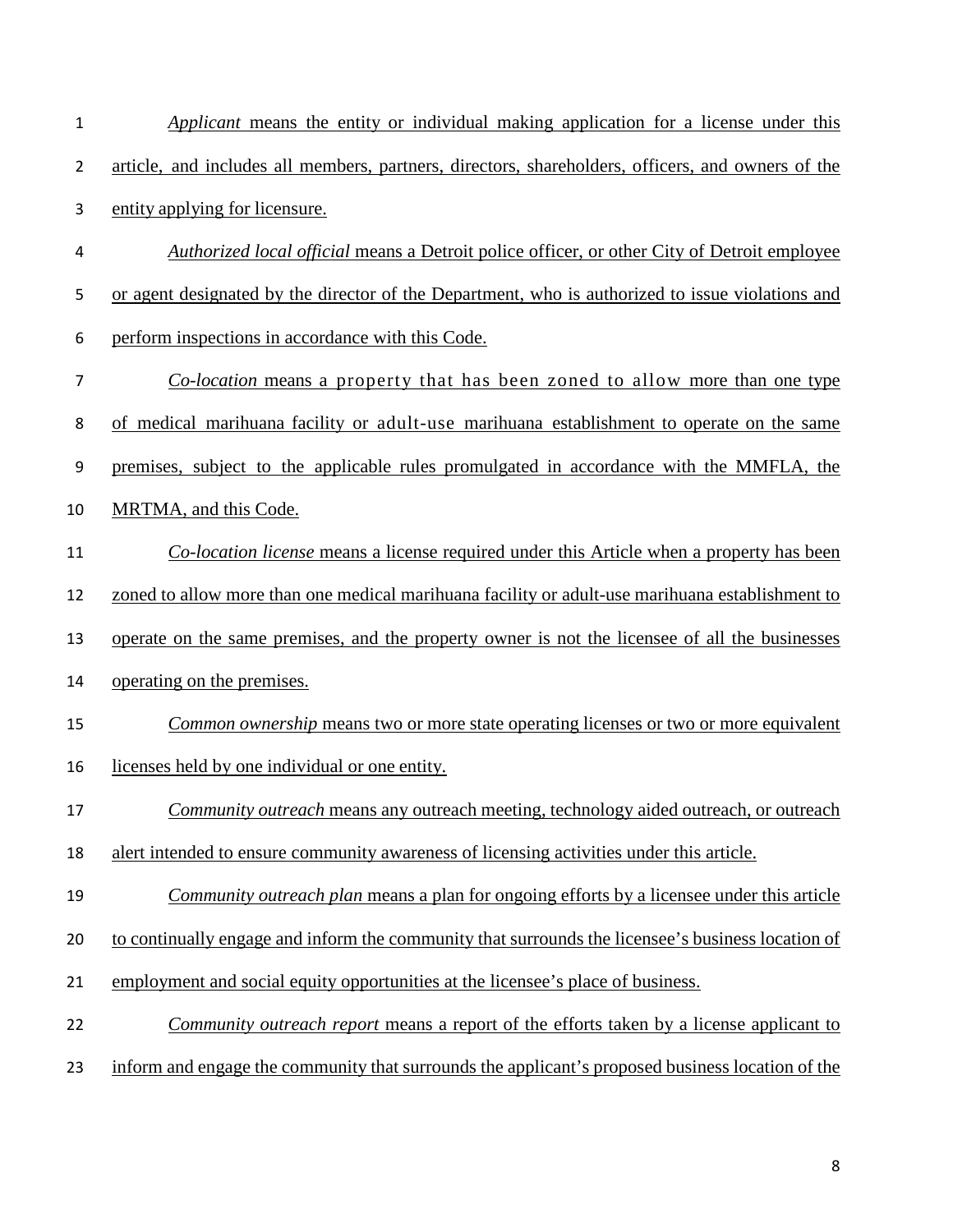| $\mathbf{1}$   | applicant's proposed business operation, and any employment or social equity opportunities that         |
|----------------|---------------------------------------------------------------------------------------------------------|
| $\overline{2}$ | the applicant intends to offer.                                                                         |
| 3              | Cultivation or cultivate means:                                                                         |
| 4              | (1)<br>all phases of growth of marihuana from seed to harvest; or                                       |
| 5              | preparing, packaging or repackaging, labeling, or relabeling of any form of<br>(2)                      |
| 6              | marihuana.                                                                                              |
| 7              | <b>Department means the City of Detroit Buildings, Safety Engineering, and Environmental</b>            |
| 8              | Department.                                                                                             |
| 9              | Designated consumption establishment means a business that is licensed under the                        |
| 10             | MRTMA and this Article to permit adults 21 years of age and older to consume marihuana                  |
| 11             | products at a commercial location designated by the state operating license.                            |
| 12             | Detroit legacy applicant or licensee means an individual who has, or an entity that is at least         |
| 13             | 51% owned and controlled by one or more individuals who has been a City of Detroit resident at the time |
| 14             | of application for at least one year, and additionally has been:                                        |
| 15             | a City of Detroit resident for 15 of the past 30 years preceding the date of application, and<br>(1)    |
| 16             | continues to so reside throughout the period of licensure; or                                           |
| 17             | a City of Detroit resident for 13 of the past 30 years preceding the date of application, and<br>(2)    |
| 18             | continues to so reside throughout the period of licensure, and is a low income applicant at             |
| 19             | the time of application, as defined in this Section; or                                                 |
| 20             | a City of Detroit resident for the 10 of the past 30 years preceding the date of application,<br>(3)    |
| 21             | and continues to so reside throughout the period of licensure, and has a prior controlled               |
| 22             | substance record, as defined in this section, or a parent with a prior controlled substance             |
| 23             | record as defined in this section under the following circumstances:                                    |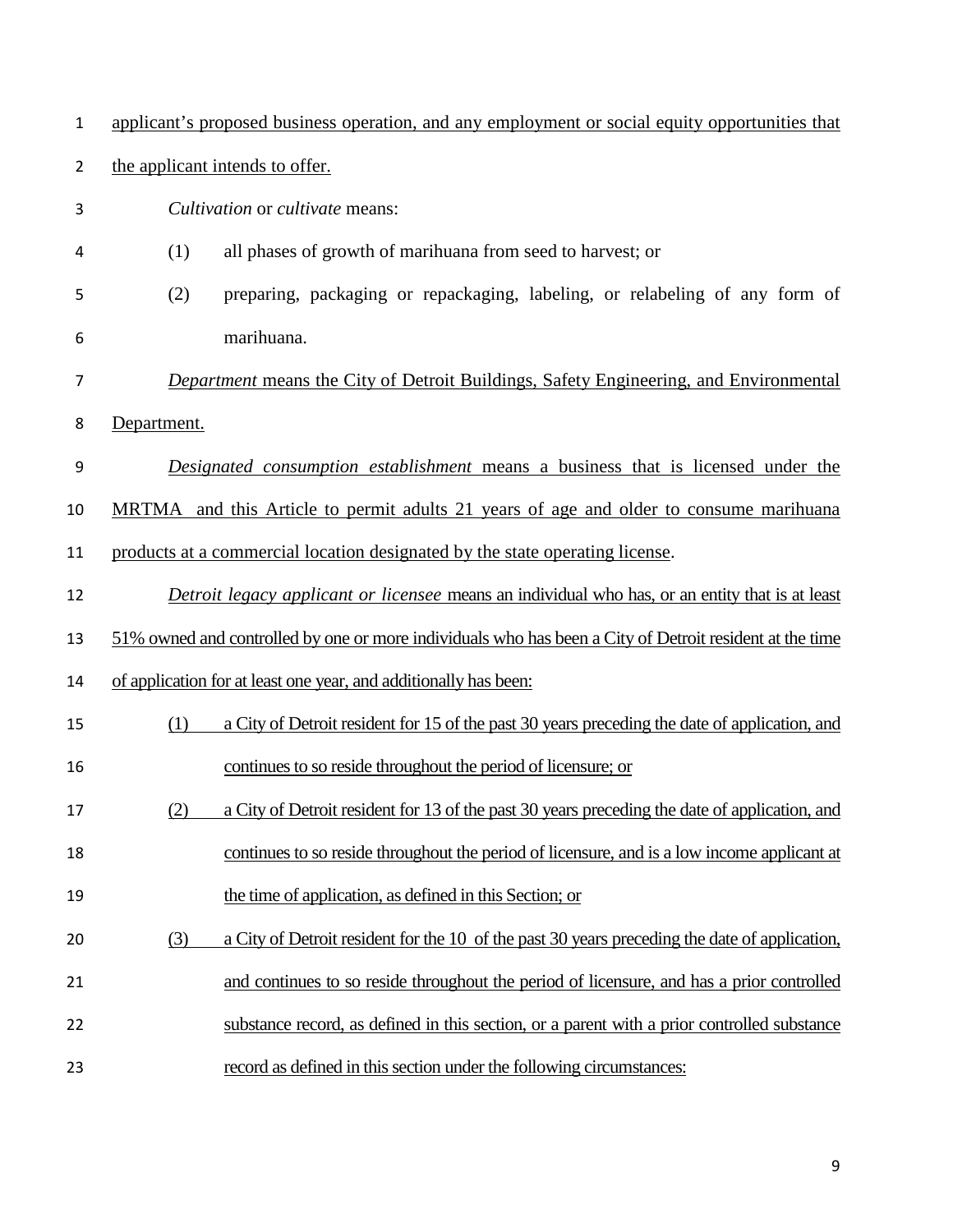| $\mathbf 1$    | the parent is named on the applicant's birth certificate, and the parent's conviction<br>(i)     |
|----------------|--------------------------------------------------------------------------------------------------|
| $\overline{2}$ | took place before the applicant's 18 <sup>th</sup> birthday; or                                  |
| 3              | the parent has claimed the applicant as a dependent regularly on federal income<br>(ii)          |
| 4              | tax filings, and the parent's conviction took place before the applicant's 18 <sup>th</sup>      |
| 5              | birthday.                                                                                        |
| 6              | Digital notification means any form of electronic communication.                                 |
| 7              | <i>Equivalent licenses</i> means any of the following held by a single licensee:                 |
| 8              | A marihuana grower license, of any class, issued under MRTMA and a grower<br>(1)                 |
| 9              | license, of any class, issued under the MMFLA;                                                   |
| 10             | A marihuana processor license issued under the MRTMA and a processor license<br>(2)              |
| 11             | under the MMFLA;                                                                                 |
| 12             | A marihuana retailer license issued under the MRTMA and a provisioning center<br>(3)             |
| 13             | license issued under the MMFLA;                                                                  |
| 14             | (4)<br>A secure transporter license issued under the MRTMA and a secure transporter              |
| 15             | license issued under the MMFLA; or                                                               |
| 16             | A safety compliance facility license issued under the MRTMA and a safety<br>(5)                  |
| 17             | compliance facility license issued under the MMFLA.                                              |
| 18             | <i>Excess marihuana grower</i> means a state operating license holder holding five class C       |
| 19             | marihuana grower licenses under the MRTMA.                                                       |
| 20             | Grower means a state operating license holder that is a commercial entity located in this        |
| 21             | state that cultivates, dries, trims, or cures and packages marihuana for sale to a processor or  |
| 22             | provisioning center business licensed under the MMFLA or MRTMA and this article, located in      |
| 23             | this state, which cultivates, dries, trims, or cures and packages marihuana for sale or transfer |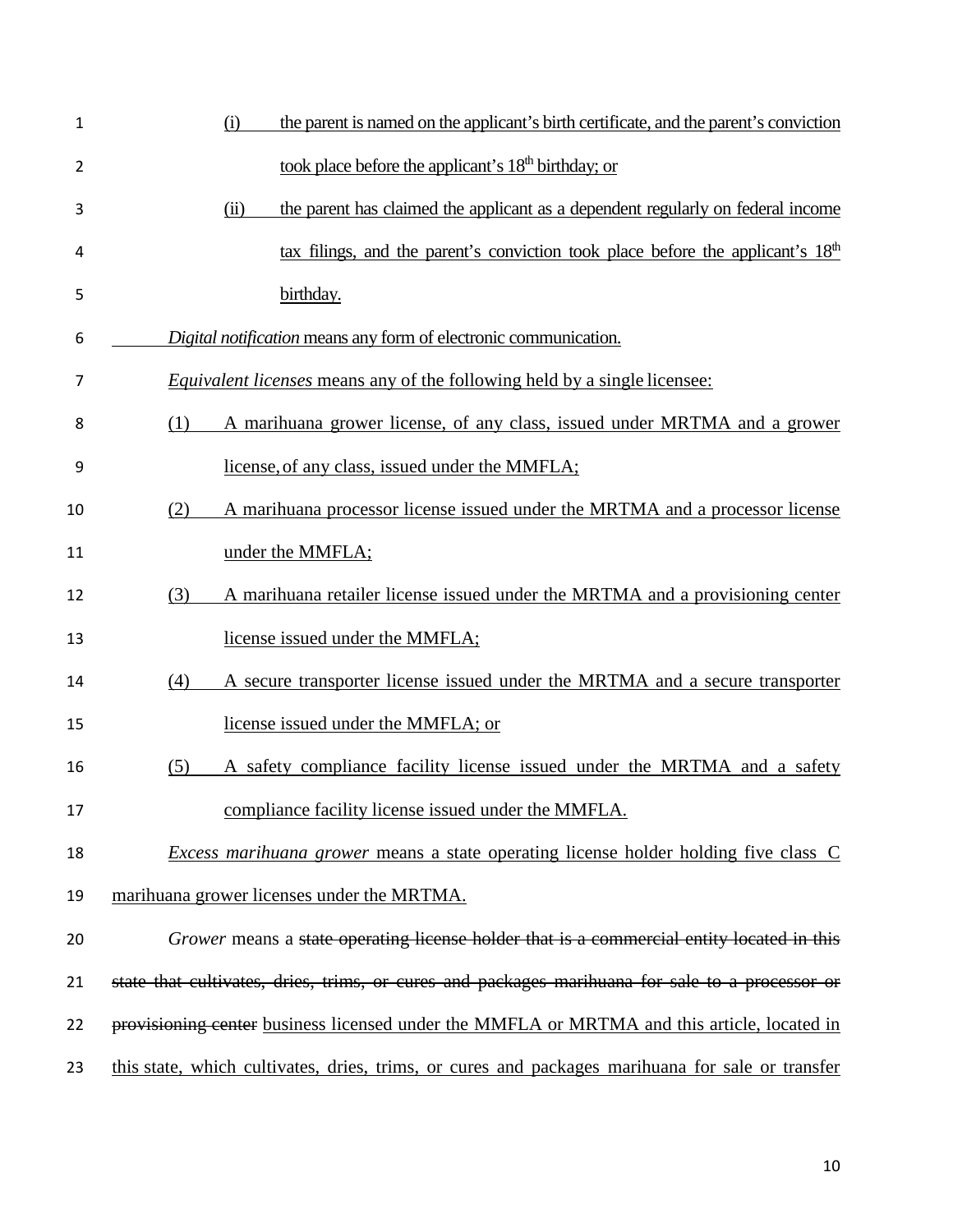| 1              | to a medical marihuana facility or an adult-use marihuana establishment, and is licensed as       |
|----------------|---------------------------------------------------------------------------------------------------|
| $\overline{2}$ | follows:                                                                                          |
| 3              | class A adult-use marihuana grower means a state operating license holder who is<br>(1)           |
| 4              | authorized to grow 100 marihuana plants;                                                          |
| 5              | class B adult-use marihuana grower means a state operating license holder who is<br>(2)           |
| 6              | authorized to grow 500 marihuana plants;                                                          |
| 7              | (3)<br>class C adult-use marihuana grower means a state operating license holder who              |
| 8              | is authorized to grow 2000 marihuana plants;                                                      |
| 9              | class A medical marihuana grower means a state operating license holder who<br>(4)                |
| 10             | is licensed to grow 500 medical marihuana plants;                                                 |
| 11             | (5)<br>class B medical marihuana grower means a state operating license holder who                |
| 12             | is licensed to grow 1000 medical marihuana plants; or                                             |
| 13             | class C medical marihuana grower means a state operating license holder who is<br>(6)             |
| 14             | licensed to grow 1500 medical marihuana plants.                                                   |
| 15             | <i>Licensee</i> means an individual or entity that holds a state operating license and a business |
| 16             | license under this article.                                                                       |
| 17             | Low income applicant means an individual who, at the time of licensing, lives in a                |
| 18             | household with household income that is less than 80% of the existing Detroit median household    |
| 19             | income.                                                                                           |
| 20             | Marihuana event organizer means a state license holder authorized to apply for a                  |
| 21             | temporary marihuana event license in accordance with the MRTMA.                                   |
| 22             | Medical marihuana facility means any facility, entity, establishment, or center that is           |
| 23             | required to be licensed under the Michigan Medical Marihuana Facilities Licensing Act, being      |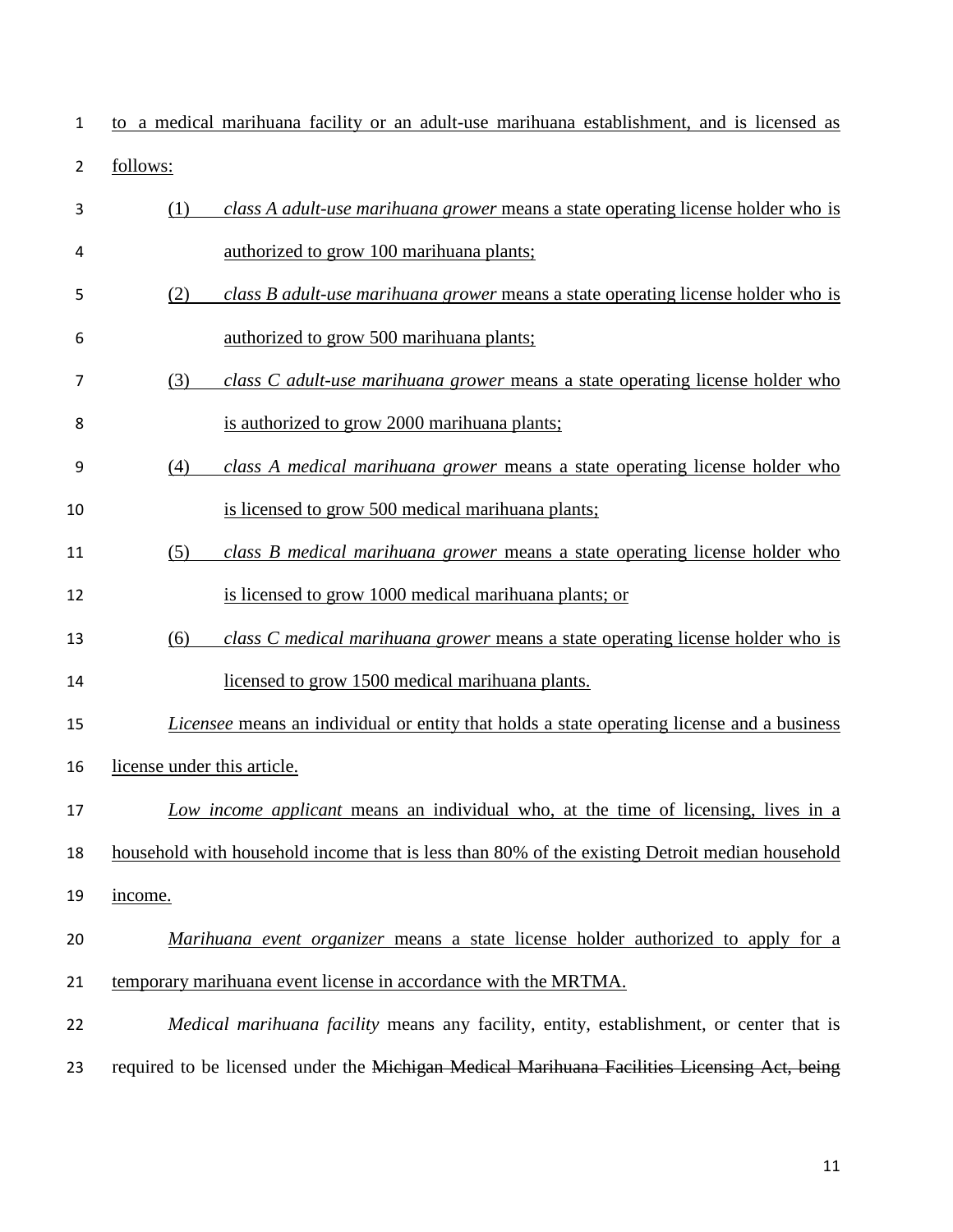MCL 333.27101 *et seq* MMFLA*.*, and this article, including a grower, processor, provisioning center, safety compliance facility, or a secure transporter.

- *Marihuana-infused product* means a topical formulation, tincture, beverage, edible substance, or similar product containing any usable marihuana that is intended for human consumption in a manner other than smoke inhalation. *Microbusiness* means a business licensed under MRTMA and this article that cultivates up to 150 marihuana plants or more as allowed by the State of Michigan, processes, and packages
- marihuana, and sells or otherwise transfers marihuana to individuals who are 21 years of age or
- older or to a safety compliance facility, but not to other adult-use marihuana establishments or
- medical marihuana facilities.
- *MMFLA* means the Michigan Medical Marihuana Facilities Licensing Act, Public Act 281
- of 2016, being MCL 333.27101, *et seq.*
- *MMMA* means the Michigan Medical Marihuana Act, means Initiated Law 1 of 2008, being MCL 333.26421, *et seq.*
- *MRTMA* means the Michigan Regulation and Taxation of Marihuana Act, Initiated Law 1 of 2018, being MCL 333.27951 *et seq.*
- *Outreach alert* means any form of one way communication that informs a community or
- neighborhood of an issue, problem, opportunity or decision.
- *Outreach meeting* means any in person or virtual meeting that provides for public discussion of a topic.
- *Person* means an individual, partnership, firm, company, corporation, association, sole
- proprietorship, limited liability company, joint venture, estate, trust, or any other legal entity.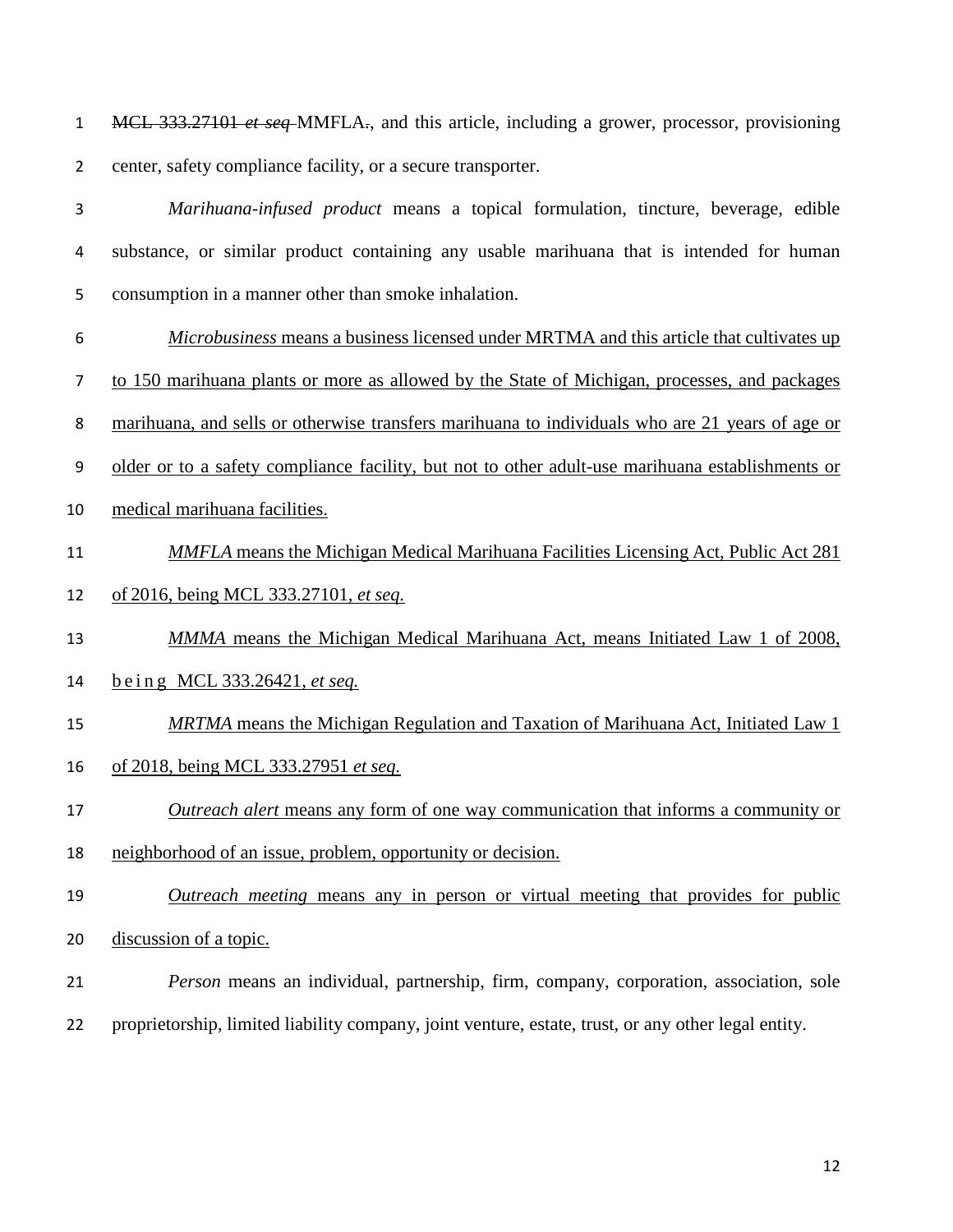*Primary caregiver* means the term as defined by the MMMA. Michigan Medical Marihuana Act, being MCL 333.26421 *et seq*.

- *Prior controlled substance record* means to have been convicted, or adjudged to be a ward of the juvenile court, for any crime relating to the sale, possession, use, cultivation, processing, or transport of marihuana prior to November 7, 2018. *Process or Processing* means to separate or otherwise prepare parts of the marihuana plant
- and to compound, blend, extract, infuse or otherwise make or prepare marihuana concentrate or
- marihuana-infused products.

 *Processor* means a state operating license holder that is a commercial entity located in this state that purchases marihuana from a grower and that extracts resin from the marihuana or creates a marihuana-infused product for sale and transfer in packaged form to a provisioning center business licensed under the MRTMA or the MMFLA and this article, located in this state, that obtains marihuana from a medical marihuana facility or an adult-use marihuana establishment and that processes marihuana for sale and transfer in packaged form to a medical marihuana facility or an adult-use marihuana establishment.

 *Provisional license* means a placeholder license granted under this article to a Detroit legacy applicant who does not yet have an approved location to operate the business for which the applicant seeks a license, which will be converted to a full license if the applicant secures an approved location and meets all the requirements of this article within twelve months of being granted the provisional license. A provisional license will not be counted as a full license for purposes of the numerical caps established under Section 20-6-34 of this Code, nor in determining whether the requirements of Section 20-6-31(d) and (e) are met, until it has been converted to a full license.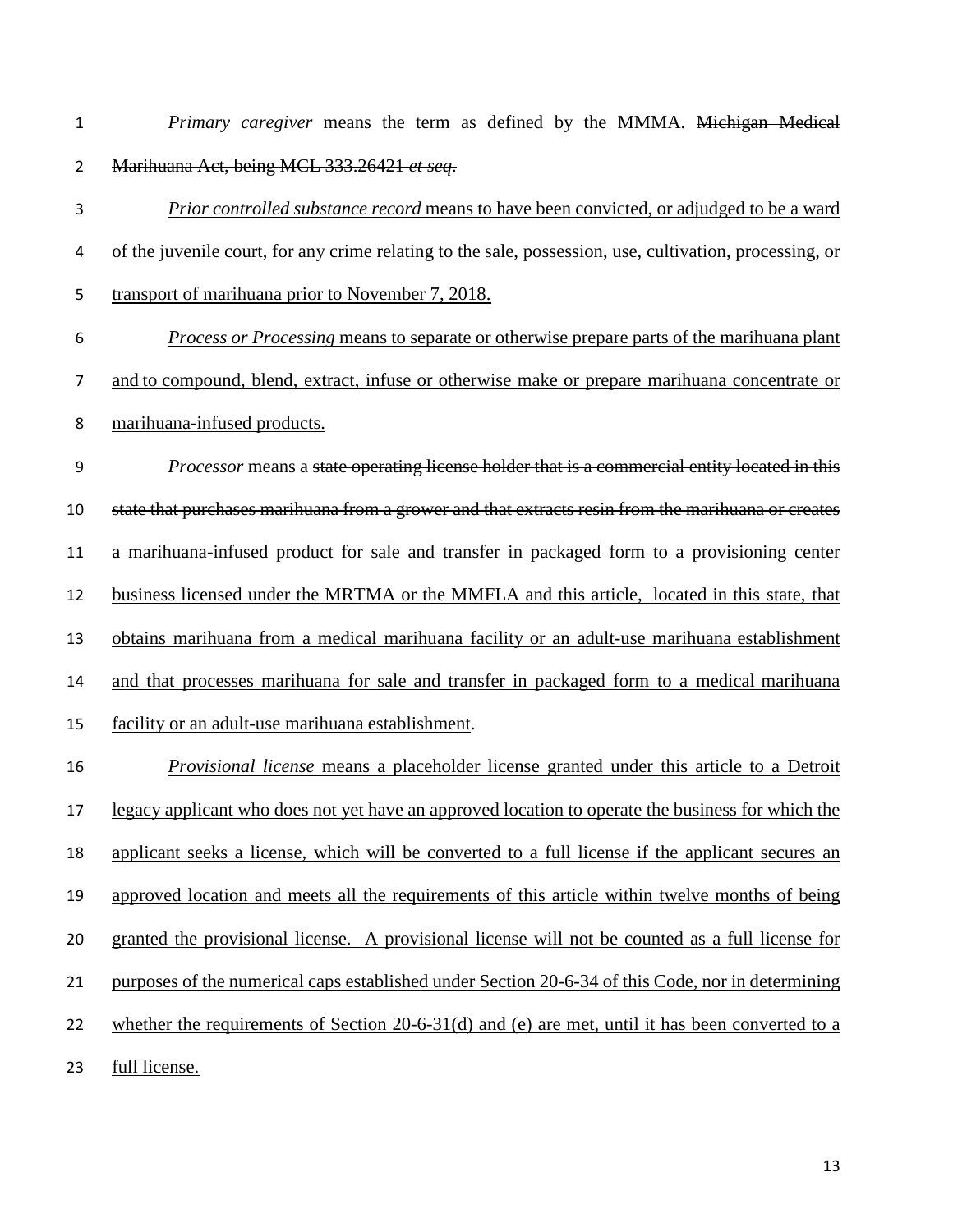*Provisioning center* means a state operating license holder business licensed under the MMFLA that is a commercial entity located in this state that purchases marihuana from a grower or processor and sells, supplies, or provides marihuana to qualifying patients, directly or through the registered primary caregivers of patients. Provisioning center includes any commercial property where marihuana is sold at retail to qualifying patients or primary caregivers. A non- commercial location used by a primary caregiver to assist a qualifying patient connected to the caregiver through the state's marihuana registration process in accordance with the MMMA Michigan Medical Marihuana Act, being MCL 333.26421 *et seq.* , is not a provisioning center for purposes of this article. *Qualifying patient* means the term as defined by the MMMA. Michigan Medical Marihuana Act, being MCL 333.26421 *et seq. Registered user* means any person or entity that has submitted their email address of telephone number of the purpose of receiving digital notifications. *Retailer* means a business licensed under the MRTMA and this article that may obtain marihuana from adult-use marihuana establishments and sell or transfer marihuana to individuals who are21years of age or older and to other adult-use marihuana establishments. *Safety compliance facility* means a state operating license holder that is a commercial entity that receives marihuana from a medical marihuana facility or primary caregiver, tests it for contaminants and for tetrahydro-cannabinol and other cannabinoids, returns the test results, and 20 may return the marihuana to the medical marihuana facility business licensed under the MRTMA or the MMFLA and this article that tests marihuana for contaminants and potency or as required by the MRTMA or the MMFLA for a primary caregiver, medical marihuana facility, or adult-use marihuana establishment.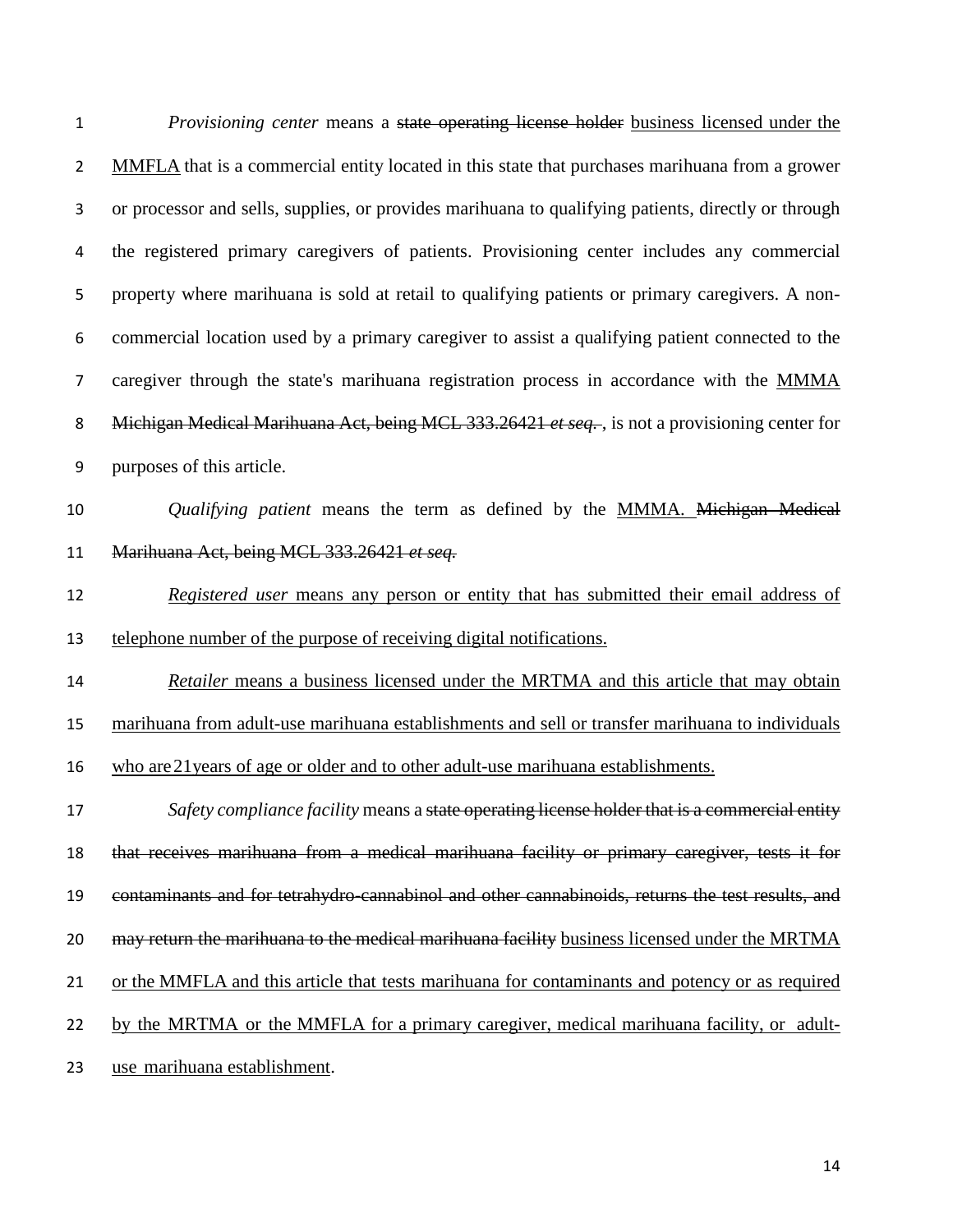| $\mathbf 1$    | Secure transporter means state operating license holder that is a commercial entity located                                  |
|----------------|------------------------------------------------------------------------------------------------------------------------------|
| $\overline{2}$ | in this state a business licensed under the MRTMA or the MMFLA and this article, that stores                                 |
| 3              | marihuana and transports marihuana between medical marihuana facilities or adult-use marihuana                               |
| $\overline{4}$ | establishments for a fee.                                                                                                    |
| 5              | Social equity program or SEP means a program authorized by the MRTMA, which is                                               |
| 6              | designed to encourage participation in the marihuana industry by people who live in certain                                  |
| $\overline{7}$ | Michigan communities designated by the State of Michigan, who have been disproportionately                                   |
| 8              | impacted by marihuana prohibition and enforcement.                                                                           |
| 9              | State operating license means a license that is issued under the Michigan Medical                                            |
| 10             | Marihuana Facilities Licensing Act, being MCL 333.27101 et seq., MMFLA or the MRTMA                                          |
| 11             | that allows the licensee to operate as a medical marihuana facility or an adult-use marihuana                                |
| 12             | establishment, respectively.                                                                                                 |
| 13             | <b>Technology aided outreach means any form of electronic communication transmitted by</b>                                   |
| 14             | digital surveys or an online comment process that allows residents to provide comments.                                      |
| 15             | Temporary marihuana event permit means a permit held by a marihuana event organizer                                          |
| 16             | under this article and the MRTMA, which the state has approved, authorizing an                                               |
| 17             | event where the onsite sale or consumption of marihuana products, or both, are authorized at the                             |
| 18             | location and on the dates indicated on the state operating license.                                                          |
| 19             | Sec. 20-6-3. Penalty. REPEALED                                                                                               |
| 20             | Any violation of this article shall be a civil infraction punishable by a fine in an amount set<br>$\left(\mathrm{a}\right)$ |
| 21             | from time to time by resolution of the City Council.                                                                         |
| 22             | (b) In addition to the penalties provided by this section, the district court shall have equitable                           |
| 23             | jurisdiction to enforce any judgment, writ, or order necessary to enforce any provision of this                              |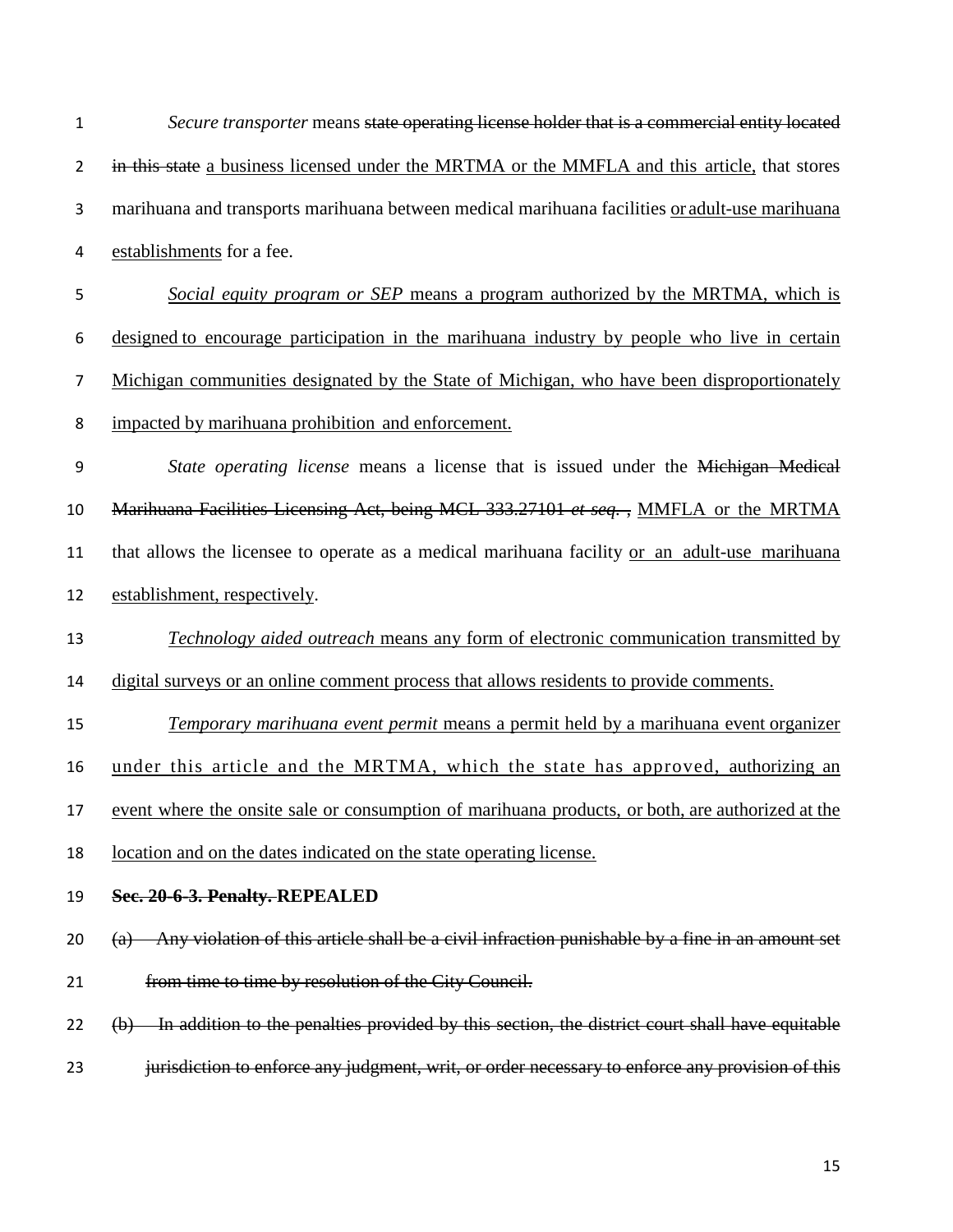| 1              | article, including, but not limited to, abatement of the violating condition or the granting of     |
|----------------|-----------------------------------------------------------------------------------------------------|
| $\overline{2}$ | injunctive relief.                                                                                  |
| 3              | (e) Contested hearings under this section before the district court may be conducted as an          |
| 4              | informal hearing and as a formal hearing, as may be applicable, as provided by the Michigan         |
| 5              | Revised Judicature Act of 1961, being MCL 600.101 et seq.                                           |
| 6              | Sec. 20-6-420-6-3. - Opt-in provision; severability.                                                |
| 7              | Pursuant to Section 205(1) of the MMFLA, Michigan Medical Marihuana Facilities<br>(a)               |
| 8              | Licensing Act, being MCL 333.27205(1), the City shall authorize licenses in accordance with the     |
| 9              | provisions of this article for the following types of medical marihuana facilities:                 |
| 10             | Growers (Class A, Class B, and Class C);<br>(1)                                                     |
| 11             | (2)<br>Processors;                                                                                  |
| 12             | Provisioning centers;<br>(3)                                                                        |
| 13             | Safety compliance facilities; and<br>(4)                                                            |
| 14             | (5)<br>Secure transporters.                                                                         |
| 15             | Pursuant to Section 6(3) of the MRTMA, the City may authorize licenses in<br>(b)                    |
| 16             | accordance with the provisions of this article for the following types of marihuana establishments: |
| 17             | (1)<br>Growers;                                                                                     |
| 18             | (2)<br>Retailers;                                                                                   |
| 19             | (3)<br>Processors;                                                                                  |
| 20             | Safety compliance;<br>(4)                                                                           |

- 21 (5) Secure transporters;
- 22 (6) Temporary marihuana events;
- 23 (7) Marihuana event organizers;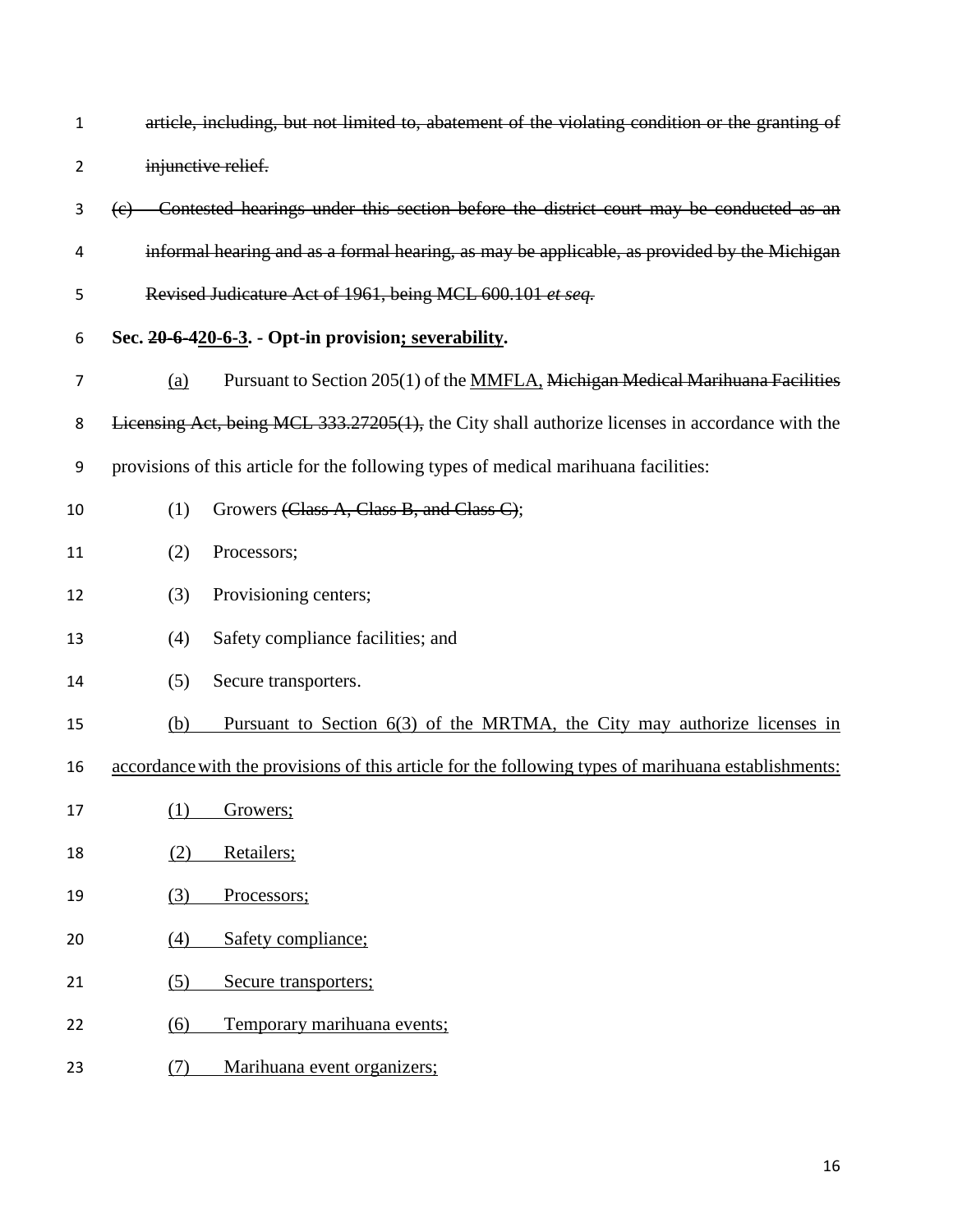- (8) Designated consumption establishments; and
- (9) Microbusinesses.
- (c) The City may sign attestations or other documents to evidence municipal approval for a state operating license as required by the State of Michigan Marihuana Regulatory Agency
- only upon issuance of a license under this article.
- (d) Detroit City Council is exercising its discretion to permit adult-use marihuana establishments in Detroit as supported by the legal opinion of the Corporation Counsel that the ordinance is lawful, and on the condition that licenses for Detroit legacy applicants shall be prioritized in accordance with the legislative purpose of this ordinance. Should any provision of this ordinance governing adult-use marihuana establishments be ruled invalid, unconstitutional or struck down by a court of law, Subsection (b) of this section will be thereto repealed, and future adult-use marihuana establishments will be prohibited in accordance with Section 6(1) of the MRTMA, excluding those adult-use marihuana establishments previously licensed under this article, which licenses shall continue in effect until their expiration date, after which time they will not be renewed.
- **Sec. 20-6-5. - Requirements. REPEALED**
- A medical marihuana facility licensed under this article shall be subject to the following conditions:
- (1) Compliance with the requirements of this article, this Code, and applicable state  $law;$
- (2) Compliance with the provisions of the Michigan Medical Marihuana Facilities Licensing Act, being MCL 333.27101, and the Michigan Medical Marihuana Act, being MCL 333.26421 *et seq.* ;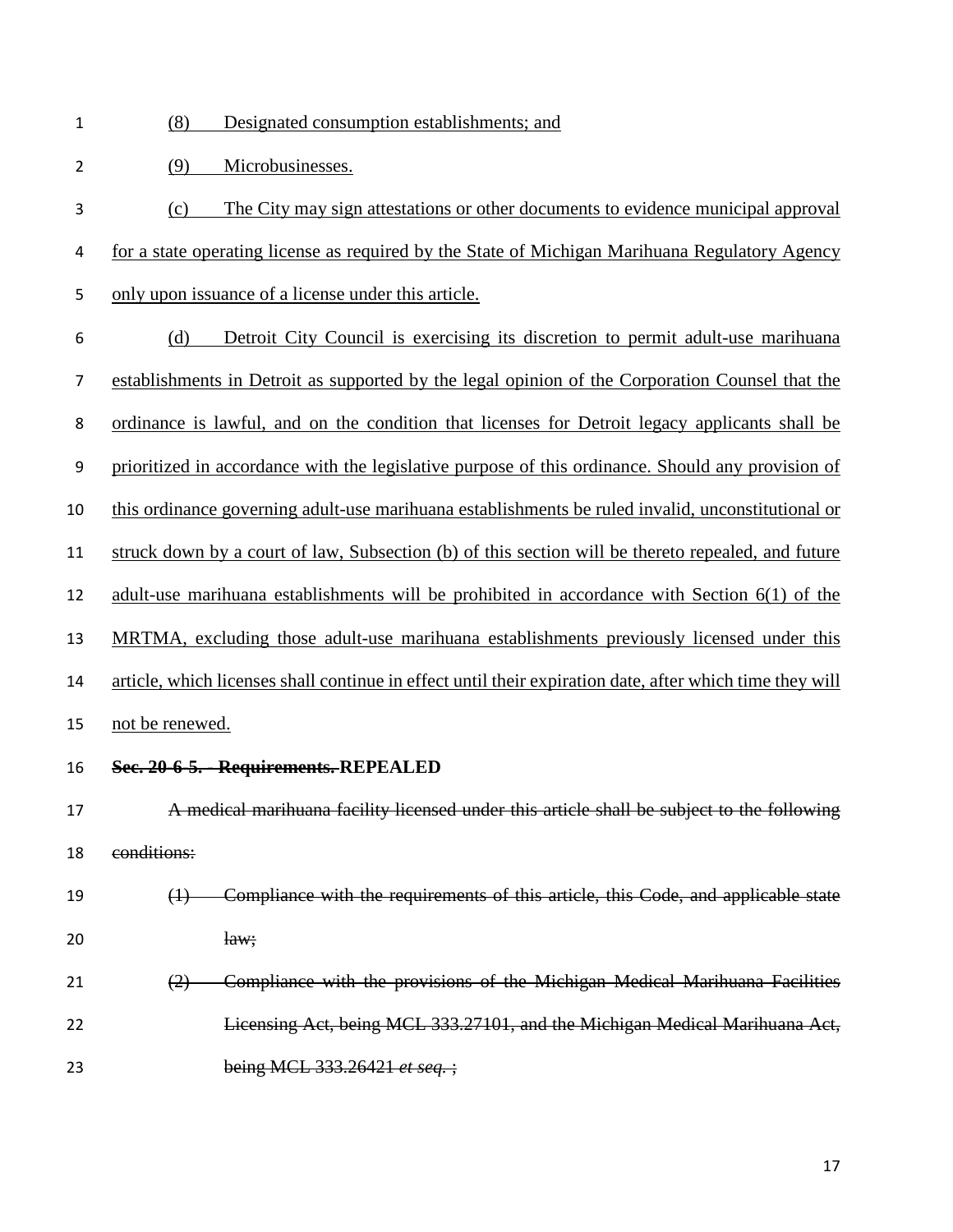| $\mathbf{1}$ | Medical marihuana facilities must obtain all necessary state and local license/permits<br>$\left(3\right)$ |
|--------------|------------------------------------------------------------------------------------------------------------|
| 2            | before commencing operations and shall maintain a valid license/permit during                              |
| 3            | operation;                                                                                                 |
| 4            | No provisioning center may provide medical marijuana to any persons other than                             |
| 5            | qualifying patients and primary caregivers whose status to possess medical                                 |
| 6            | marihuana pursuant to state law has been verified. A provisioning center may                               |
| 7            | provide medical marijuana to a secure transporter for the purpose of transporting                          |
| 8            | the material for testing;                                                                                  |
| 9            | No persons under the age of 18 shall be allowed within any medical marihuana<br>(5)                        |
| 10           | facility, unless the individual is a qualifying patient and accompanied by his/her                         |
| 11           | primary caregiver-parent or documented legal guardian;                                                     |
| 12           | No medical marihuana facility shall permit the sale or dispensing of alcoholic liquor<br>(6)               |
| 13           | or tobacco for consumption on the premises or offsite of the premises;                                     |
| 14           | No dried medical marihuana shall be stored in structures without at least four walls<br>(7)                |
| 15           | and a roof, or stored in an unlocked vault or safe, or other unsecured storage                             |
| 16           | structure; nor shall any dried medical marijuana be stored in a safe or vault that is                      |
| 17           | not bolted to the floor or structure of the facility. This does not include items on                       |
| 18           | display for retail sales;                                                                                  |
| 19           | Operating hours for provisioning centers shall not exceed the hours between 9:00<br>(8)                    |
| 20           | a.m. and 9:00 p.m. daily;                                                                                  |
| 21           | Signs displayed on the exterior and interior of the property shall conform to the<br>(9)                   |
| 22           | requirements of this Code. No signs shall contain the word marihuana nor shall any                         |
| 23           | sign contain marihuana leaves, or green crosses.                                                           |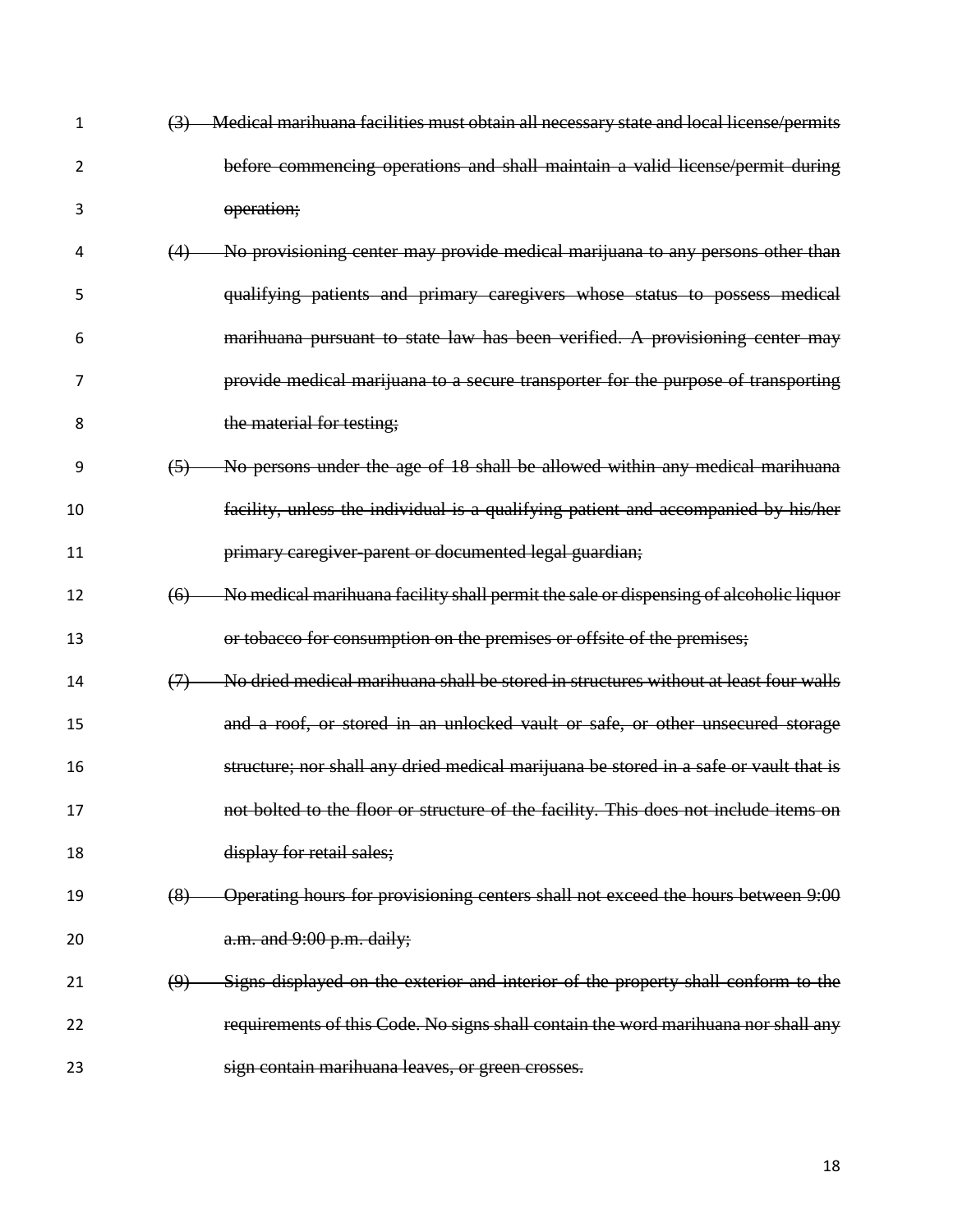| 1  | Consumption or use of marihuana is prohibited on the premises.<br>(10)                            |
|----|---------------------------------------------------------------------------------------------------|
| 2  | (11) Public and common areas of a medical marihuana facility must be separated from               |
| 3  | restricted and non-public areas by a permanent opaque barrier that cannot be                      |
| 4  | accessed by individuals who are not approved to have access.                                      |
| 5  | (12) Marihuana and marihuana infused products may not be stored, displayed, or                    |
| 6  | transferred in an area accessible to the general public, and may only be displayed                |
| 7  | for sale and transferred in sales areas approved as part of the licensing process set             |
| 8  | forth in this article.                                                                            |
| 9  | Sec. 20-6-6. - Police review. REPEALED                                                            |
| 10 | For purposes of ensuring compliance with this article, owners and/or operators of licensed        |
| 11 | medical marihuana facilities shall permit members of the Police Department, or any employee or    |
| 12 | agent of the City that is authorized by this Code, to inspect, during regular business hours, any |
| 13 | portion of a medical marihuana facility, subject to constitutional restrictions on unreasonable   |
| 14 | searches and seizures. Where entry is refused or not obtained, the City is authorized to pursue   |
| 15 | recourse as provided by law.                                                                      |
| 16 | Secs. 20-6-7 20-6-4-20-6-20. Reserved.                                                            |
| 17 | <b>DIVISION 2. MARIHUANA LICENSE REVIEW COMMITTEE</b>                                             |
| 18 | Sec. 20-6-21. Creation.                                                                           |
| 19 | There is hereby established a Marihuana License Review Committee ("MLRC"), which                  |
| 20 | shall perform its duties and exercise its powers in accordance with this article.                 |
| 21 | Section 20-6-22. Personnel.                                                                       |
| 22 | The MLRC shall consist of a staff member of each of the departments and agencies that             |
| 23 | are identified in this section. The directors of the respective departments and the heads of the  |
|    |                                                                                                   |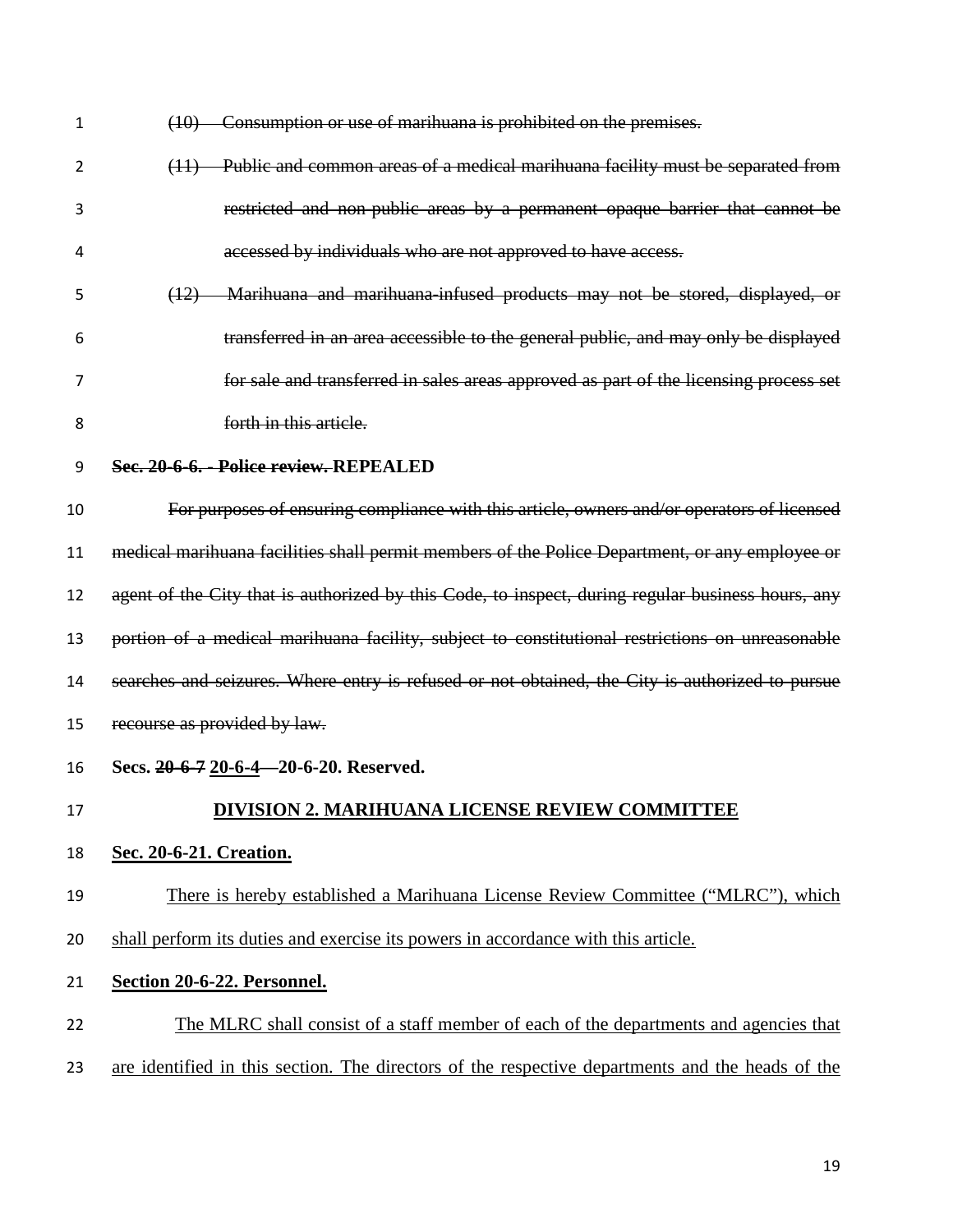| $\mathbf{1}$   | respective agencies identified in this section shall each appoint a qualified representative or     |
|----------------|-----------------------------------------------------------------------------------------------------|
| $\overline{2}$ | representatives from among their respective staffs to serve on the MLRC. The respective             |
| 3              | departments and agencies that must appoint representatives to the MLRC are as follows:              |
| 4              | Office of the Chief Financial Officer, Assessor;<br>(a)                                             |
| 5              | (b)<br>Buildings, Safety Engineering, and Environmental Department;                                 |
| 6              | Office of the Chief Financial Officer, Treasury;<br>(c)                                             |
| 7              | (d)<br>Health Department;                                                                           |
| 8              | Law Department;<br>(e)                                                                              |
| 9              | (f)<br>Police Department;                                                                           |
| 10             | Civil Rights, Inclusion, and Opportunity Department, and<br>(g)                                     |
| 11             | Such other departments, agencies, or individuals as deemed appropriate by the<br>(h)                |
| 12             | chairperson, on a case by case basis.                                                               |
| 13             | Sec. 20-6-23. Management.                                                                           |
| 14             | The representative from the Civil Rights, Inclusion, and Opportunity Department<br>(a)              |
| 15             | serves as chairperson of the MLRC and shall maintain a record of applications, licenses granted     |
| 16             | under this Article and other relevant files as needed.                                              |
| 17             | (b) The MLRC may meet in person or virtually at the call of the chairperson, and shall              |
| 18             | receive all materials for review electronically.                                                    |
| 19             | The MLRC shall develop a standard of review for making recommendations on<br>(c)                    |
| 20             | license applications under this article that shall be approved by the Detroit City Council prior to |
| 21             | reviewing any applications.                                                                         |
| 22             | Sec. 20-6-24. Duties and functions.                                                                 |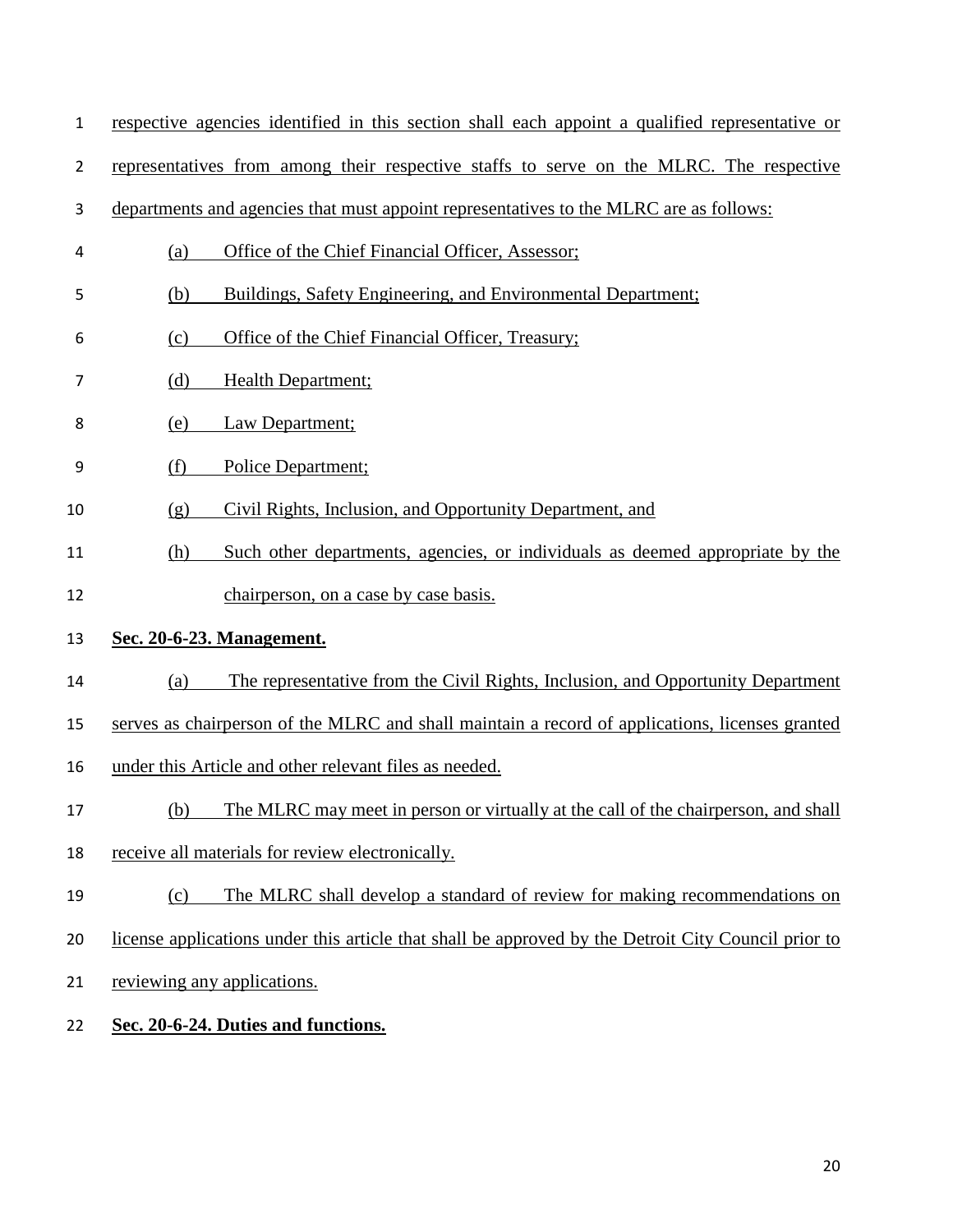| 1              | New or renewal applications for a medical marihuana facility license or an adult-<br>(a)             |
|----------------|------------------------------------------------------------------------------------------------------|
| $\overline{2}$ | use marihuana establishment license shall be reviewed by the MLRC and a recommendation               |
| 3              | provided to the Department director before a license may be issued or renewed by the Department,     |
| 4              | in accordance with the applicable review criteria set forth in this article. For temporary marihuana |
| 5              | events, the MLRC shall make its recommendation to the Detroit City Council, which must approve       |
| 6              | the temporary marihuana event, before a permit is issued by the Department.                          |
| $\overline{7}$ | Each department representative shall be responsible for investigating the<br>(b)                     |
| 8              | application within its department's respective area of oversight, providing relevant information,    |
| 9              | reports or data to the MLRC for review, including, but not limited to the information set forth in   |
| 10             | Section 20-6-39.                                                                                     |
| 11             | Through the Chair, the MLRC may communicate and meet with the applicant, visit<br>(c)                |
| 12             | the proposed site to be licensed, and request certain conditions be met prior to recommending        |
| 13             | approval of the issuance of a license.                                                               |
| 14             | (d)<br>After December 31, 2021, and excluding temporary marihuana events,                            |
| 15             | applications shall be reviewed and a recommendation provided by the MLRC to the Department           |
| 16             | within ninety (90) days of receipt of a complete application as determined by the MLRC, or the       |
| 17             | application shall be forwarded to the Department without recommendation.                             |
| 18             | Every six months after the effective date of this ordinance, the MLRC will<br>(e)                    |
| 19             | provide a report to the Detroit City Council including the following information:                    |
| 20             | name of all applicants, date of application and application status;<br>(1)                           |
| 21             | (2)<br>name of all licensees, locations, and license date;                                           |
| 22             | number of licenses issued by license category; and<br>(3)                                            |
| 23             | details of each applicant's Good Neighbor Plan.<br>(4)                                               |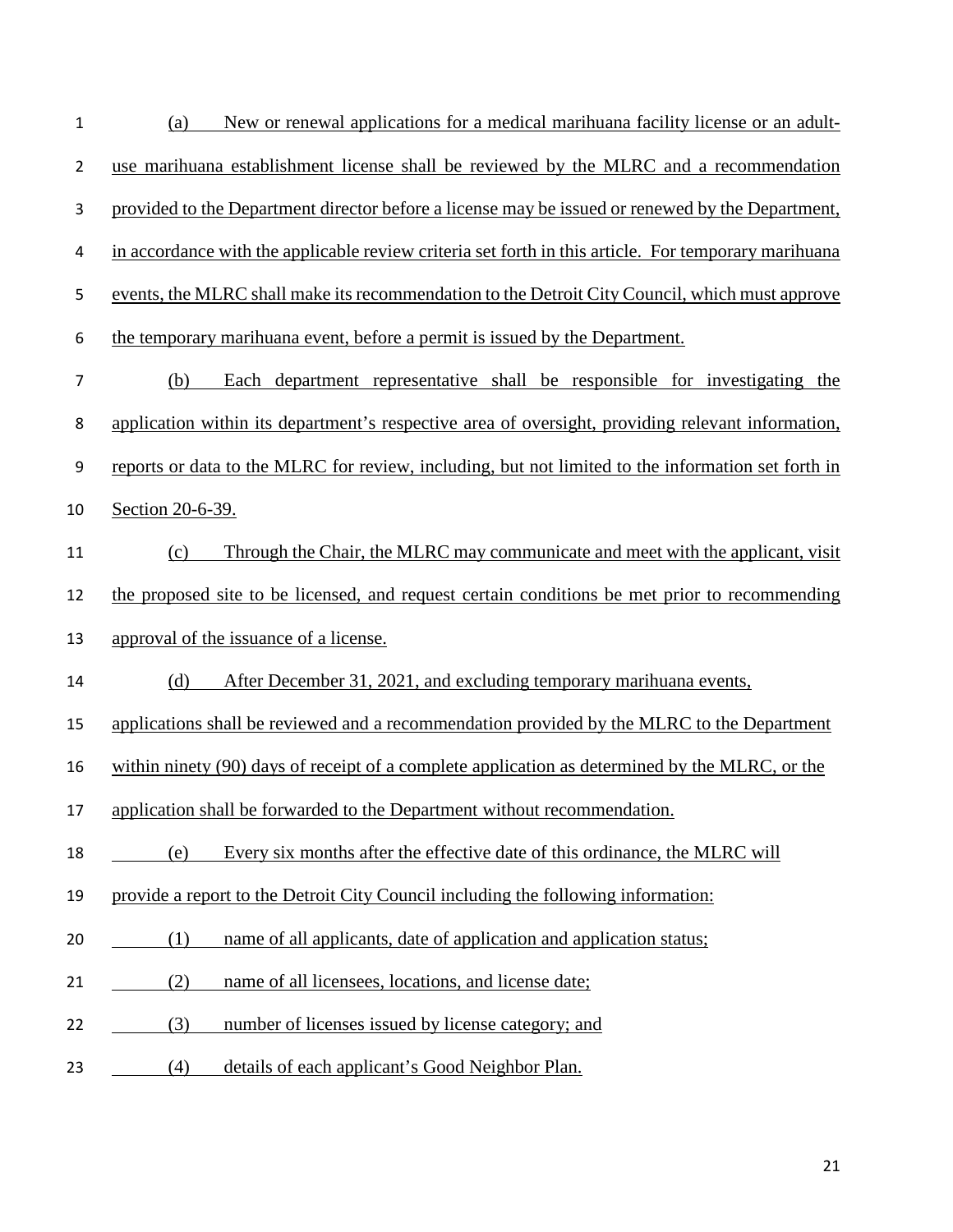(f) Members of the MLRC shall take ethics training two times per calendar year, as provided by the City of Detroit. **Secs. 20-6-7 20-6-25—20-6-30. Reserved. DIVISION 23. - LICENSE LICENSING Sec. 20-6-2120-6-31. License Required.**  (a) No person may operate a medical marihuana facility or an adult-use marihuana establishment in the City without first obtaining a license from the City and a state operating license in accordance with the provisions of this article. A separate license under this article is 9 required for each medical marihuana facility business with a state operating license operating in one building. A co-location license is required for a property owner that maintains more than one medical marihuana facility or adult-use marihuana establishment in one building. (b) A provisioning center in operation on the effective date of this article may continue to operate provided it: (1) has applied to obtain a license from the City within 21 days of the effective date of this article; and (2) complies with the license requirements imposed by Section 20-6-5 of this Code, as determined by the Buildings, Safety Engineering and Environmental 16 Department, within 120 days of the effective date of this article No more than one medical marihuana provisioning center and one marihuana retailer establishment may be licensed in any single building. (c) License applications shall be time and date stamped in order of submission in each category of licensure. (d) No less than 50% of licenses for adult-use retailers, adult-use processors, adult-use growers, designated consumption establishments, microbusinesses, and marihuana event organizers shall be granted to Detroit legacy applicants as defined in Section 20-6-2.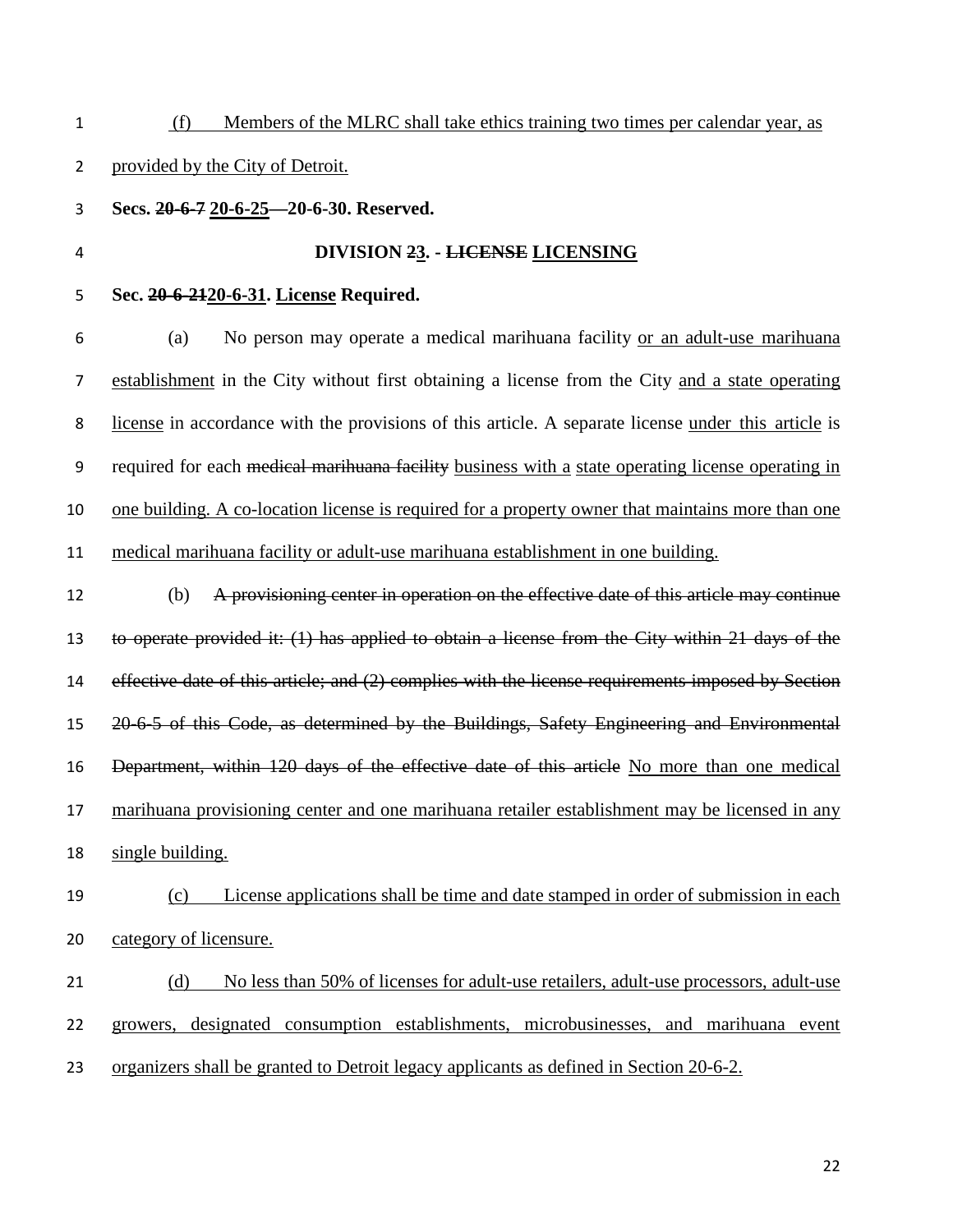| 1              | The City shall not issue a license for an adult-use retailer, adult-use processor,<br>(e)        |
|----------------|--------------------------------------------------------------------------------------------------|
| $\overline{2}$ | designated consumption establishment, microbusiness, or a marihuana event organizer if such      |
| 3              | issuance would cause the number of licenses held by Detroit legacy licensees to be less than 50% |
| 4              | of the total licenses held in each respective category.                                          |
| 5              | (f)<br>Excluding those applicants for temporary marihuana event permits and marihuana            |
| 6              | event organizer licenses, all applicants must conduct community outreach, as defined in Section  |
| 7              | 20-6-2, and provide a community outreach report and a community outreach plan with the           |
| 8              | application. The applicant must forward notice of the community outreach to the Department of    |
| 9              | Neighborhoods. The Department of Neighborhoods shall send digital notification of the pending    |
| 10             | application to all registered users in the Council district where the business is proposed to be |
| 11             | <u>located.</u>                                                                                  |
| 12             | Sec. 20-6-32. Detroit legacy status.                                                             |
| 13             | Applicants may seek Detroit legacy status by applying to the Civil Rights, Inclusion, and        |
| 14             | Opportunity Department (CRIO) electronically on a form provided by CRIO, with documentation      |
| 15             | required to establish Detroit legacy applicant status. Once certified by CRIO, applicants may    |
| 16             | submit a license application under this article as a Detroit legacy applicant. A Detroit legacy  |
| 17             | licensee must complete such certification annually prior to license renewal.                     |
| 18             | Sec. 20-6-33. Provisional licenses.                                                              |
| 19             | Detroit legacy applicants may apply for a provisional license for adult use<br>(a)               |
| 20             | marihuana establishments, excluding temporary marihuana event permits and marihuana event        |
| 21             | organizer licenses, under the following circumstances:                                           |
|                |                                                                                                  |

22 (1) The applicant has been certified as a Detroit legacy applicant;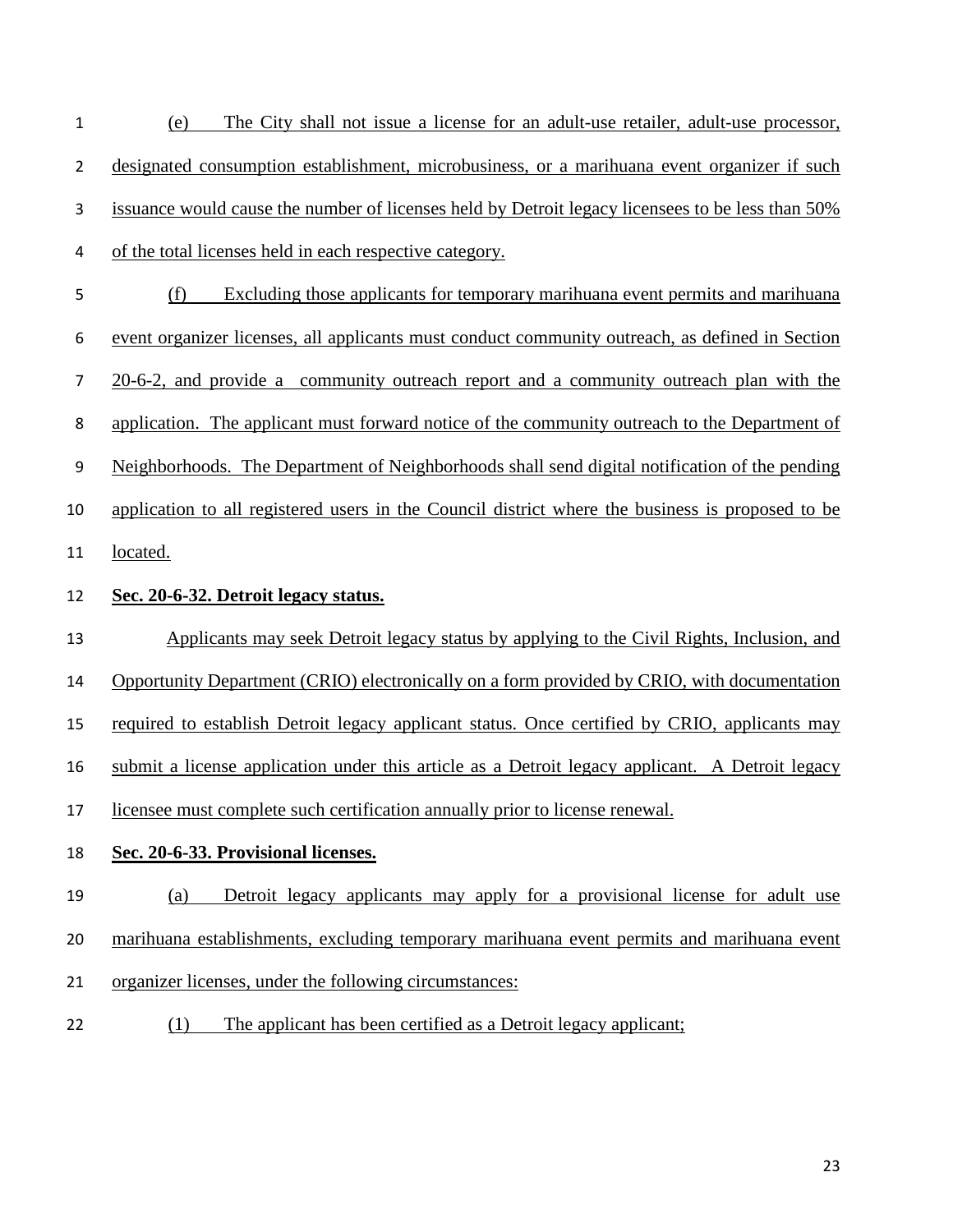- (2) The applicant does not yet have a location that is properly zoned to operate the adult-use marihuana establishment for which the applicant seeks licensing; and (3) The applicant meets all of the requirements of this article other than those related
- to the location where the adult-use marihuana establishment will be licensed.
- (b) A provisional license will be converted to a full license if the applicant establishes
- a location that is properly zoned and meets the other requirements of this article within 12 months
- from the date of the provisional license, subject to the numerical caps set forth in Section 20-6-34.
- (c) A licensee may not commence operations until it has received a full license under
- this article and a state operating license.
- (d) A provisional license will not be counted as a full license for purposes of the
- numerical caps established under Section 20-6-34 of this Code, nor in determining whether the
- requirements of Section 20-6-31(d) and (e) are met until it has been converted to a full license.

## **Sec. 20-6-34. Number of Licenses.**

- The City hereby establishes the following numerical caps and may grant licenses for
- medical marihuana facilities and adult-use marihuana establishments, subject to the requirements
- of this article, in accordance with the chart below:
- 

| Medical Marihuana Provisioning Center   | 75        |
|-----------------------------------------|-----------|
| <b>Adult-Use Retailer Establishment</b> | 75        |
| Grower                                  | unlimited |
| Processor                               | unlimited |
| <b>Secured Transporter</b>              | unlimited |
| <b>Safety Compliance Facility</b>       | unlimited |
| Designated Consumption Lounge           | <u>35</u> |
| Microbusiness                           | 35        |
| Marihuana Event Organizer               | unlimited |
| Temporary Marihuana Event               | unlimited |

## **Sec. 20-6-35. Detroit legacy certification; application periods.**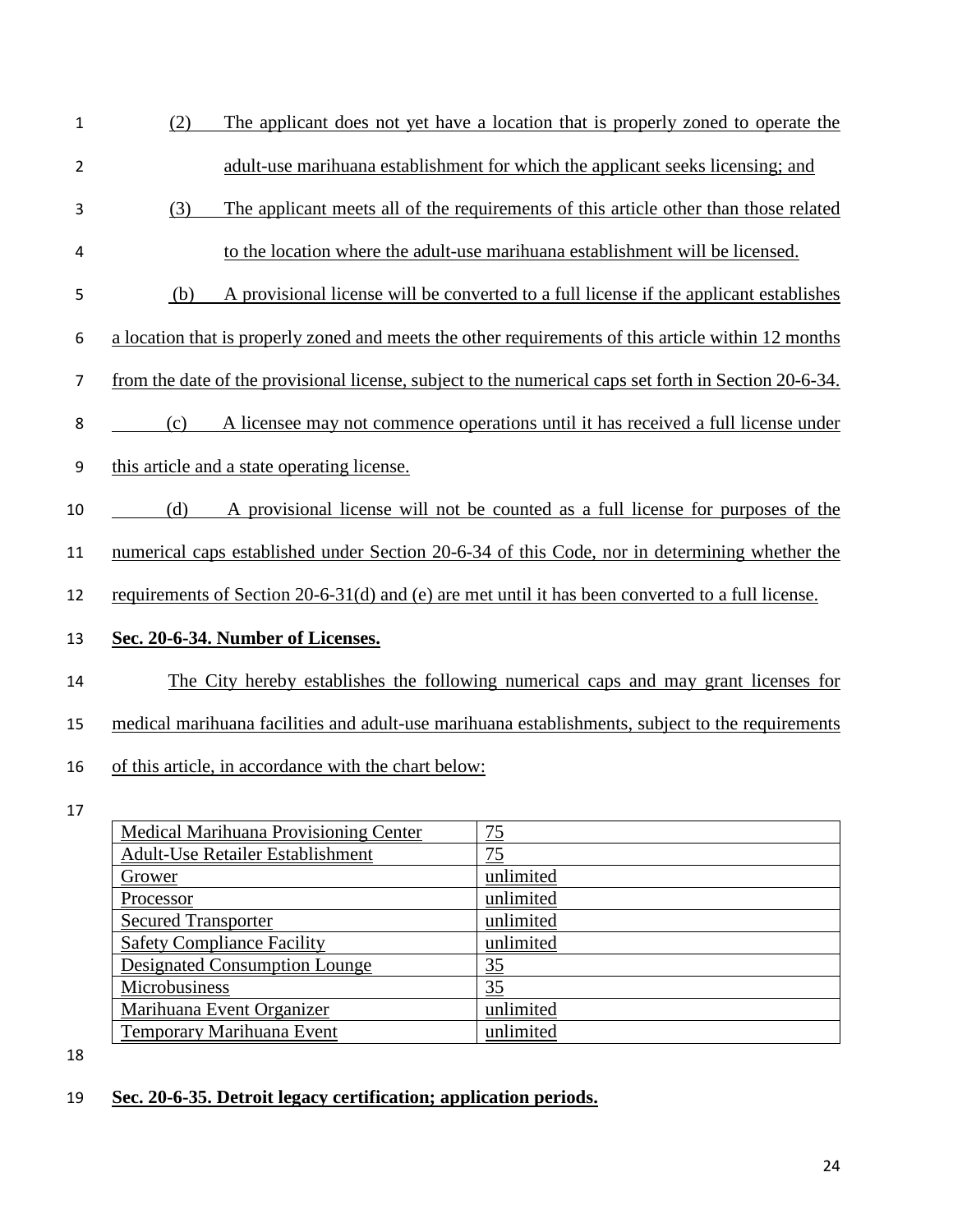| $\mathbf{1}$   | Upon the effective date of this ordinance, the City may immediately accept<br>(a)                    |
|----------------|------------------------------------------------------------------------------------------------------|
| $\overline{2}$ | applications for medical marihuana facility licenses under this article. Applications for medical    |
| 3              | marihuana facility licenses that are under consideration by the City upon the effective date of this |
| 4              | article shall not be subject to the requirements of this article, except that the number of medical  |
| 5              | marihuana provisioning center licenses is subject to the numerical cap set forth in Section 20-6-    |
| 6              | <u>34.</u>                                                                                           |
| 7              | Upon the effective date of this ordinance, the Civil Rights, Inclusion, and<br>(b)                   |
| 8              | Opportunity Department will begin certifying Detroit legacy applicants.                              |
| 9              | The City will begin accepting applications for adult-use marihuana establishment<br>(c)              |
| 10             | licenses on April 1, 2021, and shall review license applications submitted by April 30, 2021 within  |
| 11             | the time periods set forth in Subsections (d) and (e), below.                                        |
| 12             | From May 1, 2021 through June 15, 2021 there will be a reserved review period<br>(d)                 |
| 13             | wherein the City will review and may approve applications for adult-use marihuana establishment      |
| 14             | licenses from Detroit legacy applicants, as well as applications for adult-use growers from current  |
| 15             | holders of a state operating license for a medical marihuana facility in the City of Detroit. An     |
| 16             | eligible applicant that wishes to be considered during this time period must submit a complete       |
| 17             | application by April 30, 2021. The chronological order of reviewing license applications under       |
| 18             | this subsection shall be determined by an independent, transparent, and random selection process.    |
| 19             | From June 16, 2021 through July 31, 2021 there will be a reserved review period<br>(e)               |
| 20             | wherein the City will review and may approve applications for adult-use marihuana establishment      |
| 21             | licenses, from holders of a state operating license for a medical marihuana facility in the City of  |
| 22             | Detroit. An eligible applicant that wishes to be considered during this time period must submit a    |
| 23             | complete application by April 30, 2021. The chronological order of reviewing license applications    |
|                |                                                                                                      |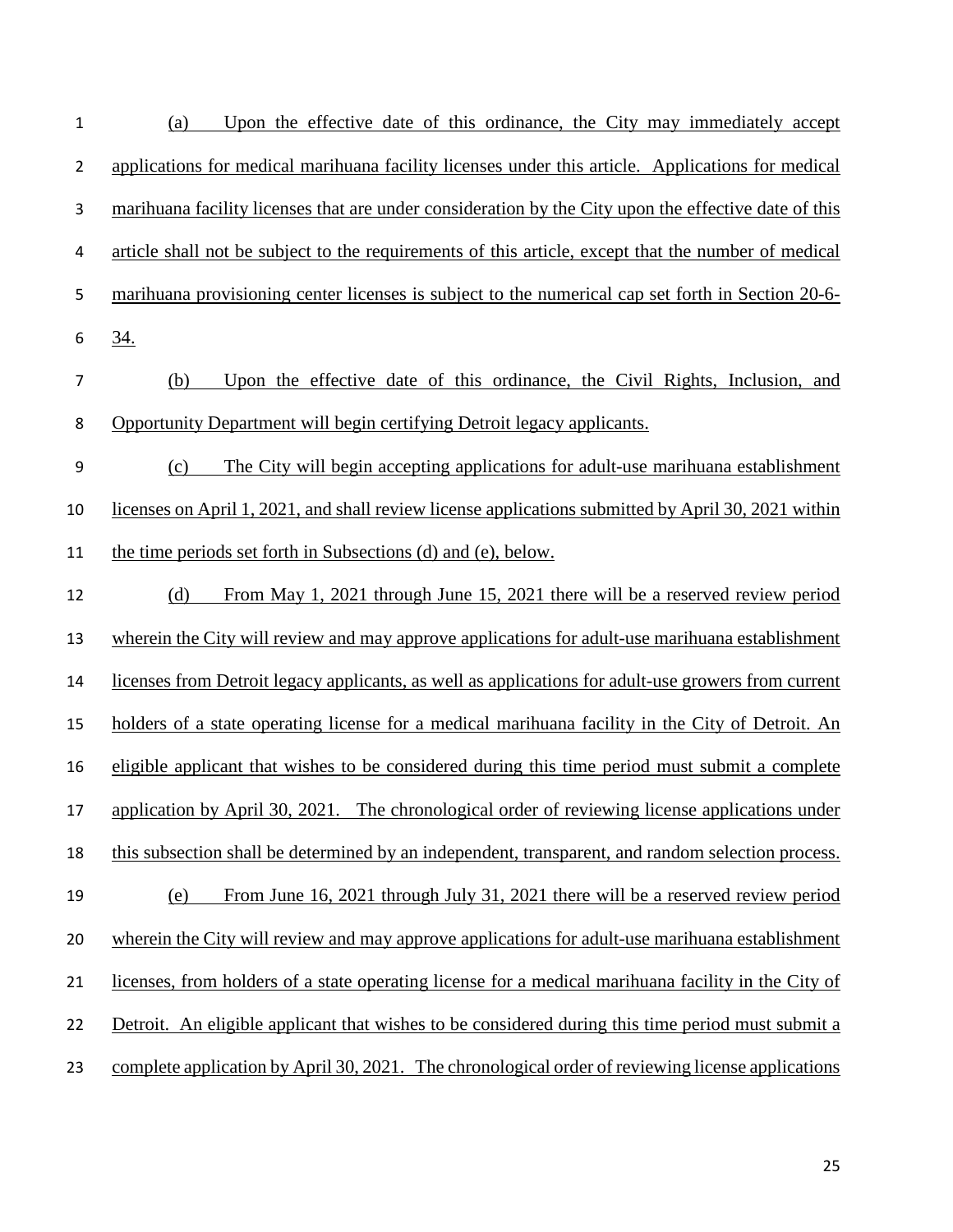1 under this subsection shall be determined by an independent, transparent, and random selection 2 process.

| 3        | After both review periods forth in Subsections (d) and (e) are completed, the City<br>(f)             |
|----------|-------------------------------------------------------------------------------------------------------|
| 4        | will determine whether no less than 50% of adult-use grower licenses have been issued to Detroit      |
| 5        | legacy applicants in accordance with Section 20-6-31(d), and if not, shall not issue any more adult-  |
| 6        | use grower licenses to applicants other than Detroit legacy applicants until this requirement has     |
| 7        | been met.                                                                                             |
| 8        | Beginning August 1, 2021, and continuing thereafter, the City will review and may<br>(g)              |
| 9        | approve applications for adult-use marihuana establishment licenses from any applicant.               |
| 10<br>11 | Sec. 20-6-2220-6-36. License application.                                                             |
| 12       | Any person seeking to operate a medical marihuana facility or an adult-use<br>(a)                     |
| 13       | marihuana establishment, excluding marihuana event organizers, temporary marihuana events, and        |
| 14       | co-location licenses, shall file an application electronically with the Buildings, Safety Engineering |
| 15       | and Environmental Department Business License Center upon a form provided by the Department.          |
| 16       | The application shall include, or include as an attachment, the following information:                |
| 17       | The name, age, address, principal telephone number and email address of the<br>(1)                    |
| 18       | applicant;                                                                                            |
| 19       | The name, age, address, principal telephone number and email address of all business<br>(2)           |
| 20       | partners of the applicant If applicable, Detroit legacy applicant certification;                      |
| 21       | (3)<br>If the applicant is an organized legal entity, the name, mailing address, telephone            |
| 22       | number and email of all owners, directors, members, managers, officers, partners,                     |
| 23       | or shareholders, as well as the registered agent;                                                     |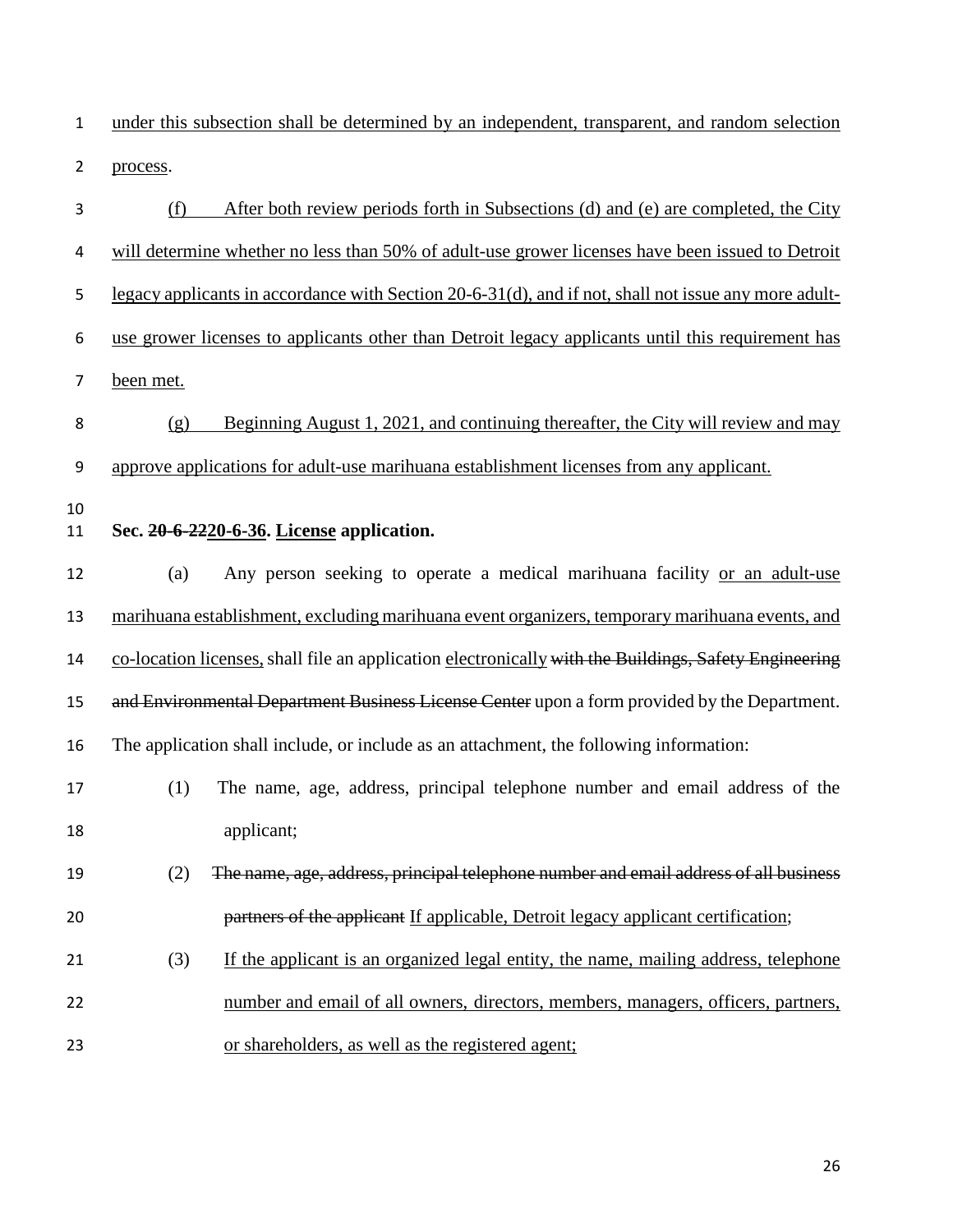| $\mathbf{1}$   | $\underline{(4)}$ | A signed release authorizing the Police Department to perform criminal background      |
|----------------|-------------------|----------------------------------------------------------------------------------------|
| $\overline{2}$ |                   | checks on all individuals listed within the application identified as part of the      |
| 3              |                   | ownership entity;                                                                      |
| 4              | (4)               | If the applicant is a corporation, the names and addresses of all directors, officers  |
| 5              |                   | or shareholders as well as the name and address of the registered agent;               |
| 6              | (5)               | If the applicant is a partnership, the names and addresses of all general partners,    |
| 7              |                   | limited partners, or officers as well as the name and address of the registered agent; |
| 8              | (6)               | If the applicant is a limited liability company, the names and addresses of all        |
| 9              |                   | directors, managers, members, or officers as well as the name and address of the       |
| 10             |                   | registered agent;                                                                      |
| 11             | $\leftrightarrow$ | If the applicant is any other legal entity, the names and addresses of all directors,  |
| 12             |                   | members, officers, partners, or shareholders as well as the name and address of the    |
| 13             |                   | registered agent;                                                                      |
| 14             | (5)               | The address of the property/building proposed to be used as a medical marihuana        |
| 15             |                   | facility or adult-use marihuana establishment;                                         |
| 16             | $\underline{(6)}$ | The type and class of medical marihuana facility or adult-use marihuana                |
| 17             |                   | establishment requested (grower, processor, provisioning center, safety compliance     |
| 18             |                   | facility or secure transporter) proposed to be operated and a narrative describing     |
| 19             |                   | the applicant's experience with such an operation, including whether associated        |
| 20             |                   | permits, licenses or approvals had been denied, suspended or revoked;                  |
| 21             | (7)               | For renewals, a copy of the required state operating licenses;                         |
| 22             | (8)               | A copy of City of Detroit income tax returns for the previous three years for each     |
| 23             |                   | individual who has whole or partial ownership of the entity, and corporate tax         |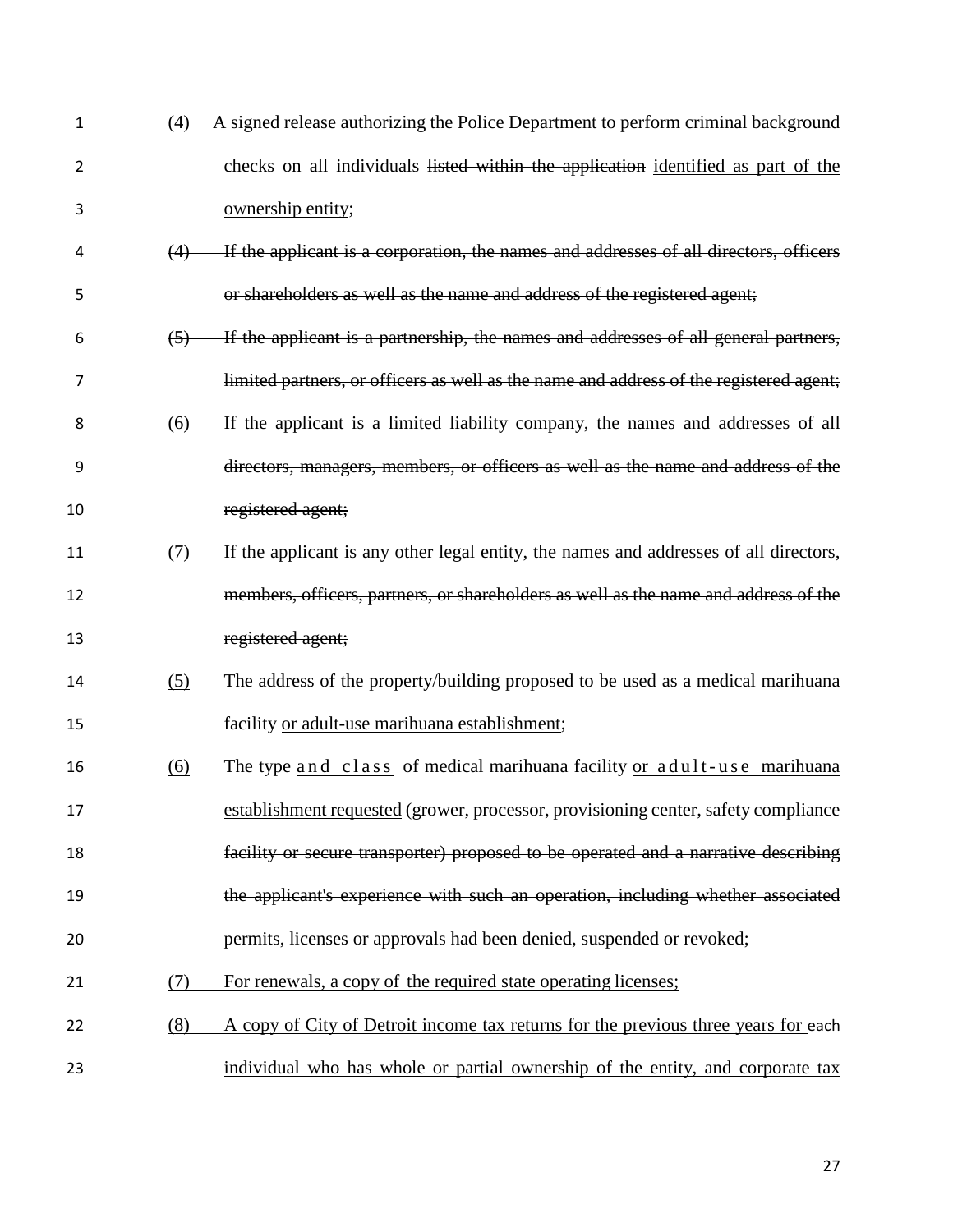| $\mathbf 1$    |      | returns if applicable; or, a sworn statement attesting that no income was made in       |
|----------------|------|-----------------------------------------------------------------------------------------|
| $\overline{2}$ |      | the City of Detroit that would require the individual to file a city income tax return; |
| 3              | (9)  | A comprehensive business plan detailing:                                                |
| 4              |      | business operations<br>(i)                                                              |
| 5              |      | (ii)<br>security,                                                                       |
| 6              |      | (iii)<br>testing,                                                                       |
| 7              |      | nuisance mitigation<br>(iv)                                                             |
| 8              |      | waste handling and disposal<br>(v)                                                      |
| 9              |      | environmentally sustainable practices<br>(vi)                                           |
| 10             |      | community relations<br>(vii)                                                            |
| 11             |      | (viii)<br>recruitment and training of employees                                         |
| 12             |      | protocols for employee and customer safety<br>(ix)                                      |
| 13             |      | number of Detroit residents employed<br>(x)                                             |
| 14             | (10) | An applicant for a grower's license or a processor's license shall not be a registered  |
| 15             |      | primary caregiver and shall not employ an individual who is simultaneously a            |
| 16             |      | registered primary caregiver, and the applicant shall provide proof, until December     |
| 17             |      | 31, 2021, that the applicant has, or has an active employee who has, a minimum of       |
| 18             |      | two years' experience as a registered primary caregiver Financial documentation         |
| 19             |      | demonstrating resources sufficient to meet the capitalization required for the          |
| 20             |      | facility or establishment by the State of Michigan pursuant to the MMFLA. A             |
| 21             |      | certified statement from a CPA is sufficient;                                           |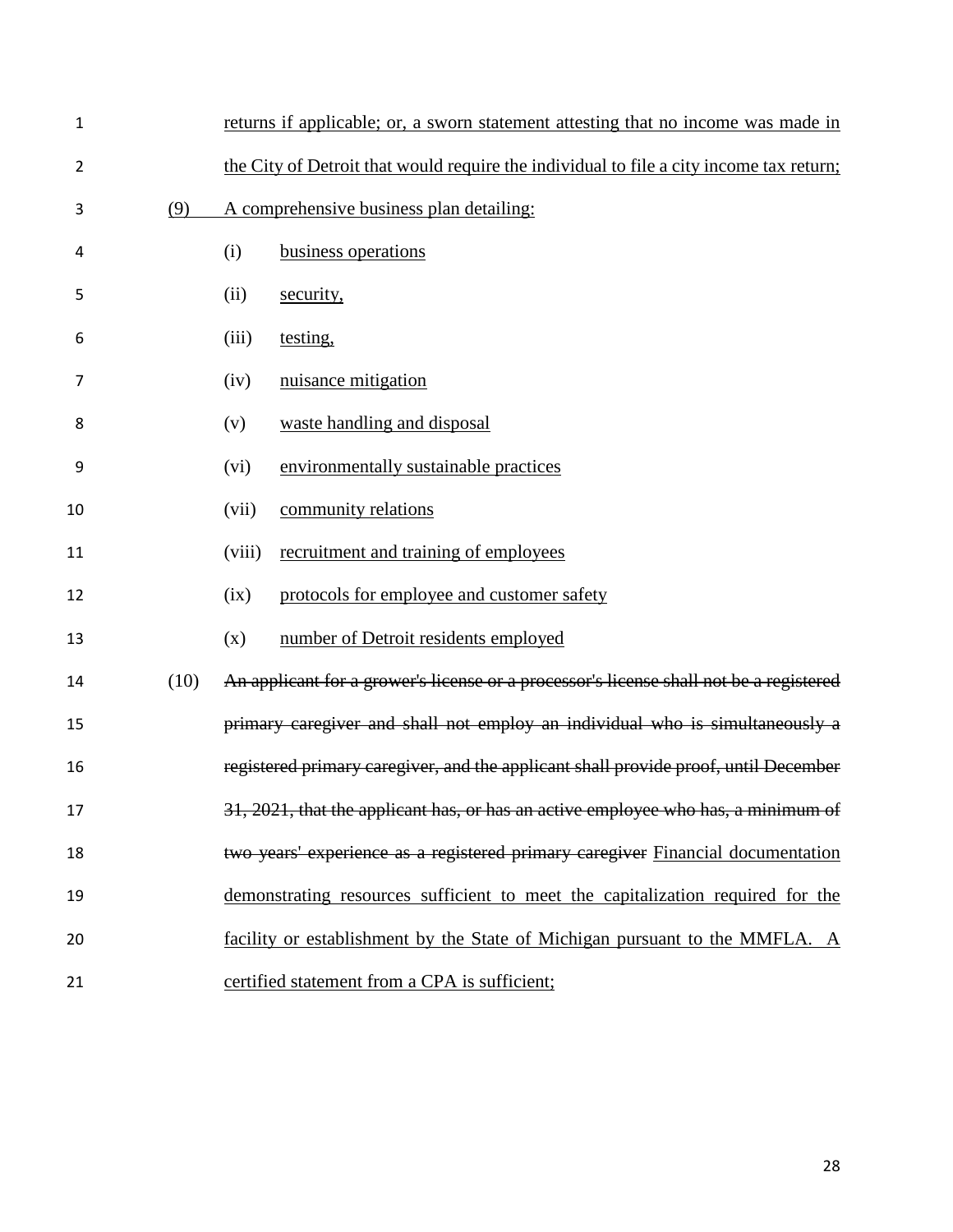| 1  | (11) | A description of the security plan for the medical marihuana facility, including,             |
|----|------|-----------------------------------------------------------------------------------------------|
| 2  |      | security precautions, recording/monitoring devices, barriers and lighting Property            |
| 3  |      | tax clearance for the proposed location;                                                      |
| 4  | (12) | A description of the storage facilities and related equipment for all medical                 |
| 5  |      | marihuana, regardless of its form Blight clearance for the proposed location;                 |
| 6  | (13) | A description of the process for tracking quantities and inventory controls for               |
| 7  |      | medical marihuana, regardless of its form, including cultivation and disposal $\underline{A}$ |
| 8  |      | copy of the conditional land use approval for the intended use or the intended use            |
| 9  |      | of an equivalent license;                                                                     |
| 10 | (14) | A description of the products and services to be provided by the medical marihuana            |
| 11 |      | facility, including retail items Applicants for a designated consumption                      |
| 12 |      | establishment must submit land use approval for a private club;                               |
| 13 | (15) | A description of the procedures for testing of contaminants and the labeling of               |
| 14 |      | medical marihuana products, regardless of form Applicants for a microbusiness                 |
| 15 |      | must submit a conditional land use approval for a grower;                                     |
| 16 | (16) | Any other information the applicant believes is needed to fully and completely                |
| 17 |      | describe the services the applicant intends to provide and/or the benefits the                |
| 18 |      | applicant will provide to the City and the greater community $A$ copy of the                  |
| 19 |      | temporary or final certificate of occupancy for the intended use permitted by                 |
| 20 |      | Subsections $(13)$ , $(14)$ , or $(15)$ of this section.                                      |
| 21 | (17) | A signed release acknowledging that the City will investigate the income and                  |
| 22 |      | property tax status of the applicant, its owners, directors, officers, members,               |
| 23 |      | managers, partners, shareholders, employees and any medical marihuana facilities              |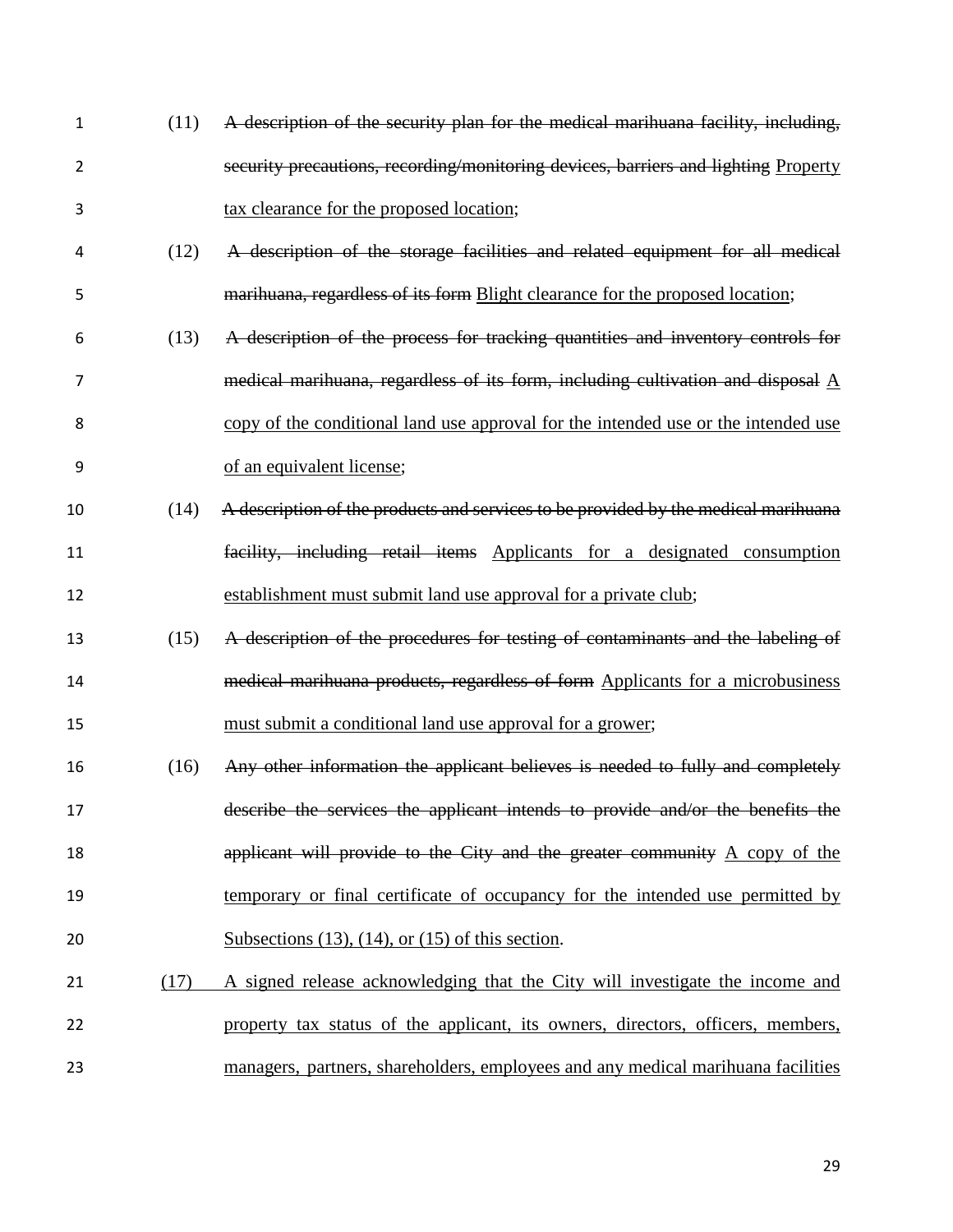| $\mathbf{1}$   |      | or adult-use marihuana establishments related to any of the aforementioned                                       |
|----------------|------|------------------------------------------------------------------------------------------------------------------|
| $\overline{2}$ |      | individuals, and that any outstanding taxes, fines, or fees will be paid prior to a                              |
| 3              |      | license being issued under this article.                                                                         |
| 4              | (18) | Whether the applicant is seeking provisional license status in accordance with                                   |
| 5              |      | Section 20-6-33 of this Code, in such case, submission of the information required                               |
| 6              |      | under Subsections $(5)$ , $(11)$ , $(12)$ , $(13)$ , $(14)$ , $(15)$ , $(16)$ , and $(19)$ of this section shall |
| $\overline{7}$ |      | be suspended until such time within 12 months of the provisional license that the                                |
| 8              |      | applicant can provide such information;                                                                          |
| 9              | (19) | A "Good Neighbor Plan" indicating the applicant's commitment to its community,                                   |
| 10             |      | including a community outreach report and a community outreach plan as defined                                   |
| 11             |      | in Section 20-6-2 to ensure awareness of the application and potential employment                                |
| 12             |      | opportunities in the neighborhoods surrounding the proposed business, as well as                                 |
| 13             |      | one or more of the following:                                                                                    |
| 14             |      | i.<br>Hiring at least 50% of full time employees who are Detroit residents; or                                   |
| 15             |      | ii.<br>Hiring at least 30% of full time employees who have a prior controlled                                    |
| 16             |      | substance record, as defined in Section 20-6-2; or                                                               |
| 17             |      | Purchasing at least 50% of necessary goods and services from licensed<br>iii.                                    |
| 18             |      | medical marihuana facilities, adult-use marihuana establishments, Detroit                                        |
| 19             |      | legacy licensees, or other businesses located in the City of Detroit; or                                         |
| 20             |      | A minimum of 750 annual volunteer hours serving a duly organized Detroit-<br>iv.                                 |
| 21             |      | community<br>charitable<br>organization,<br>organization,<br>religious<br>based                                  |
| 22             |      | institution, school, or block club that operates within the community where                                      |
| 23             |      | the applicant's facility or establishment is located; or                                                         |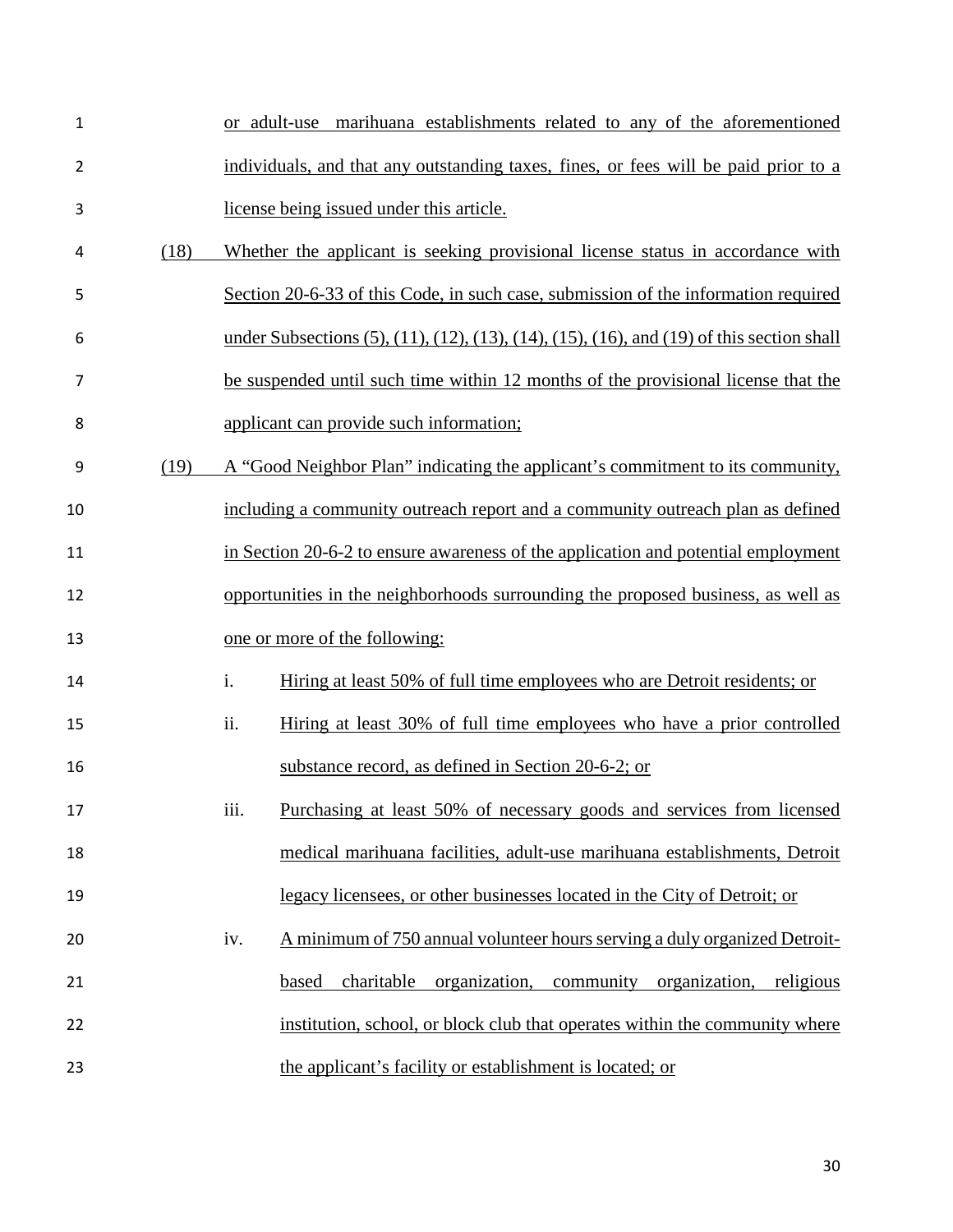| 1              | Annually donate a minimum of 1% of the applicant's gross revenue to a<br>v.                     |
|----------------|-------------------------------------------------------------------------------------------------|
| $\overline{2}$ | duly organized Detroit-based charitable organization that operates within                       |
| 3              | the community where the applicant's facility or establishment is located, or                    |
| 4              | to a fund that may be established by the City of Detroit for the purpose of                     |
| 5              | funding social equity initiatives, and substance use prevention programs.                       |
| 6              | Whether the applicant is a current or former medical marihuana facility or adult-<br>(20)       |
| 7              | use establishment state operating license holder, licensing history, and any violation          |
| 8              | history pertaining to operation of the medical marihuana facility or adult-use                  |
| 9              | establishment;                                                                                  |
| 10             | (21)<br>A copy of the applicant's Prequalification received from the State of Michigan          |
| 11             | Marihuana Regulatory Agency;                                                                    |
| 12             | Except as may be required by state or federal law, the Buildings, Safety Engineering<br>(b)     |
| 13             | and Environmental Department will keep all application materials confidential. An applicant for |
| 14             | marihuana event organizer license or a temporary marihuana event permit shall file an           |
| 15             | application with the Department electronically upon a form provided by the Department. The      |
| 16             | application shall include the following information, as applicable:                             |
| 17             | (1)<br>The name, age, address, principal telephone number and email address of the              |
| 18             | applicant;                                                                                      |
| 19             | A signed release authorizing the Detroit Police Department to perform criminal<br>(2)           |
| 20             | background checks on all individuals identified as part of the ownership entity;                |
| 21             | For marihuana event organizers, a copy of a driver's license or government<br>(3)               |
| 22             | identification, and verification of Detroit legacy applicant status if applicable;              |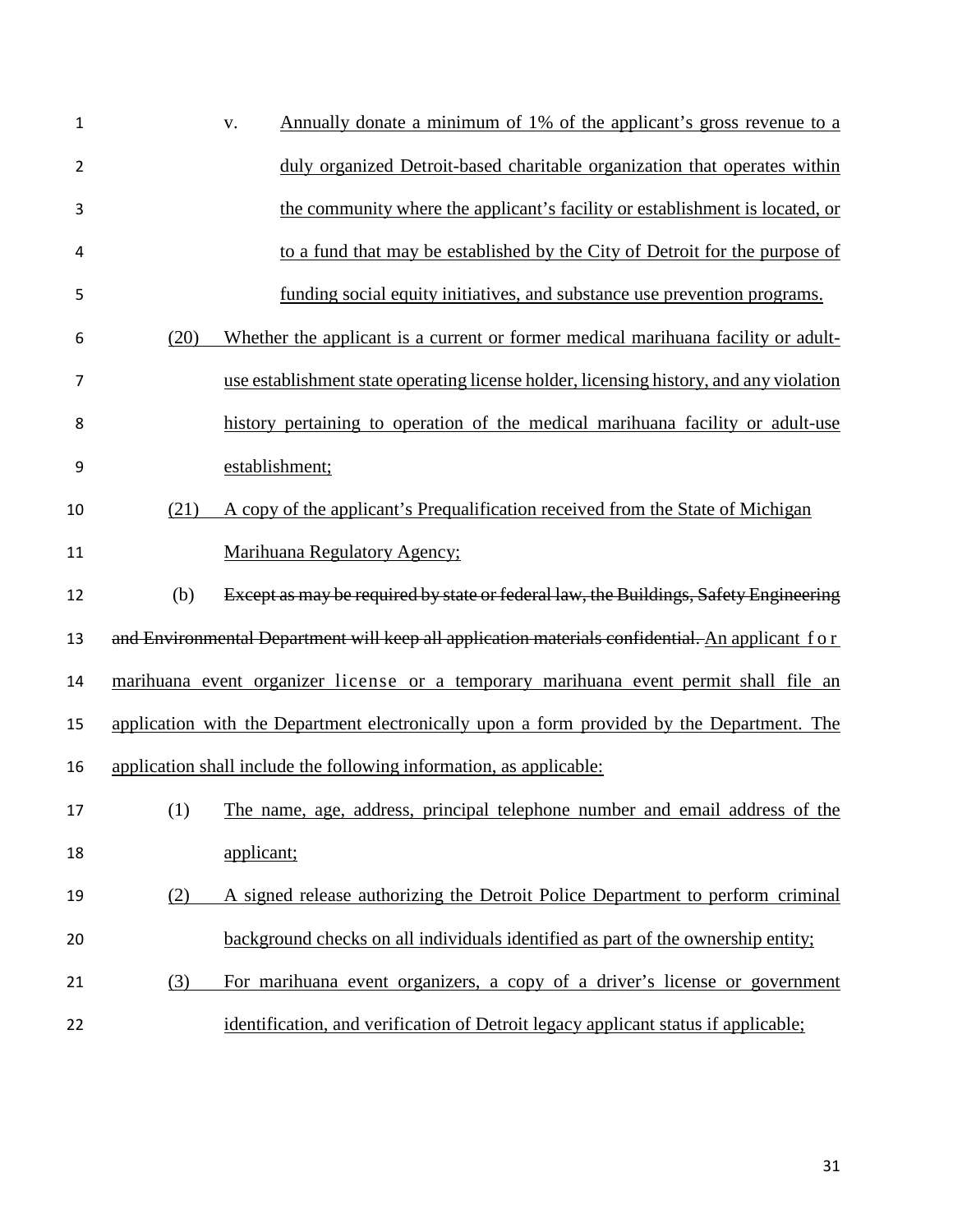| $\mathbf 1$    | (4)  | If the applicant is an organized legal entity, the name, mailing address, telephone   |
|----------------|------|---------------------------------------------------------------------------------------|
| $\overline{2}$ |      | number, and email of all owners, directors, members, managers, officers, partners,    |
| 3              |      | or shareholders, as well as the registered agent;                                     |
| 4              | (5)  | The address of the property/building proposed to be used for the temporary            |
| 5              |      | marihuana event;                                                                      |
| 6              | (6)  | A certificate of occupancy and certificate of compliance for the building, or         |
| 7              |      | drawing of outdoor site proposed to be used for the temporary marihuana event;        |
| 8              | (7)  | a description of the temporary marihuana event including dates and proposed hours     |
| 9              |      | of operation;                                                                         |
| 10             | (8)  | A copy of City of Detroit income tax returns for the previous three years for each    |
| 11             |      | individual who has whole or partial ownership of the entity, and corporate tax        |
| 12             |      | returns if applicable; or, an affidavit attesting that no income was made in the City |
| 13             |      | of Detroit requiring the individual to file a city income tax return;                 |
| 14             | (9)  | Property tax clearance for the proposed location;                                     |
| 15             | (10) | Blight clearance for the proposed location;                                           |
| 16             | (11) | A deed, lease, or other document evidencing site control of the proposed location;    |
| 17             |      | (12) A signed release acknowledging that the City will investigate the income and     |
| 18             |      | property tax status of the applicant, its owners, directors, officers, members,       |
| 19             |      | managers, partners, shareholders, employees and any medical marihuana facilities      |
| 20             |      | or adult-use marihuana establishments related to any of the aforementioned            |
| 21             |      | individuals, and that any outstanding taxes, fines, or fees will be paid prior to a   |
| 22             |      | license being issued under this article.                                              |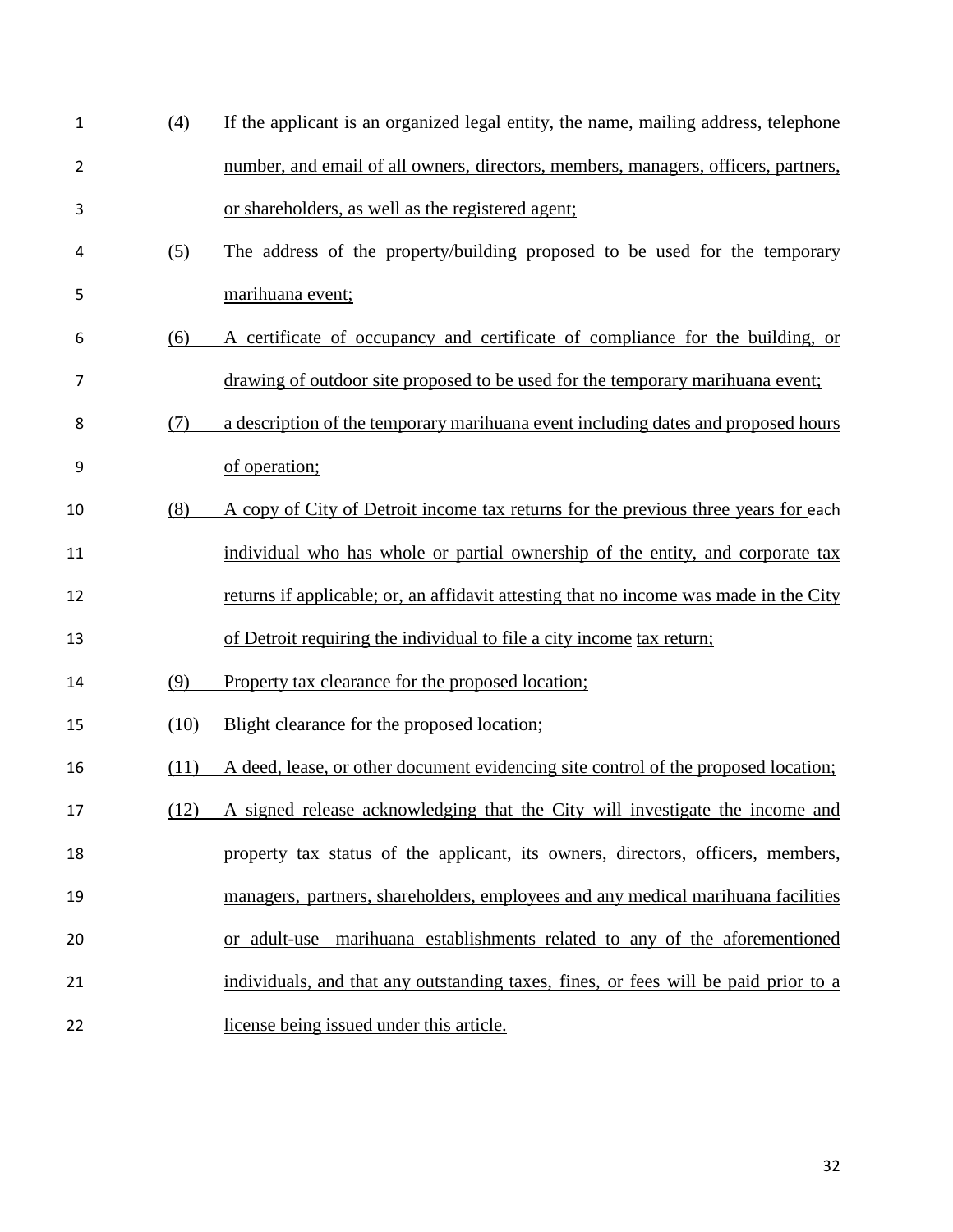| 1              | (13)                   | A statement attesting that the applicant will cooperate with law enforcement during                 |
|----------------|------------------------|-----------------------------------------------------------------------------------------------------|
| $\overline{2}$ |                        | the temporary marihuana event, and, in any enforcement action taken as a result of                  |
| 3              |                        | the temporary marihuana event; and                                                                  |
| 4              | (14)                   | For a marihuana event organizer, a copy of the applicant's Prequalification from                    |
| 5              |                        | the State of Michigan Marihuana Regulatory Agency.                                                  |
| 6              | (c)                    | The MLRC shall provide a recommendation of approval or denial of a temporary                        |
| $\overline{7}$ |                        | marihuana event and all submitted materials to the Detroit City Council. The Detroit City Council   |
| 8              |                        | must approve a temporary marihuana event before a permit is issued by the Department.               |
| 9              | (d)                    | Property owners seeking a co-location license for a building where more than                        |
| 10             |                        | one medical marihuana facility or adult-use marihuana establishment is located, and at least one is |
| 11             |                        | operated by a licensee other than the property owner, shall file an application with the Department |
| 12             |                        | electronically upon a form provided by the Department. The application shall include the            |
| 13             | following information: |                                                                                                     |
| 14             | (1)                    | A copy of the conditional land use grant or grants approving the co-located uses;                   |
| 15             | (2)                    | A copy of each state operating license associated with the site if available;                       |
| 16             | (3)                    | Property tax clearance for the proposed location;                                                   |
| 17             | (4)                    | A copy of City of Detroit income tax returns for the previous three years for each                  |
| 18             |                        | individual who has whole or partial ownership of the entity, and corporate tax                      |
| 19             |                        | returns if applicable; or, a sworn statement attesting that no income was made in                   |
| 20             |                        | the City of Detroit requiring the individual to file a city income tax return;                      |
| 21             | (5)                    | Blight clearance for the proposed location;                                                         |
| 22             | (6)                    | Certificate of occupancy or certificate of compliance for all permitted uses;                       |
| 23             | (7)                    | A sworn statement attesting that the property owner will ensure all permitted uses                  |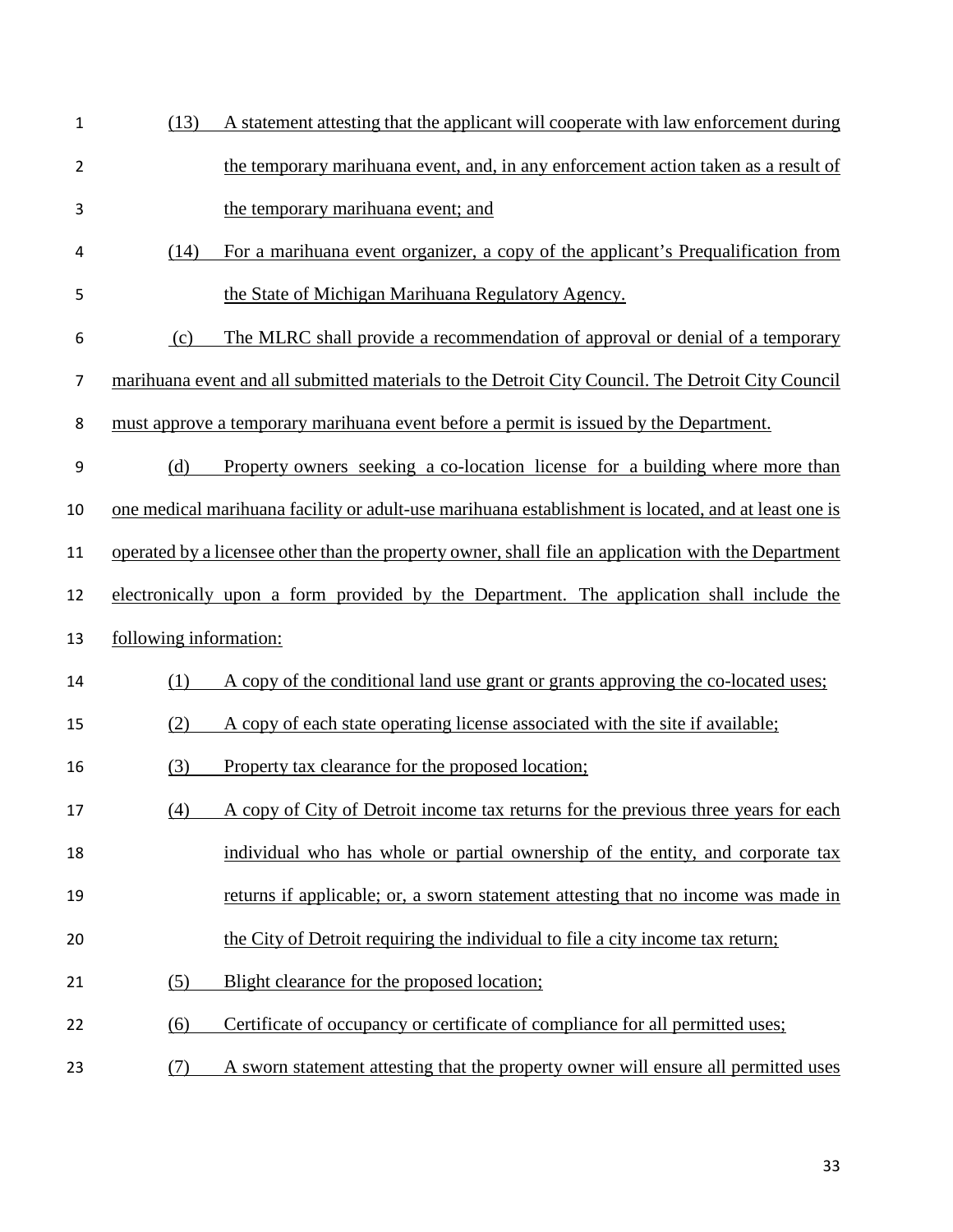- at the site hold a state operating license and a license under this article before commencing operation;
- (8) A sworn statement attesting that the property owner will cooperate with law enforcement in addressing alleged criminal activity at the site.
- 

## **Sec. 20-6-2320-6-37. Application fee Fees.**

 (a) A non-refundable application fee shall be paid upon filing the application. The 7 application fee shall be in an amount established from time to time by the Director of the Buildings, 8 Safety Engineering and Environmental Department and shall be approved by resolution of the City 9 Council. The fee shall be intended to defray costs incurred by the City to process the in processing the license application and may be different for each license type. The fee shall be posted on a schedule in the Department.

 (b) The application fee for a Detroit legacy applicant shall be 1% of the fee established in accordance with Subsection (a) of this section.

 (c) A nonrefundable license fee shall be paid prior to issuance of a license and upon applying for renewal. The license fee shall be in an amount established from time-to-time by the Director of the Department and shall be approved by resolution of the City Council. The fee shall be intended to defray costs incurred by the City to process and monitor licensed facilities and establishments, and may be different for each license type. The fee shall be posted on a schedule in the Department.

# (d) For the first year of licensure, the license fee for a Detroit legacy applicant shall be 1% of the fee established in accordance with Subsection (c) of this section. For the second year of licensure, the license fee for a Detroit Legacy licensee shall be 25% of the fee established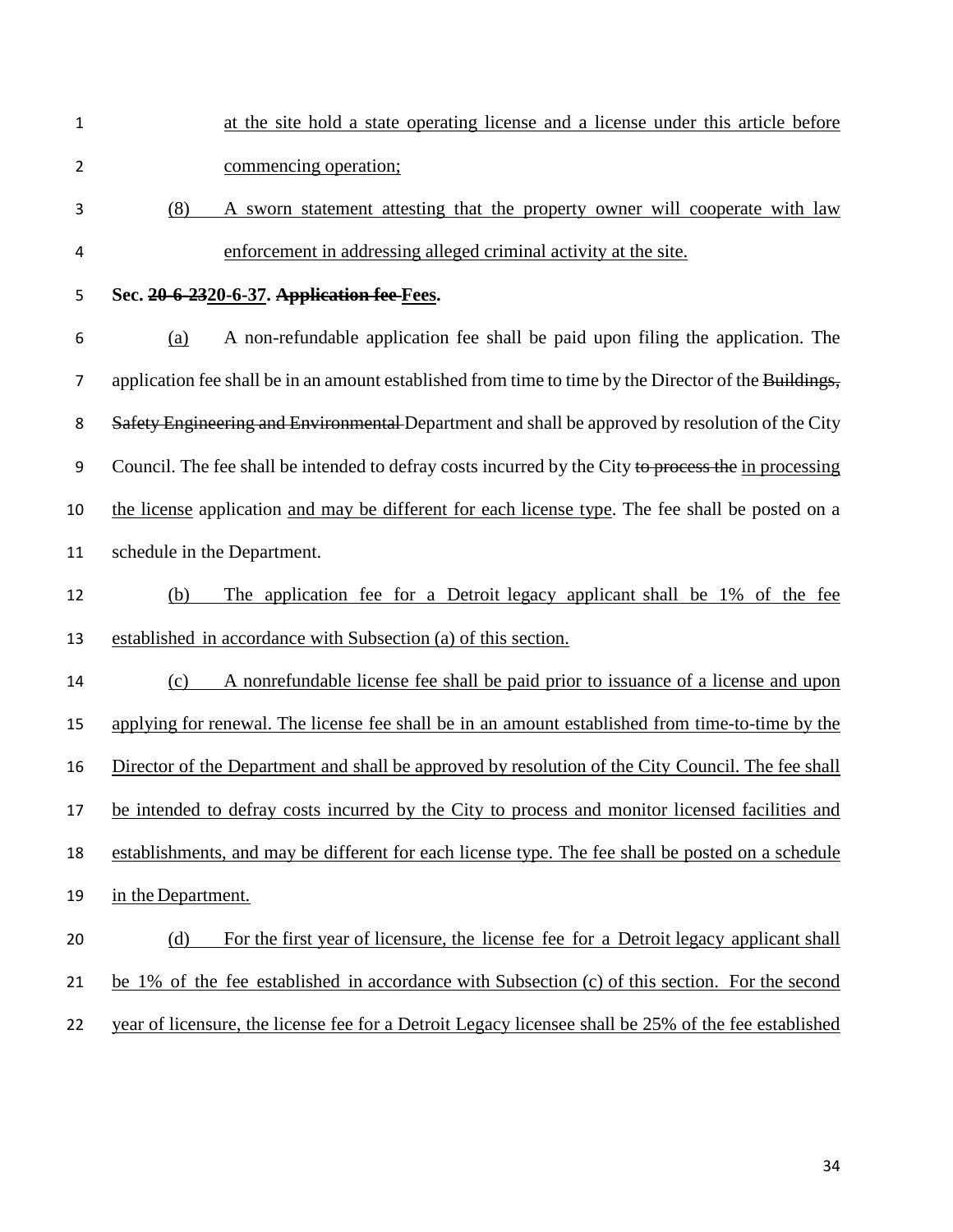in accordance with Subsection (c) of this section, and for all subsequent years of licensure, the full fee shall apply.

 (e) A nonrefundable license fee shall be paid prior to issuance of a provisional license. The license fee shall be in an amount established from time-to-time by the Director of the Department, shall be no more than the fee for the first year of licensure of a Detroit Legacy applicant, and shall be approved by resolution of the City Council. The fee shall be intended to defray costs incurred by the City to process and monitor provisional licenses. The fee shall be posted on a schedule in the Department. (f) A nonrefundable application fee shall be charged for the processing and certification, or renewal of a Detroit legacy applicant or licensee in accordance with Section 20-6- 32 of this Code. The certification fee shall be in an amount established from time-to-time by the Director of the Civil Rights, Inclusion, and Opportunity Department and shall be approved by resolution of the City Council. The fee shall be posted on a schedule in the Civil Rights, Inclusion, and Opportunity Department.

#### **Sec. 20-6-2420-6-38. – Application review process.**

 (a) The Buildings, Safety Engineering and Environmental Department shall review 17 each application to ensure that it is complete, that the information required by this article has been 18 submitted, and that the application fee has been paid. For each new application or renewal of a medical marihuana facility or adult-use marihuana establishment license submitted under this article, the Department will confirm whether the application is complete and that the application fee has been paid. The Department may reject any application that contains insufficient information and may deny an application for failure to pay the application fee. If the Department 23 determines that an application contains insufficient information the applicant shall be notified and 24 will have  $\frac{14 \cdot 15}{15}$  business days after the notification is sent to supplement the information in the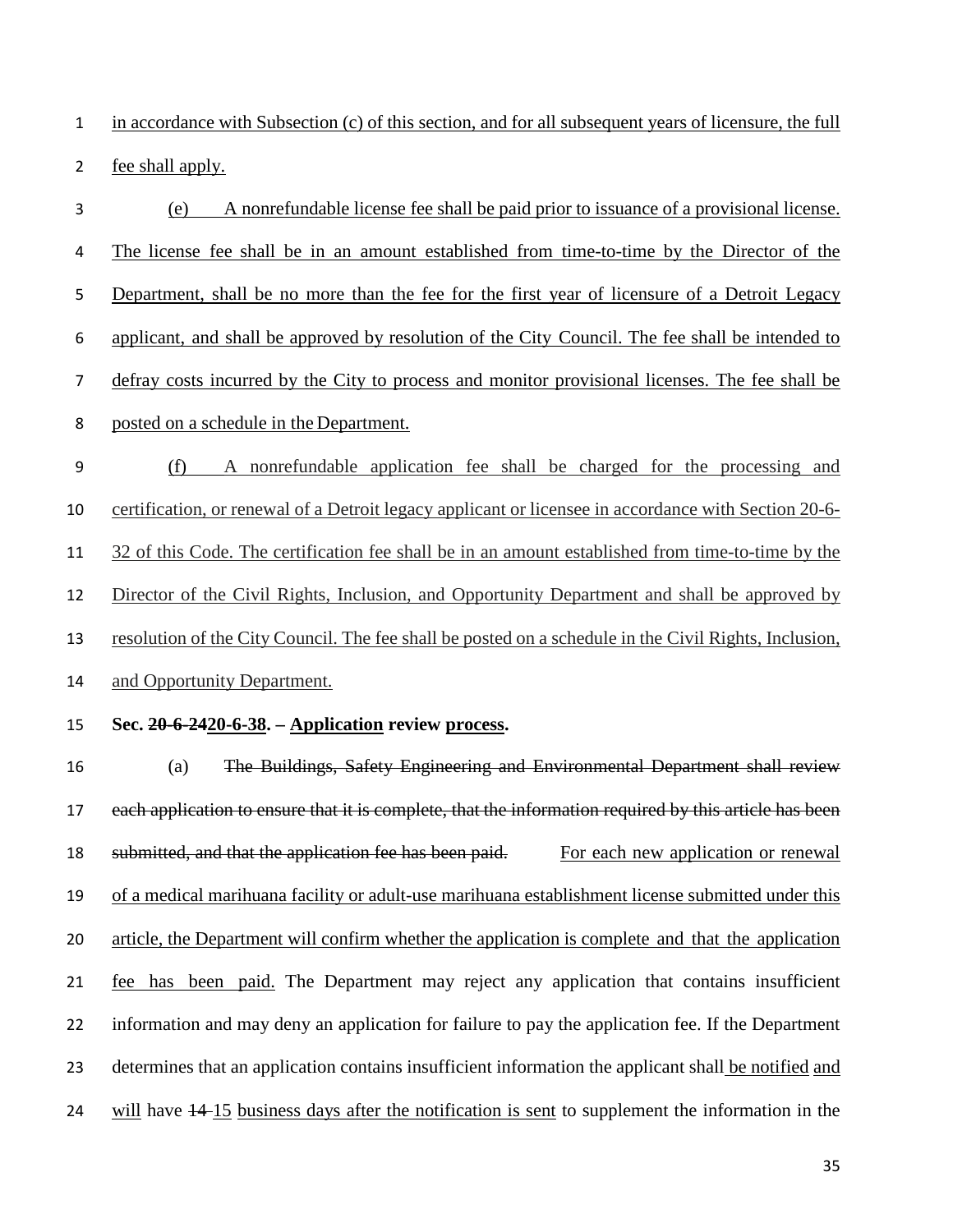application, after which time the application will be dismissed, and a new application and application fee will be required.

- (b) Upon receipt of a complete application, the Department will forward the application materials to the MLRC for review and a recommendation.
- (c) The MLRC shall consider the information submitted by the applicant, and the requisite departments before providing a recommendation.
- (d) Upon receipt of a favorable recommendation from the MLRC, the Department may issue the license in the manner required by this article.
- (e) The applicant shall pay the license fee prior to receiving a license.
- **Sec. 20-6-2520-6-39. - Inspections, investigations, review of materials submitted.**
- (a) Upon application and before any license under this article is issued for a medical 12 marihuana facility or an adult-use marihuana establishment, the application shall be referred to 13 appropriate departments of the City, including, divisions of the Buildings, Safety Engineering and 14 Environmental Department and the Fire Department, for respective reports to be provided to the MLRC on compliance with this Code and state law, rules and regulations, including the following: (1) *Zoning.* The medical marihuana facility or adult-use marihuana establishment shall meet applicable requirements of the Detroit Zoning Ordinance, being Chapter 50 of this Code. For purposes of this article, license applicants for adult-use marihuana establishments shall be deemed to have appropriate zoning if the property is zoned properly for an equivalent license under the MMFLA or as set forth in Subsections (13), (14) and (15) of Section 20-6-36;
- (2) *Building and Property Maintenance Codes.* The medical marihuana facility or adult-use marihuana establishment shall meet applicable requirements of the Stille-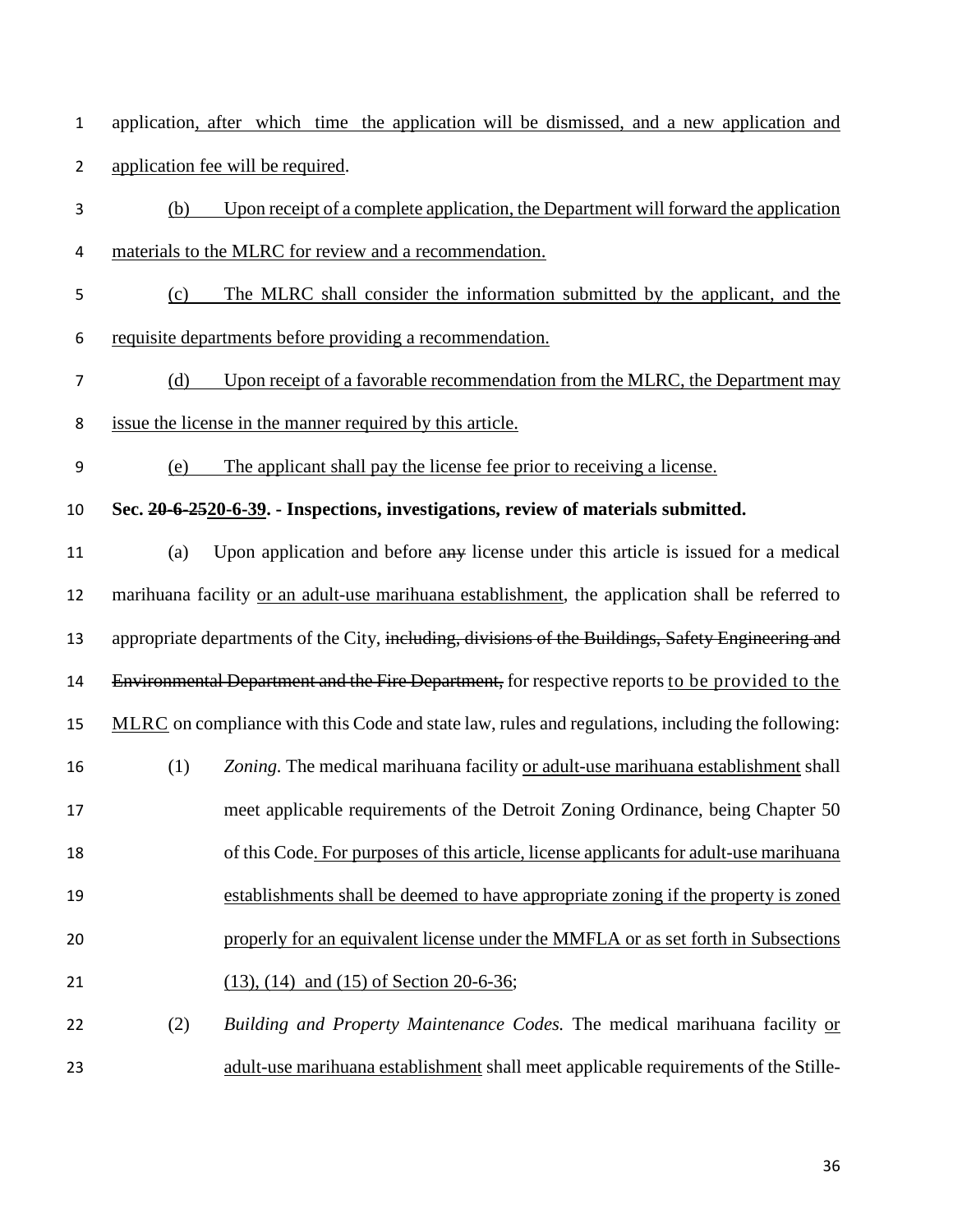| $\mathbf{1}$     |                   | DeRossett-Hale Single State Construction Code Act, being MCL 125.1501 et seq.,       |
|------------------|-------------------|--------------------------------------------------------------------------------------|
| $\overline{2}$   |                   | and the Property Maintenance Code, being Chapter 8, Article XV of this Code;         |
| 3                | (3)               | A property that is the designated location and subject of an application for a       |
| 4                |                   | business license for a temporary marihuana event shall have a certificate of         |
| 5                |                   | occupancy, a certificate of compliance, and no outstanding blight violations,        |
| 6                |                   | inspection fees, or property taxes;                                                  |
| 7                | (4)               | Fire protection and safety. The medical marihuana facility or adult-use marihuana    |
| 8                |                   | establishment shall meet applicable requirements of the Detroit Fire Prevention and  |
| $\boldsymbol{9}$ |                   | Protection Code, being Chapter 18, Article I of this Code;                           |
| 10               | (5)               | Plumbing. The medical marihuana facility or adult-use marihuana establishment        |
| 11               |                   | shall meet applicable requirements of the Stille-DeRossett-Hale Single State         |
| 12               |                   | Construction Code Act, being MCL 125.1501 et seq., and the Michigan Plumbing         |
| 13               |                   | Code, being Chapter 8, Article V of this Code;                                       |
|                  | $\underline{(6)}$ | Ventilation. Proper ventilation, either natural or mechanical, shall be provided so  |
| 14               |                   |                                                                                      |
| 15               |                   | that each person within a medical marihuana facility or adult-use marihuana          |
| 16               |                   | establishment will be supplied with 1,200 cubic feet of air per hour, or as required |
| 17               |                   | by applicable state code, whichever is greater;                                      |
| 18               | (7)               | Lighting. The medical marihuana facility or adult-use marihuana establishment        |
| 19               |                   | shall have adequate lighting in every part of the premises in compliance with        |
| 20               |                   | applicable requirements of the Michigan Electrical Code, being Chapter 8, Article    |
| 21               |                   | III, of this Code;                                                                   |
| 22               | (8)               | Health and sanitation. All rooms within a medical marihuana facility or adult-use    |
| 23               |                   | marihuana establishment housing toilet facilities shall be equipped with sanitary    |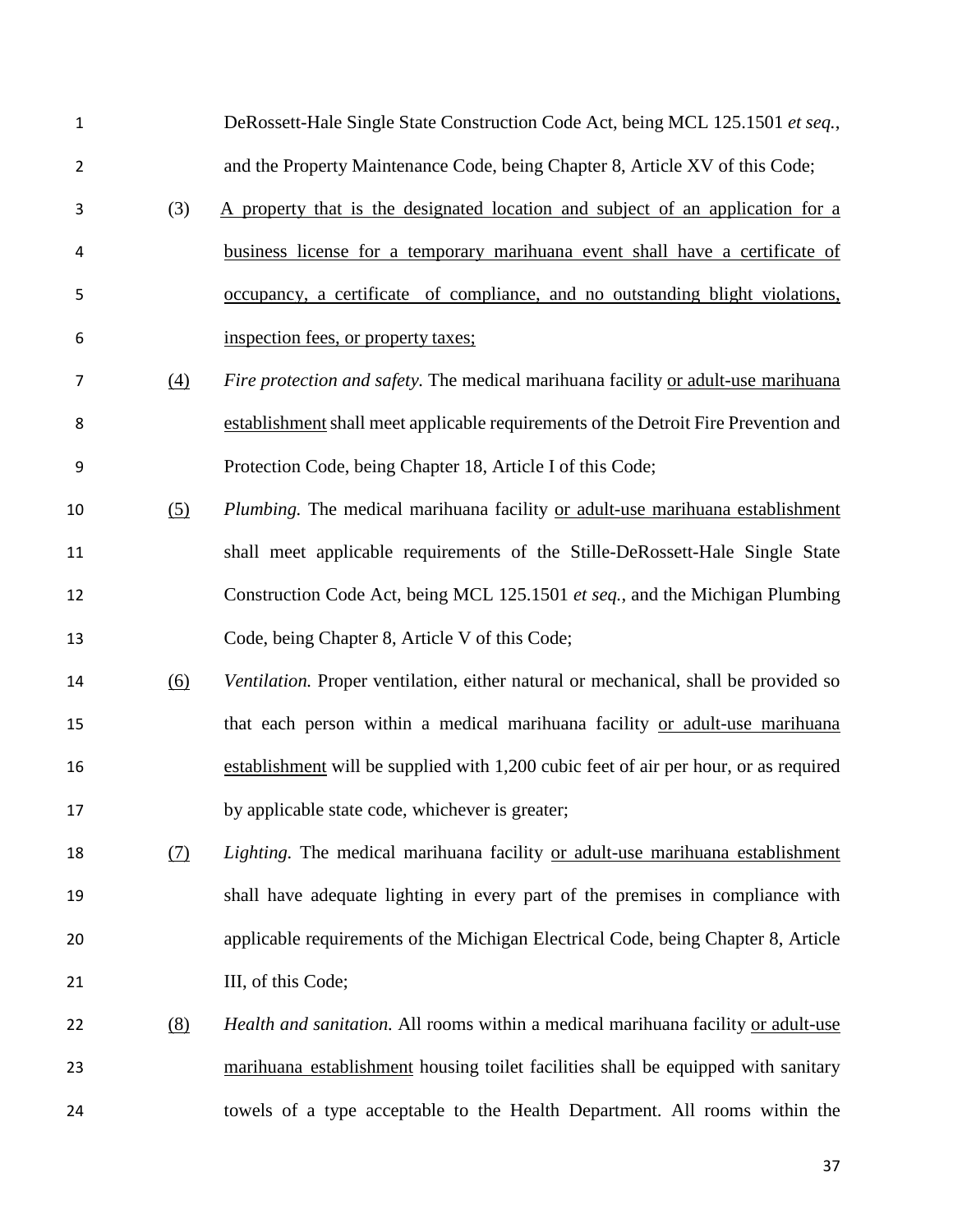| 1              | premises shall meet the requirements of the Michigan Public Health Code, being                        |
|----------------|-------------------------------------------------------------------------------------------------------|
| $\overline{2}$ | MCL 333.1101 et seq., including those concerning food preparation and sanitation.                     |
| 3              | A license shall not be issued or renewed until satisfactory inspections and reviews<br>(b)            |
| 4              | are completed by the departments delineated in Subsection (a) of this section, and written reports    |
| 5              | are issued indicating that the applicant complies with the requirements of this section.              |
| 6              | In addition to the inspections required above, upon application and before any<br>(c)                 |
| 7              | license under this article is issued for a medical marihuana facility or adult-use marihuana          |
| 8              | establishment, including provisional licenses and marihuana event organizer license                   |
| 9              | applications, the application shall be referred to the City's Police Department and Finance           |
| 10             | Department for respective reports on compliance with the following:                                   |
| 11             | The Police Department shall complete criminal background checks on all<br>(1)                         |
| 12             | individuals who are part of the ownership entity;                                                     |
| 13             | The Finance Department shall cause an investigation to be completed to determine<br>(2)               |
| 14             | whether any property or income taxes, special assessments, fines, fees or other                       |
| 15             | financial obligations to the City are unpaid, outstanding and/or delinquent at the                    |
| 16             | licensed location or from the applicant, its owners, directors, officers, members,                    |
| 17             | managers, partners, and shareholders.                                                                 |
| 18             | (d)<br>A license shall not be issued or renewed under this article until satisfactory                 |
| 19             | inspections and reviews are completed by the departments delineated in Subsection (c) of this         |
| 20             | section. A license shall not be issued or renewed by the Department until both of the following       |
| 21             | have occurred: (1) the Police Department provides written confirmation that all individuals who       |
| 22             | are part of the ownership entity do not have any felony convictions related to violent crimes, fraud, |
| 23             | embezzlement or dishonesty; and (2) the Finance Department provides written confirmation that         |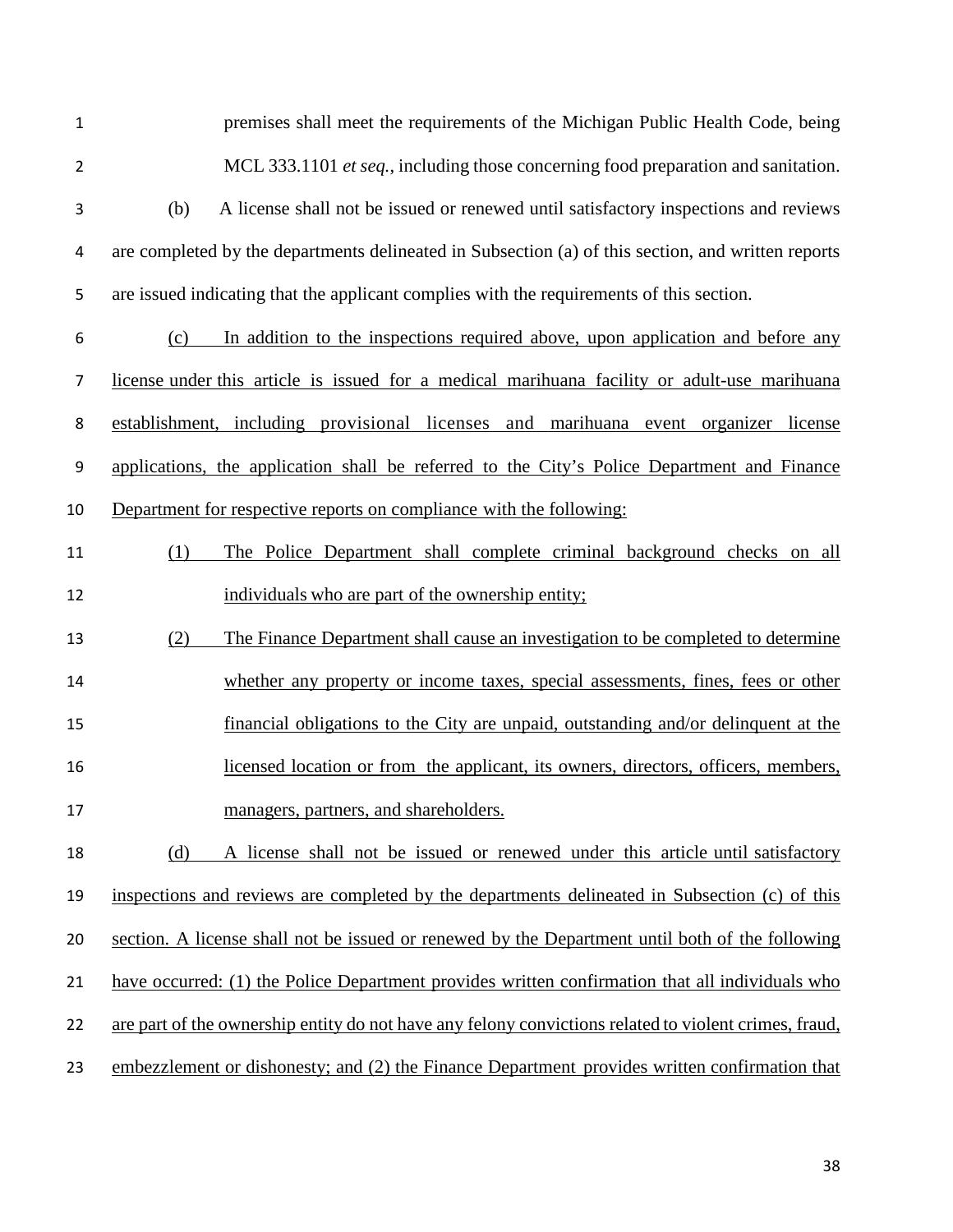| all individuals making up the ownership entity are not in arrears for any property or income taxes, |
|-----------------------------------------------------------------------------------------------------|
|-----------------------------------------------------------------------------------------------------|

special assessments, fines, fees or other financial obligations to the City.

- (e) If the applicant is a current or former medical marihuana facility licensee, the MLRC shall
- 4 consider the applicant's operational history, experience, and taxpaying history.
- (f) The MLRC shall also take social equity considerations into account when recommending
- approval or denial of a license, including, but not limited to:
- (1) whether the applicant intends to ensure that at least 50% of its employees are Detroit residents, especially those Detroit residents who are veterans, low income as defined in Section 20-6-2 of this Code, and/or have a prior controlled substance
- record as defined in Section 20-6-2; and
- (2) the applicant's Good Neighbor Plan submitted in accordance with Section 20-6- 12  $36(a)(19)$ .
- **Sec. 20-6-26. –. REPEALED**
- (a) In addition to the inspections required above, upon application and before any license under this article is issued for a medical marihuana facility, the application shall be referred to the Police Department and Office of Chief Financial Officer for respective reports on compliance 17 with the following:
- (1) The Police Department shall complete criminal background checks on all individuals 19 listed within the application; and
- (2) The Office of Chief Financial Officer shall cause an investigation to be completed to
- determine whether any property or income taxes, special assessments, fines, fees or other
- financial obligations to the City are unpaid, outstanding and/or delinquent.
- (b) A license shall not be issued or renewed until satisfactory inspections and reviews are
- completed by the departments delineated in Subsection (a) of this section. A license shall not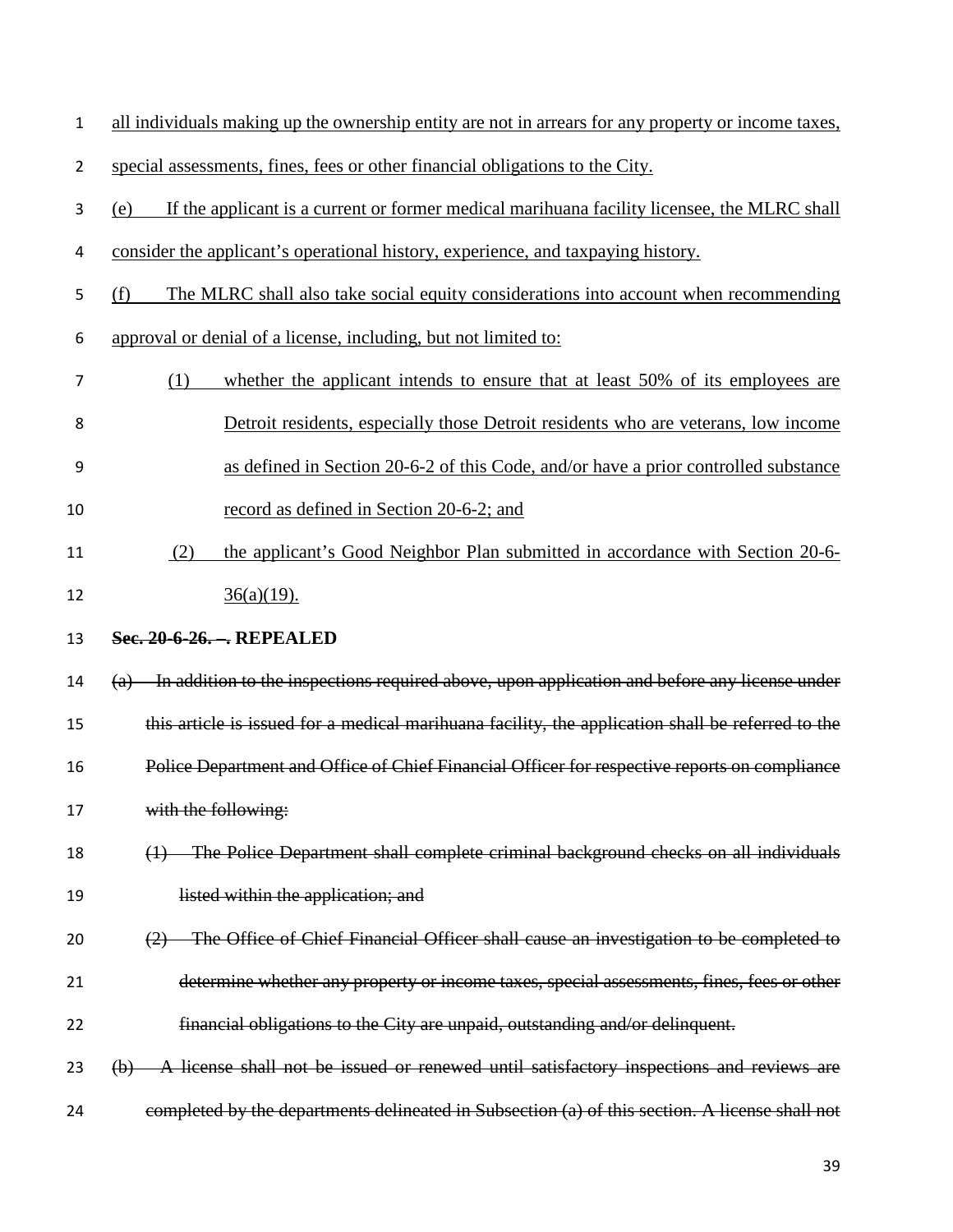| 1              | be issued or renewed by the Buildings, Safety Engineering and Environmental Department               |
|----------------|------------------------------------------------------------------------------------------------------|
| $\overline{2}$ | for any medical marihuana facility until after both of the following have occurred:                  |
| 3              | (1) The Chief of Police provides written confirmation that all individuals listed within the         |
| 4              | application do not have any felony convictions related to illegal narcotics, fraud,                  |
| 5              | embezzlement or dis honesty; and                                                                     |
| 6              | (2) The Chief Financial Officer provides written confirmation that the applicant is not in           |
| 7              | arrears for any property or income taxes, special assessments, fines, fees, or other                 |
| 8              | financial obligations to the City.                                                                   |
| 9              | Sec. 20-6-27. - License fee. REPEALED                                                                |
| 10             | A license fee shall be paid upon the issuance of a license under this article. The license fee       |
| 11             | shall be in an amount established from time to time by the Director of the Buildings, Safety         |
| 12             | Engineering and Environmental Department and shall be approved by resolution of the City             |
| 13             | Council. The fee shall be intended to defray the costs incurred by the City to process and monitor   |
| 14             | licensed facilities. The fee shall be posted on a schedule in the Department.                        |
| 15             | Sec. 20-6-40. Operating requirements.                                                                |
| 16             | A medical marihuana facility or adult-use marihuana establishment licensed under this                |
| 17             | article shall be subject to the following conditions:                                                |
| 18             | Compliance with the requirements of this Code, and all applicable state and federal<br>(1)           |
| 19             | laws;                                                                                                |
| 20             | Compliance with the provisions of the MMFLA and the MRTMA;<br>(2)                                    |
| 21             | Medical marihuana facilities and adult-use marihuana establishments must<br>(3)                      |
| 22             | obtain all necessary state and local licenses before commencing operations and shall maintain a      |
| 23             | valid state operating license and business license under this article at all times during operation; |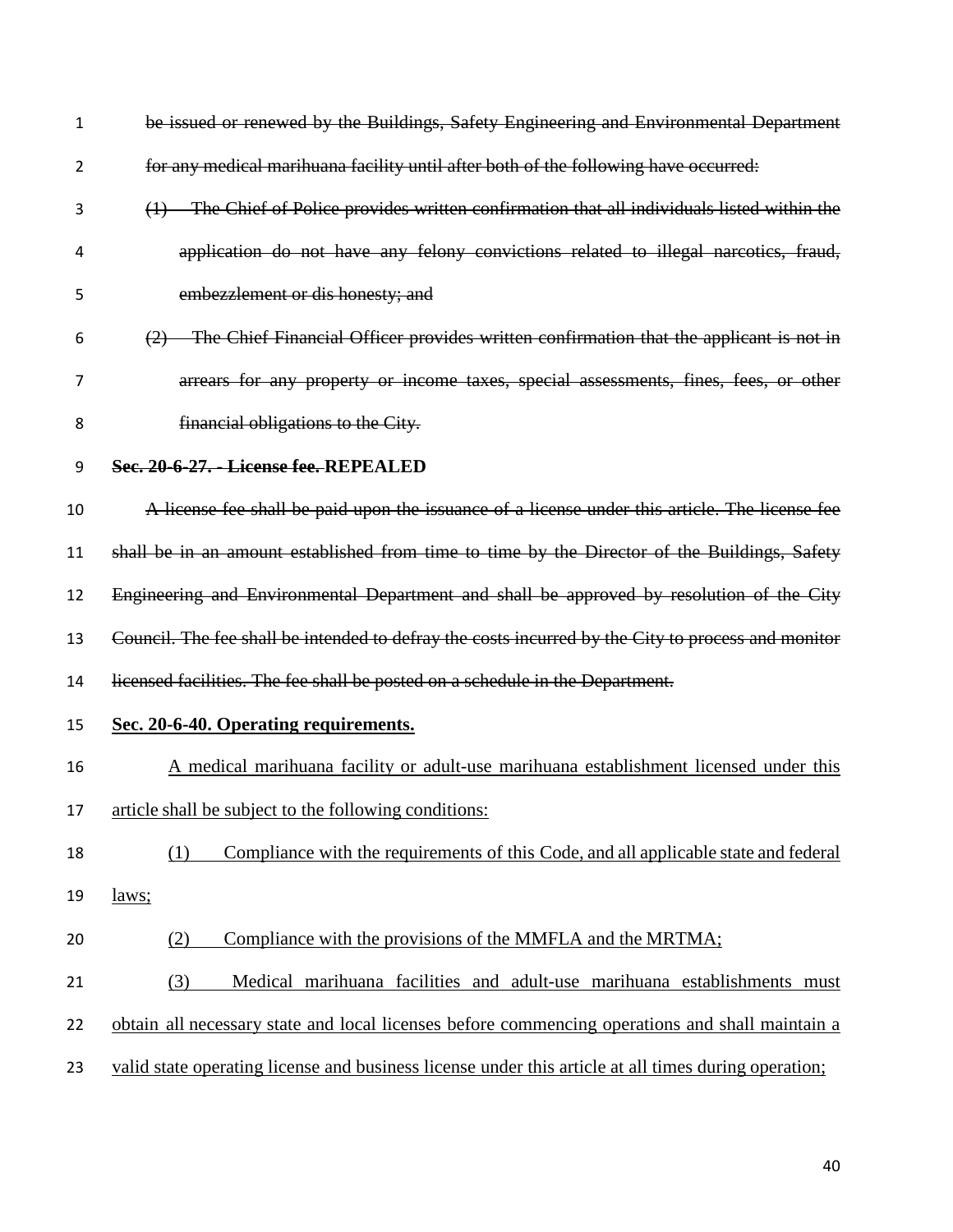- (4) No persons under the age of 18 may be allowed within any medical marihuana facility or adult-use marihuana establishment, unless the individual is a qualifying patient or accompanied by his/her primary caregiver- parent or documented legal guardian;
- (5) No medical marihuana facility or adult-use marihuana establishment shall permit
- 5 the sale or dispensing of alcoholic liquor or tobacco for consumption on or off the premises;
- (6) Operating hours for provisioning centers, retailer establishments, and microbusinesses shall not exceed the hours between 9:00 AM and 10:00 PM daily. Designated consumption establishments may operate between 9:00 AM and 2:00AM daily;
- (7) Signs displayed on the exterior and interior of the property shall conform to this Code. No signs shall contain the words "marihuana," "marijuana" or "cannabis," nor shall any sign
- contain marihuana leaves, green crosses, or lighting that violates this Code.
- (8) Public and common areas must be separated from restricted and non-public areas by a permanent opaque barrier that cannot be accessed by individuals not approved as personnel.
- **Sec. 20-6-2820-6-41. License issuance.**

 (a) If the application and proposed medical marihuana facility meets all the requirements of this article, the Buildings, Safety Engineering and Environmental Department shall issue a 17 license in writing. When the application and proposed medical marihuana facility or adult-use marihuana establishment has been reviewed by the MLRC and a recommendation regarding the license, or an approval for a temporary marihuana event by City Council, is provided to the Department, the Department may issue a license in writing after the license fee is paid. A license 21 that is issued under this article shall be continually posted at all times inside the licensed medical marihuana facility or adult-use marihuana establishment in a conspicuous location near the entrance.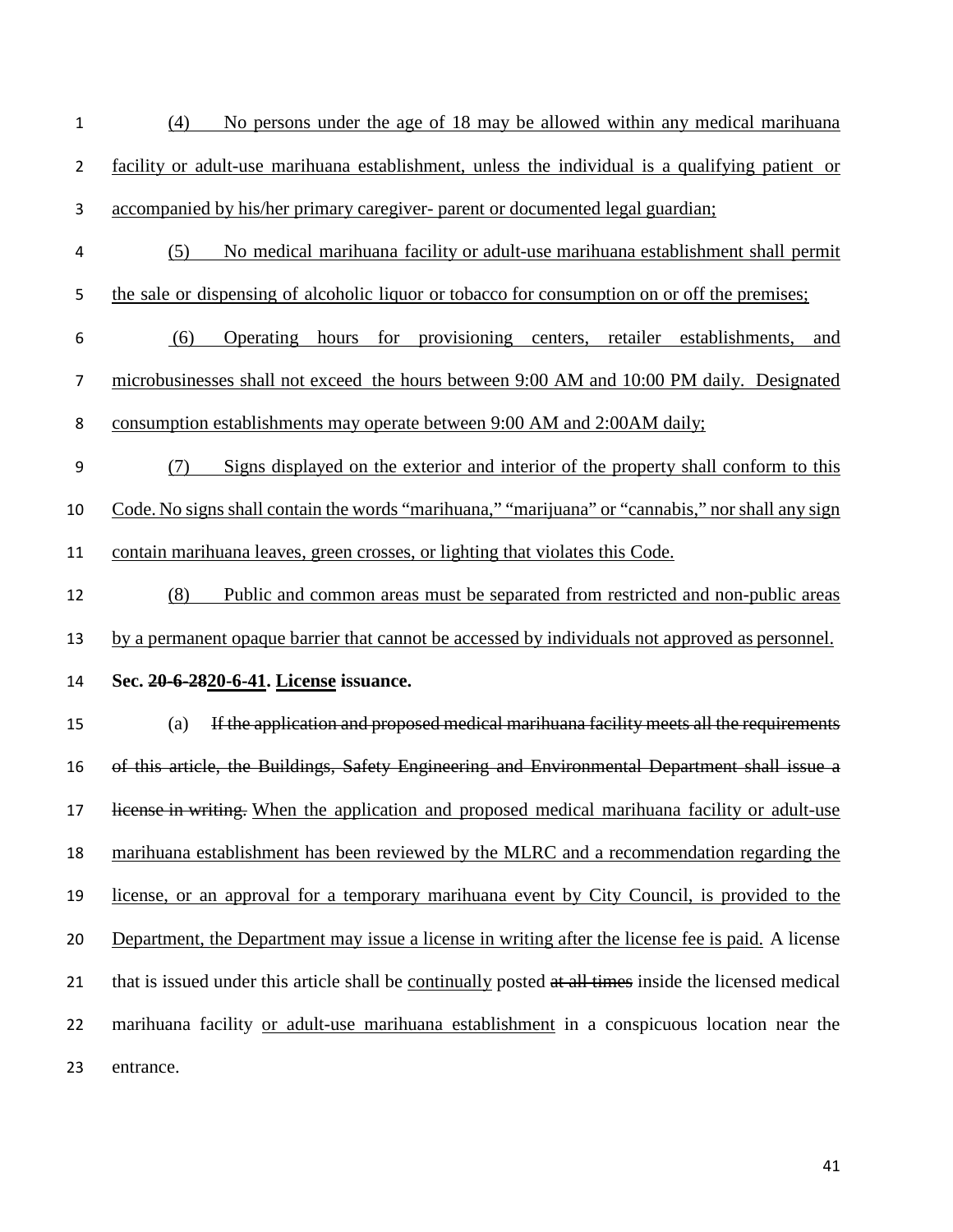(b) Except for a temporary marihuana event, the The term of a license shall be not more than one year and shall expire each year on September 30. Any application to renew a license shall be made using the procedure for an original license as specified herein as specified in Section 20-6-42.

 (c) A license issued under this article is nontransferable, except for application for transfer which shall be granted if the transferee is eligible to hold that license. A new owner or operator of a licensed business under this article must obtain a new business license in accordance with this article before the City will provide the attestation or other municipal approval required

for a transfer by the State of Michigan Marihuana Regulatory Agency.

 (d) A renewal license shall be issued unless the license has not been renewed by the 11 Michigan Department of Licensing and Regulatory Affairs. A business owned by a Detroit legacy applicant and licensed under this article shall not be transferred, sold, or conveyed to anyone other than another Detroit legacy applicant for a period of five years from the date of the initial license

granted, or the licensee will lose Detroit legacy status.

## **Sec. 20-6-42. Renewal of license; notification of deficiency or violation.**

- (a) At least 120 days prior to the expiration of a license issued under this article,
- licensees must submit a renewal application electronically on a form to be provided by the
- Department. The renewal application shall include, but is not limited to:

## (1) Changes to the ownership structure of the licensee, or an affidavit attesting that no changes have occurred;

- (2) A copy of the state operating license for the medical marihuana facility, adult-use marihuana establishment or licensed activity;
- (3) Confirmation that the licensee is still a Detroit legacy applicant, if applicable.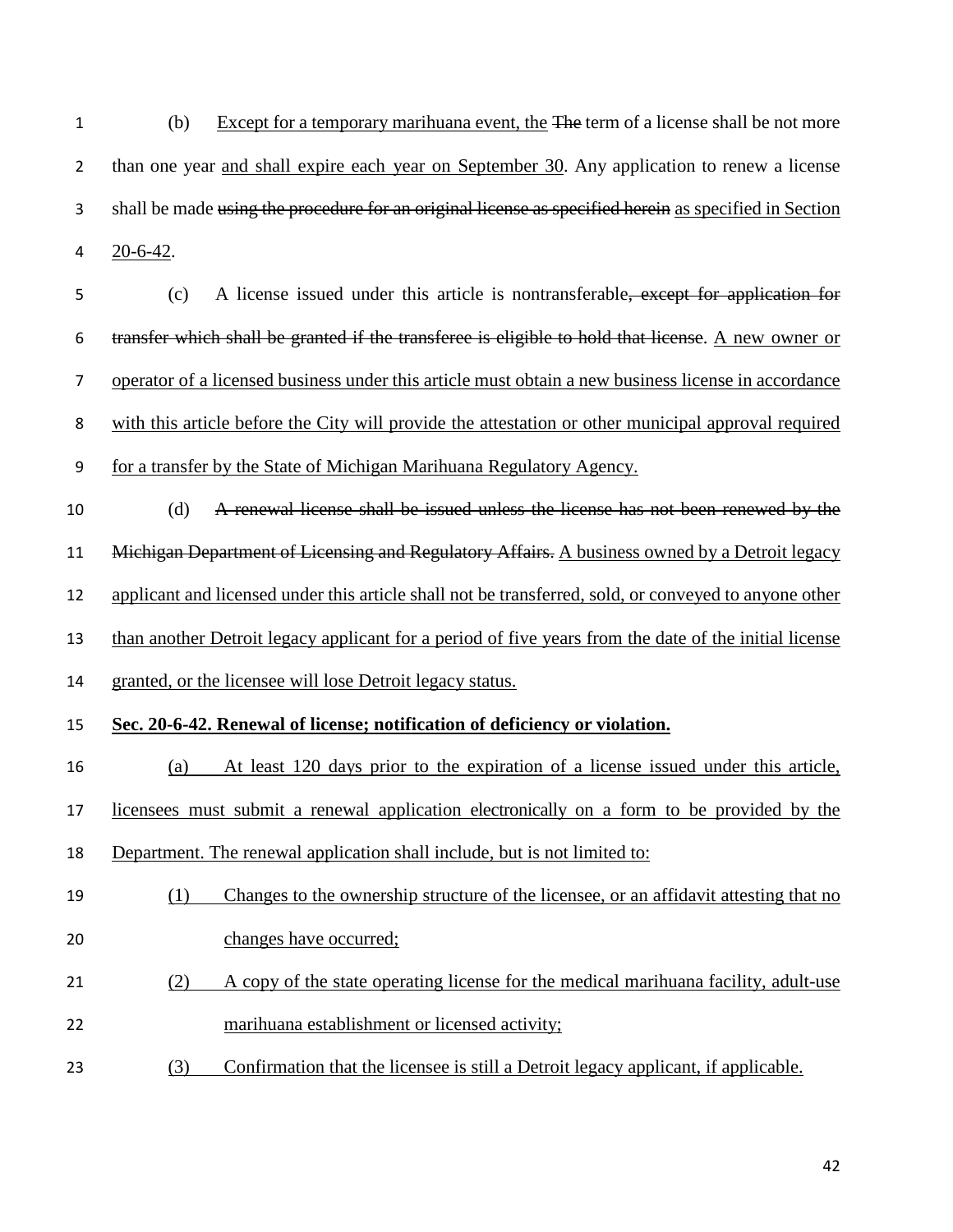| $\mathbf{1}$   | (b)                      | The MLRC shall review and provide a recommendation for all applications for                            |
|----------------|--------------------------|--------------------------------------------------------------------------------------------------------|
| $\overline{2}$ |                          | renewal. A license under this article may be renewed by the Department after the MLRC has              |
| 3              | confirmed the following: |                                                                                                        |
| $\overline{4}$ | (1)                      | The licensee has paid all applicable City of Detroit income taxes and property taxes;                  |
| 5              | (2)                      | All employees of the licensee and all natural persons who make up the ownership                        |
| 6              |                          | entity have filed City of Detroit income tax returns for the preceding tax year;                       |
| 7              | (3)                      | The licensee has paid all fees, fines or any other financial obligations owing the                     |
| 8              |                          | City of Detroit;                                                                                       |
| 9              | (4)                      | The licensee holds a valid state operating license for each use permitted at the site;                 |
| 10             | (5)                      | There are no outstanding licensing violations from the City of Detroit or State of                     |
| 11             |                          | Michigan pertaining to the operation of the licensed business;                                         |
| 12             | (6)                      | The licensed premises has a current certificate of compliance from the Department;                     |
| 13             | (7)                      | The police department has indicated that no criminal activity that would require a                     |
| 14             |                          | nonrenewal has occurred pertaining to the operation of the licensed business during                    |
| 15             |                          | the license period immediately preceding that for which the renewal license is                         |
| 16             |                          | sought;                                                                                                |
| 17             | (8)                      | That the licensee has operated as a good corporate citizen with respect for its                        |
| 18             |                          | surrounding environment, has kept its commitments in its Good Neighbor Plan and                        |
| 19             |                          | community outreach plan, and has complied with the requirements of this article,                       |
| 20             |                          | and the MMFLA or the MRTMA.                                                                            |
| 21             | (c)                      | Where there is an existing deficiency of a requirement under this Code or a                            |
| 22             |                          | violation of this article concerning the premises or licensee that can be cured, the licensee shall be |
| 23             |                          | notified by the Department or the MLRC and must cure the deficiency before a renewal license is        |
| 24             |                          | issued. If the deficiency is not cured within 30 days of the licensee being notified, the license and  |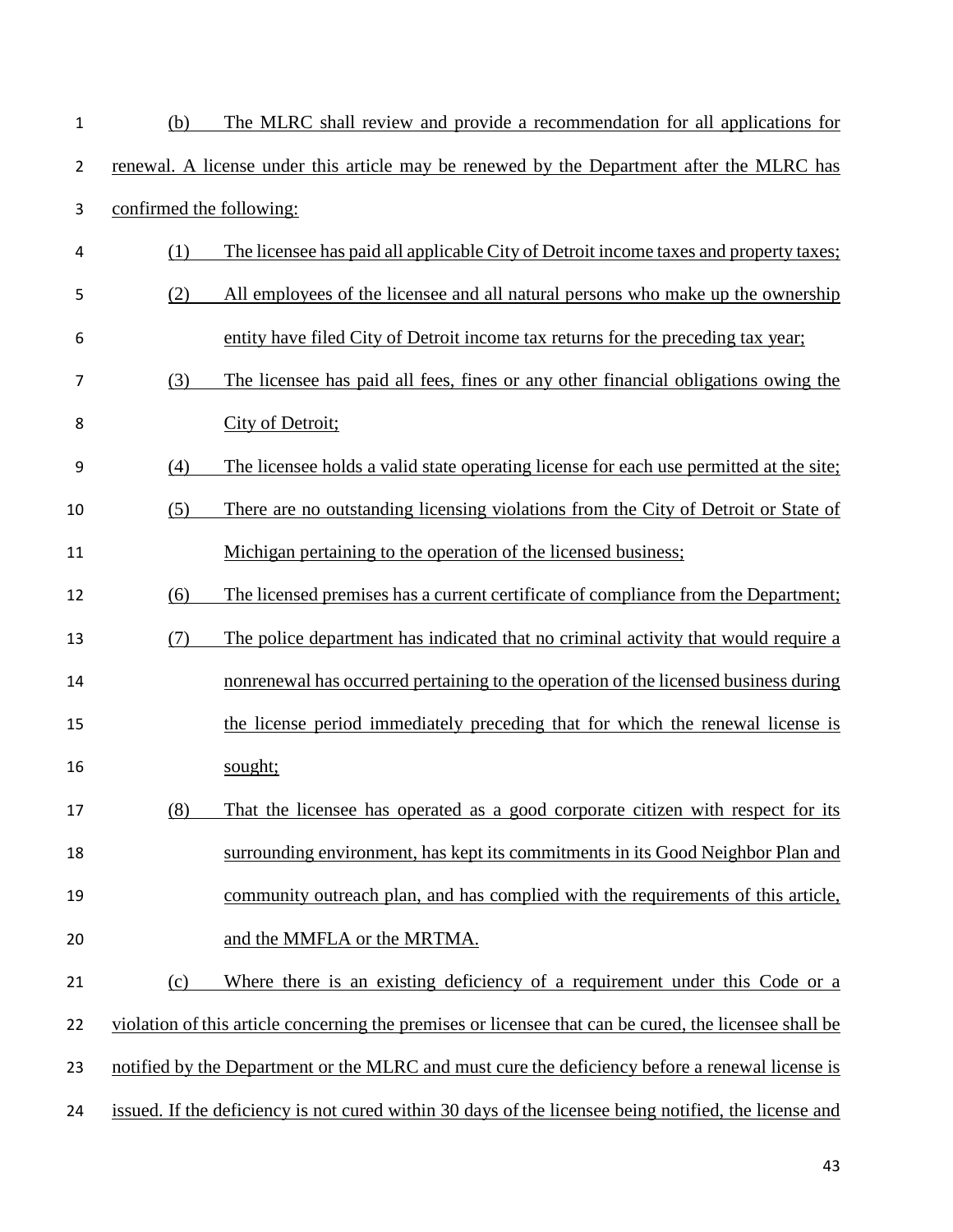renewal application will expire and a new license application will have to be filed with a new associated fee.

**Sec. 24-6-29. Denial, suspension, revocation.** 

 (a) The following shall constitute grounds for the Buildings, Safety Engineering and Environmental Department to deny issuance of a license or to suspend or revoke a license issued pursuant to this article:

- (1) Any fraud, misrepresentation or false statement in an application, any materials filed with an application or related to a license, any materials provided in conjunction with an application or license, or any statement related to an application or license made to any City officials or agents; or
- (2) Non-compliance with, or a violation of, this article, this Code, or any violation of state law relating to the operation of a medical marihuana facility.
- (b) Written notice of suspension or revocation, stating the cause or causes of suspension or revocation, shall be mailed to the licensee's address as shown in the application for a license.

 (c) Any person aggrieved by the suspension or revocation of a license under this article may appeal to the Building Authority Commission by filing with the office of the City Clerk a written appeal within ten days after suspension or revocation. The Clerk shall set a time and place for a hearing on such appeal, and notice of such hearing shall be given to the appellant in writing. After said hearing, the decision and order of the Commission on any such appeal shall be final and conclusive.

**Sec. 20-6-43. License suspension, revocation, or denial of renewal.**

 (a) A license that is issued under this division may be suspended, revoked, or denied renewal in accordance with this article and Chapter 28 of this Code.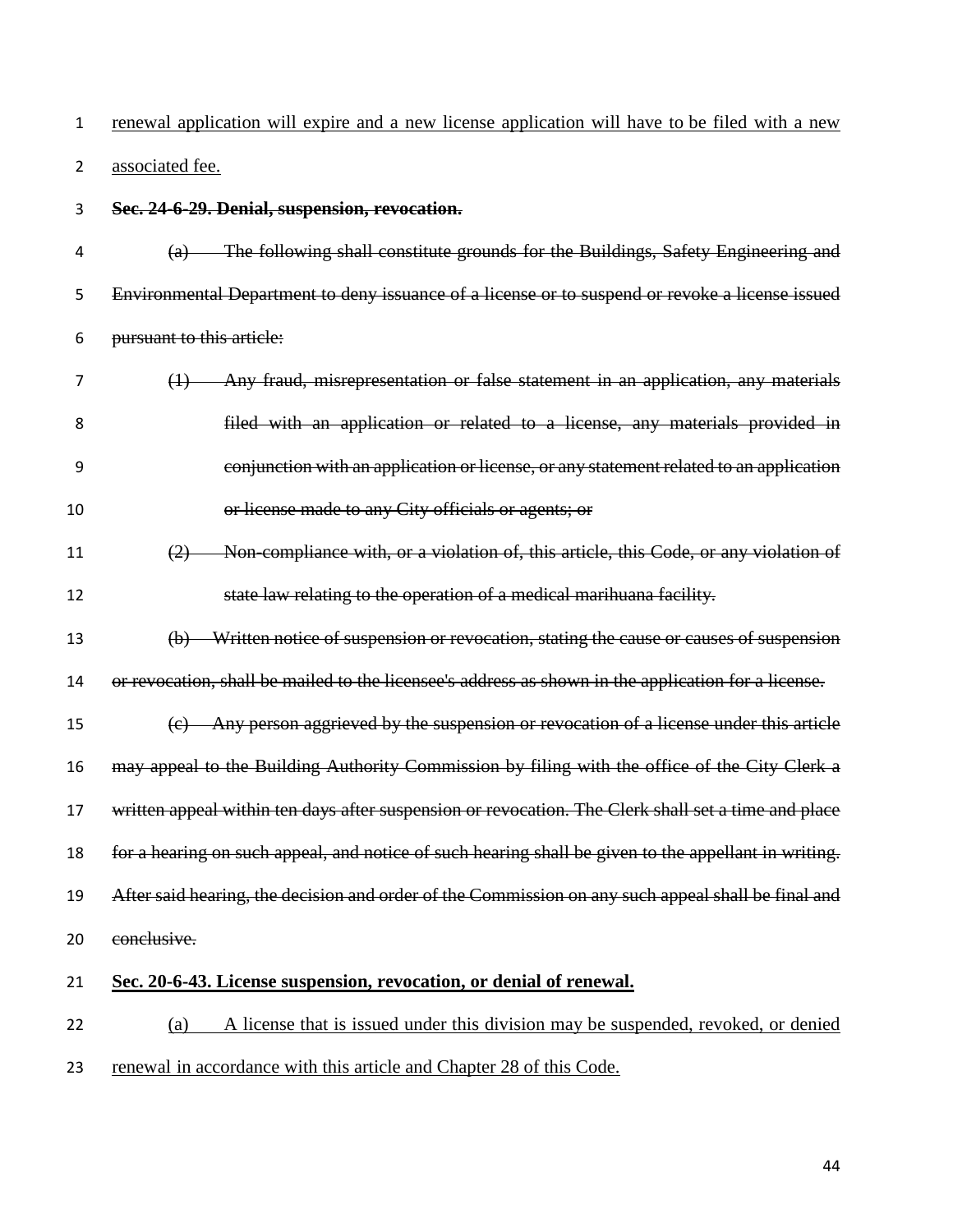| $\mathbf{1}$   | (b) | In addition to Subsection (a) of this section, the Department may also suspend,                  |
|----------------|-----|--------------------------------------------------------------------------------------------------|
| $\overline{2}$ |     | revoke or deny renewal of a license in accordance with the procedures in Chapter 28 of this Code |
| 3              |     | based on any of the following:                                                                   |
| 4              | (1) | A failure to meet the conditions or maintain compliance with the standards                       |
| 5              |     | established by this article;                                                                     |
| 6              | (2) | One or more uncorrected violations of any City ordinance on the premises;                        |
| 7              | (3) | Maintenance of a nuisance on the premises;                                                       |
| 8              | (4) | A demonstrated history of excessive complaints for public safety intervention,                   |
| 9              |     | which may include dispatches of police, fire, or emergency medical services,                     |
| 10             |     | relative to the licensed premises, being three or more runs in any 30-day period;                |
| 11             | (5) | Failure to obtain or maintain proof of a criminal background check for each                      |
| 12             |     | employee confirming that they have not been convicted of any felony within the                   |
| 13             |     | past 10 years, and have never been convicted of a felony involving illegal drugs                 |
| 14             |     | other than marihuana, or a felony that is an assaultive crime as defined in Chapter X,           |
| 15             |     | Section 9a of the code of criminal procedure, being MCL 770.9a;                                  |
| 16             | (6) | Non-payment of any property or income taxes, special assessments, fines, fees or                 |
| 17             |     | other financial obligations to the City;                                                         |
| 18             | (7) | Any fraud, misrepresentation or false statement in an application, any materials filed           |
| 19             |     | with an application or related to a license, any materials provided in conjunction               |
| 20             |     | with and application or license, or any statement related to an application or license           |
| 21             |     | made to any City officials or agents;                                                            |
| 22             | (8) | Any instance of operating a medical marihuana facility or adult-use marihuana                    |
| 23             |     | establishment illegally; or                                                                      |
| 24             | (9) | Any other grounds for suspension, revocation or non-renewal set forth in this Code.              |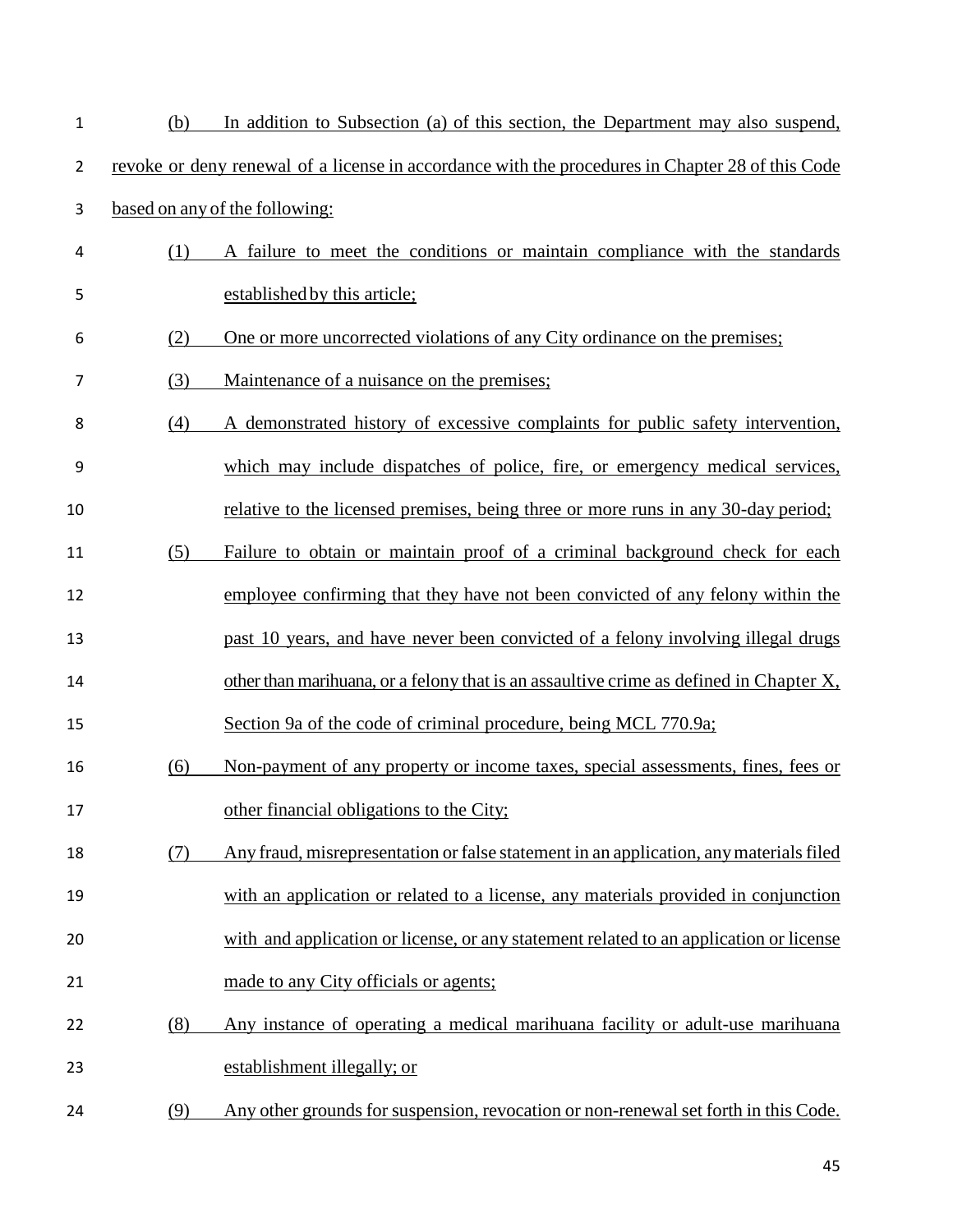| $\mathbf 1$    | Sec. 20-6-44. Penalty.                                                                                |
|----------------|-------------------------------------------------------------------------------------------------------|
| $\overline{2}$ | A licensee who commits a violation of this article:<br>(a)                                            |
| 3              | may be subject to a misdemeanor ordinance violation and a fine of not more than<br>(1)                |
| 4              | \$500.00, in the discretion of the court, for each such offense;                                      |
| 5              | (2)<br>may be subject to nonrenewal, revocation, or suspension of its business license                |
| 6              | under this article and Section 28-1-7 of this Code; and                                               |
| 7              | may be subject to any other sanctions or penalties under applicable laws, rules or<br>(3)             |
| 8              | regulations.                                                                                          |
| 9              | Each day of continued violation shall constitute a separate offense.<br>(b)                           |
| 10             | Sec. 20-6-45. Appeals.                                                                                |
| 11             | Applicants may file appeals of adverse determinations under this article with the City of             |
| 12             | Detroit Administrative Appeals Bureau as set forth in Chapter 3, Article IV of this Code, in          |
| 13             | accordance with its published rules.                                                                  |
| 14             | Sec. 20-46. Inspection by authorized local officials.                                                 |
| 15             | For purposes of ensuring compliance with this article, applicants and licensees shall                 |
| 16             | permit authorized local officials to inspect, during regular business hours, any portion of a         |
| 17             | medical marihuana facility or adult-use marihuana establishment, subject to constitutional            |
| 18             | restrictions on unreasonable searches and seizures. Where entry is refused or not obtained, the City  |
| 19             | is authorized to pursue recourse as provided by law.                                                  |
| 20<br>21       | Sec. 20-6-47. Social equity initiatives and substance use prevention appropriations.                  |
| 22             | The Office of Budget is hereby authorized to appropriate \$2,000,000 from prior<br>(a)                |
| 23             | year fund balance to the Civil Rights, Inclusion, and Opportunity Department to support the initial   |
| 24             | social equity initiatives and activities performed by the City in accordance with the legislative     |
| 25             | purposes of this article. Subject to the annual budget process, it is expected that the City's annual |